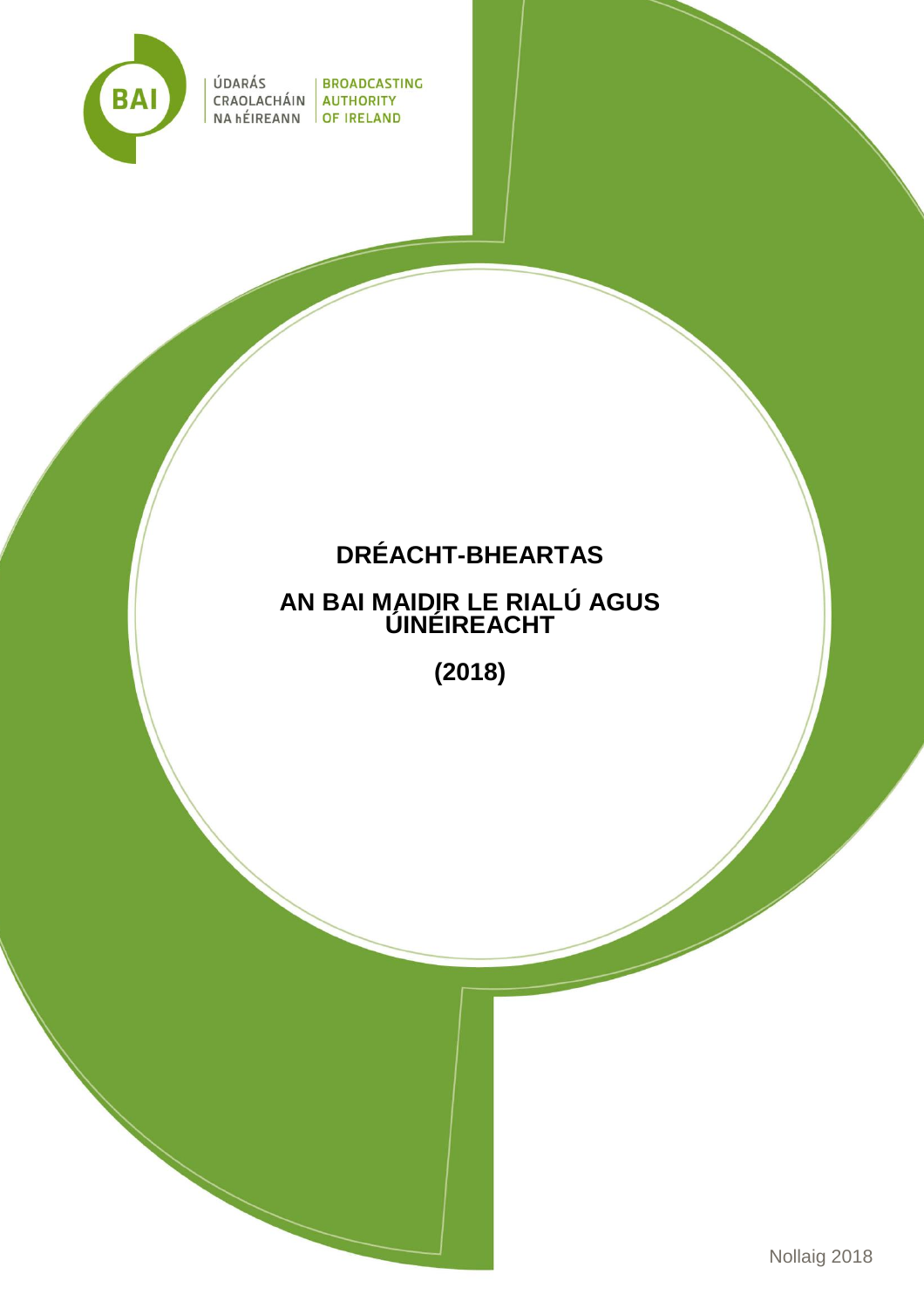# **Réamhrá**

Is eagraíocht reachtúil neamhspleách é Údarás Craolacháin na hÉireann (sa Bhéarla *Broadcasting Authority of Ireland* nó 'BAI) atá freagrach as líon réimsí gníomhaíochtaí i dtaca le seirbhísí teilifíse agus raidió in Éirinn. Is é an tAcht Craolacháin, 2009 ("Acht 2009") atá mar phríomhthreoir ag an BAI i leith a chuid oibre. Ceann de na spriocanna is tábhachtaí atá ag an BAI mar a leagtar síos é in Alt 25(1)(c) d'Acht 2009 is ea 'seirbhísí craolacháin atá oscailte agus iolraíoch a sholáthar'. Thairis sin, ní mór don BAI, 'éagsúlacht úinéireachta a chur chun cinn sna seirbhísí craolacháin mór le rá, idir sheirbhísí tráchtála agus sheirbhísí pobail. Léirítear na spriocanna seo i Ráiteas Straitéise an BAI (2017-2019) faoin téama straitéiseach – '**An Iolracht agus an Éagsúlacht a chur chun cinn'**. Tá beartas maidir le rialú agus úinéireachta dá chuid féin curtha i dtoll a chéile ag an BAI chun feidhm phraiticiúil a thabhairt do bhaint amach na spriocanna seo. Tá sé mar aidhm ag an mbeartas soiléireacht agus cinnteacht a thabhairt maidir le rialú agus le húinéireacht conraitheoirí craolacháin tráchtála, pobail agus ilphléacs.

I dtéarmaí praiticiúla, baineann an BAI úsáid as an mbeartas seo d'fhonn iarratais ar chonarthaí craolacháin, soláthar ábhair agus ilphléacs a mheas. Thairis sin, úsáidtear é d'fhonn iarratais ar athruithe do struchtúir úinéireachta agus rialaithe na gconraitheoirí seo a bhreithniú. Ar bhonn níos leithne, cruthaíodh an beartas seo chun forbairt leanúnach ar earnáil chraolacháin atá inmharthana, ilghnéitheach agus iolraíoch ó thaobh úinéireachta de, a éascú.

## **An Próiseas Comhairliúcháin**

Tugadh isteach an beartas reatha maidir le rialú agus úinéireachta de chuid an BAI in 2012 agus tá an BAI anois ag lorg tuairimí ón bpobal agus ó pháirtithe leasmhara maidir lena bheartas athbhreithnithe. Moltar sa dréachtbheartas seo, líon áirithe athruithe do rialú úinéireachta agus ceannais na seirbhísí craolacháin atá ceadúnaithe ag an BAI. Ní bhaineann an beartas seo le craoltóirí poiblí.

Baineann dhá ghné leis an athbreithniú seo. **Ar an gcéad dul síos,** thug an BAI faoi phróiseas comhairliúcháin a bhí dírithe ar chraoltóirí agus ar pháirtithe leasmhara iomchuí eile. Dhírigh an comhairliúchán ar ábhar an bheartais reatha agus ba é an Dr. Roddy Flynn ó Scoil Chumarsáide DCU a thug faoi. Críochnaíodh an próiseas sa chéad leath de 2018 agus tá tuarascáil ar thorthaí an chomhairliúcháin sin ar fáil ar shuíomh gréasáin an BAI ag [www.bai.ie/ga/comhairliuchain/.](http://www.bai.ie/ga/comhairliuchain/) **Ar an dara dul síos,** tá comhairliúchán poiblí ar an mbeartas athbhreithnithe maidir le rialú agus úinéireachta idir lámha ag an BAI faoi láthair. Tá an dréachtbheartas iniata leis an doiciméad seo agus tá na rialacháin nuashonraithe anseo thíos bunaithe ar an Acht Craolacháin 2009, ar thaithí an BAI as bheith ag cur an bheartais reatha i bhfeidhm agus ar thorthaí an chomhairliúcháin dhírithe a tugadh faoi níos luaithe in 2018.

Tuairimí an phobail agus na bpáirtithe leasmhara a fháil, mar aon le craoltóirí agus úinéirí agus cleachtóirí meáin ar na hathruithe atá molta sa dréachtbheartas is aidhm leis an gcomharliúchán. Tá forálacha an dréachtbheartais thíos. Tá míniú gairid tugtha le gach cuid, má tá gá leis, leagtar amach ansin na dréachfhorálacha agus leanann ceisteanna comhairliúcháin iad.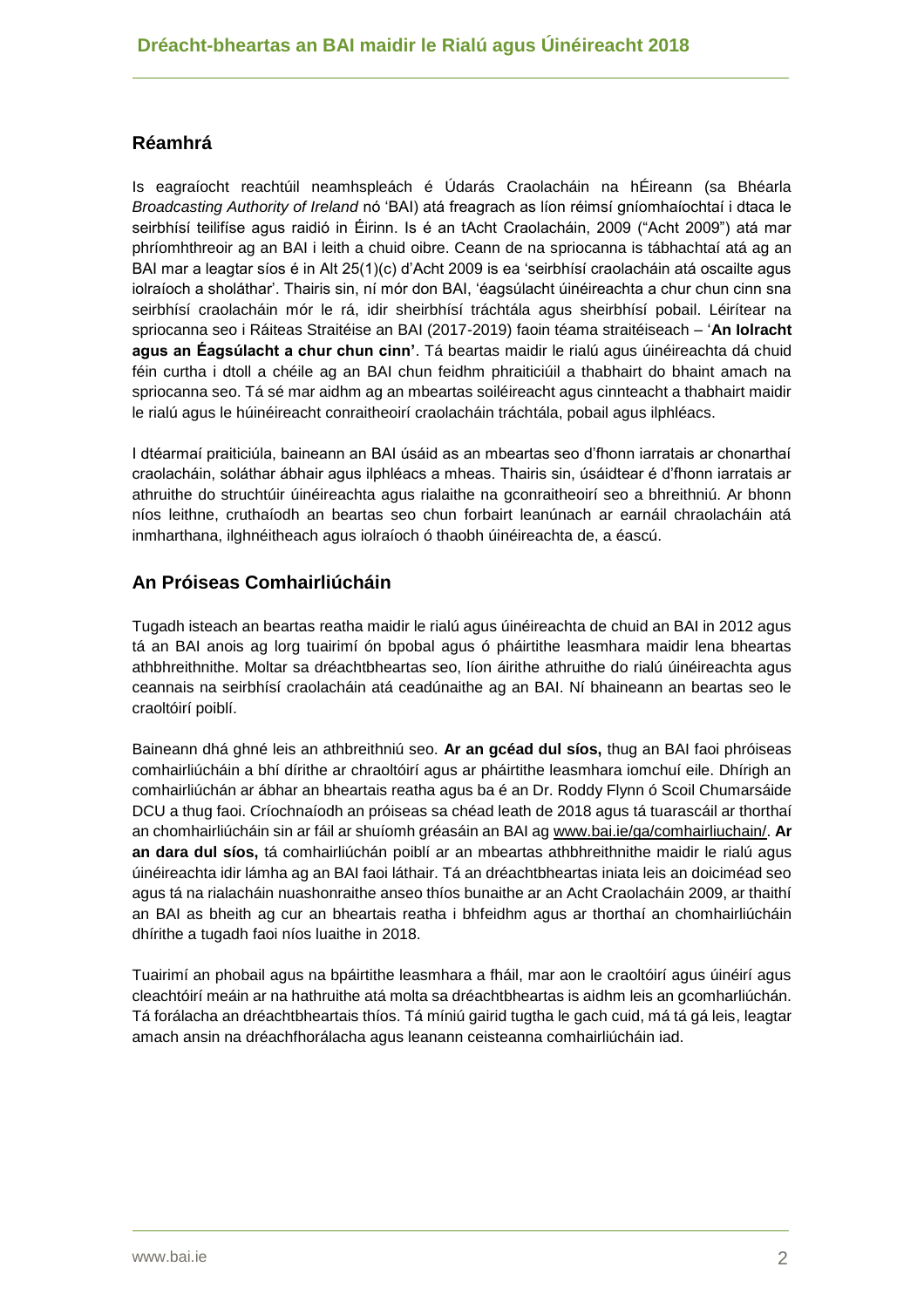Tugann na forálacha beartais aird ar thorthaí an chomhairliúcháin dhírithe nó ar líon áirithe nuashonraithe agus moltaí corpraithe ó pháirtithe leasmhara a bhí páirteach sa chomhairliúchán. Níor ghlacadh le réimse moltaí ó pháirtithe leasmhara sa dréachtbheartas seo. I gcásanna áirithe, níor ghlacadh leo de bharr a dheacra is a bheadh sé na moltaí sin a chur i bhfeidhm. Déanfaidh an BAI a mhachnamh ar na deacrachtaí seo nuair a thabharfar an beartas chun críche. I gcásanna eile, nuair a ceapadh moltaí bheith réasúnta, níor cuireadh san áireamh iad mar gur creideadh nach ar leas an bheartais iad mar bhí siad ró-chasta, nó ní raibh aon bhuntáiste breise ag baint leo, nó mar go laghdóidís aon solúbthacht d'fhonn an beartas a chur i bhfeidhm. Bhain líon deacrachtaí eile le ceisteanna níos leithne, amhail inmharthanacht agus inbhuanaitheacht san earnáil agus ceapadh go mbeidh na moltaí sin níos ábhartha i gcomhthéacs na Straitéise do Sheirbhísí Craolacháin de chuid an BAI.

D'aineoinn an méid sin, cuireann an BAI fáilte roimh aon aighneacht ar na codanna go léir sa dréachtbheartas. Chun na críche sin, iarann an BAI freagraí ar cheisteanna sonracha. Thairis sin, baineann na ceisteanna seo le réimsí nach bhfuil athrú déanta orthu sa bheartas nua. Tabharfaidh an BAI faoi deara gach aighneacht a fhaightear agus torthaí an chomhairliúcháin a rinneadh leis na páirtithe leasmhara nuair a bheas cinntí á ndéanamh maidir le hábhar an bheartais chríochnúil.

Cuirfear san áireamh na haighneachtaí a fhaightear le linn an chomhairliúcháin phoiblí seo (in 2018) nuair atá cinntí á ndéanamh ag an Údarás i dtaca leis an mbeartas críochnúil atá le foilsiú sa chéad leath de 2019.

## **Aighneacht a dhéanamh**

Iarrann an BAI ort aighneacht a dhéanamh le linn an phróisis chomhairliúcháin. Is féidir freagra ar aon cheist chomhairliúcháin, nó ar na ceisteanna go léir a chur san aighneacht. Ba cheart aighneacht a bheith curtha faoi bhráid an BAI faoin 30 Eanáir 2019 ar a dhéanaí. Glacfar le haighneachtaí tríd an rphost ag [consultations@bai.ie](mailto:consultations@bai.ie) nó trí fhoirm a líonadh isteach ag [www.bai.ie/ga/comhairliuchain](http://www.bai.ie/ga/comhairliuchain) agus í a sheoladh ar ais chuig:-

**Comhairliúchán BAI ar Rialú agus Úinéireacht, Údarás Craolacháin na hÉireann, 2 – 5 Plás Warrington, Baile Átha Cliath, D02 XP29.**

Is féidir teagmháil a dhéanamh linn tríd an rphost ag [consultations@bai.ie](mailto:consultations@bai.ie) nó ar an nguthán ag (01) 6441200, má tá aon cheist faoi aon chuid den bpróiseas comhairliúcháin.

# **Foilsiú na nAighneachtaí**

Foilseofar na haighneachtaí a fhaightear i leith an chomhairliúcháin seo ar [www.bai.ie](https://www.bai.ie/ga/) i ndiaidh don BAI an beartas críochnaitheach maidir le Rialú agus Úinéireachta a fhoilsiú. D'fhéadfadh foilsiú na n-aighneachtaí nó cuid dóibh brath ar an bhfaisnéis laistigh dóibh, is é sin, faisnéis phearsanta nó íogair, nó aon eolas a tugadh go rúnda, i gcomhréir leis an Acht um Shaoráil Faisnéise 2014 agus na hAchtanna agus na Rialacháin um Chosaint Sonraí.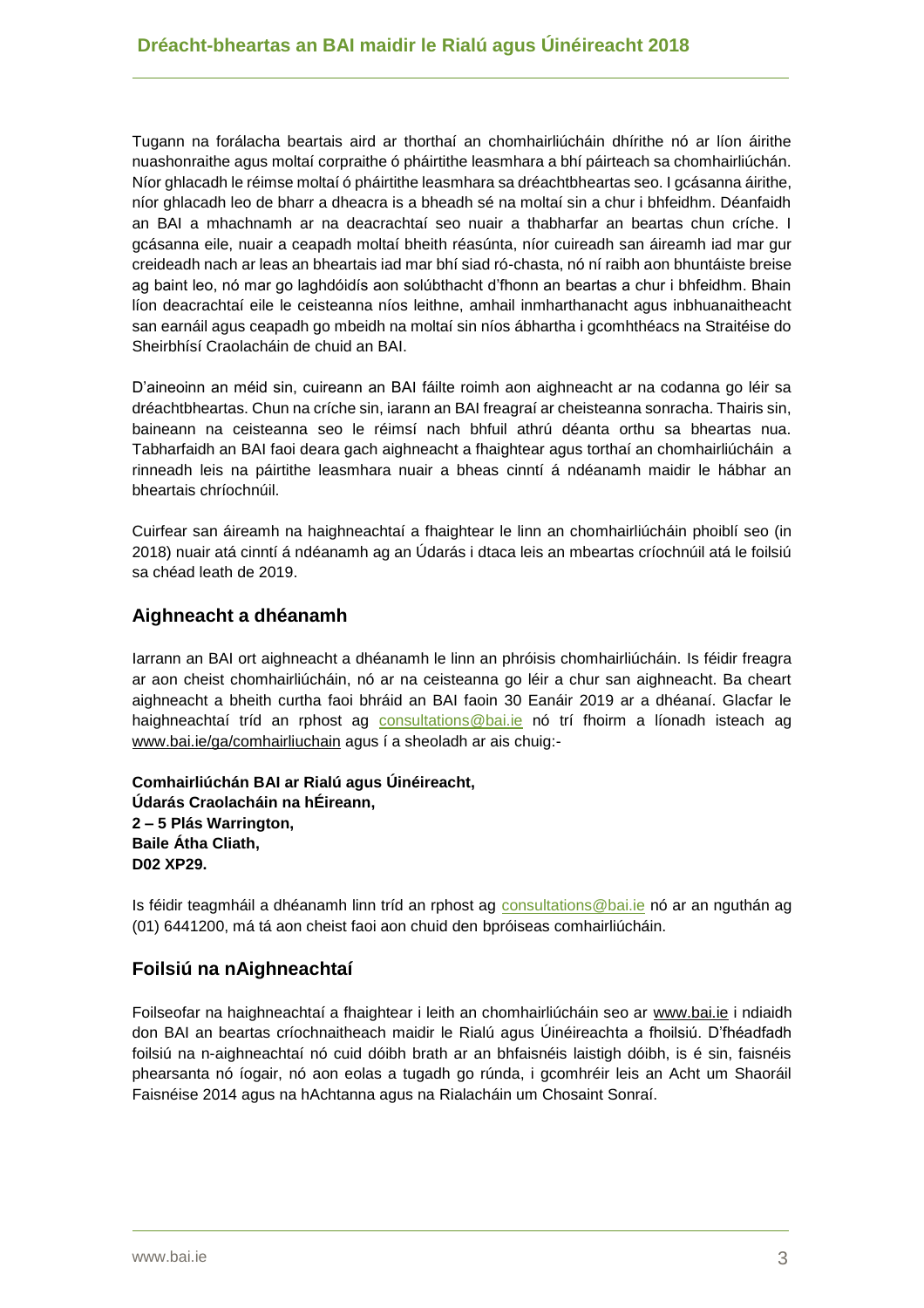# **Saoráil Faisnéise**

Déanfaidh Údarás Craolacháin na hÉireann (BAI) sár-iarracht aon fhaisnéis a sholáthraítear dó a choinneáil faoi rún i gcomhréir lena chuid dualgas dlithiúil, lena n-áirítear an tAcht um Shaoráil Faisnéise 2014. Ba cheart a chur in iúl don BAI agus tú ag cur aighneacht faoinár mbráid, mura mian leat go nochtfar aon chuid den fhaisnéis i d'aighneacht mar gheall ar chúinsí pearsanta nó íogair. Ba cheart na cúiseanna atá ag dul leis an toil seo a léiriú freisin. Rachaidh an BAI i gcomhairle leat maidir leis an bhfaisnéis íogair sula ndéanfar aon chinneadh faoi aon iarratas Shaoráil Faisnéise a fhaightear.

## **Cosaint Sonraí**

Comhlíonfaidh Údarás Craolacháin na hÉireann a ndualgais i gcomhréir leis na hAchtanna um Chosaint Sonraí 1988 agus 2003 (arna leasú) agus i gcomhréir le haon dlí nó rialachán iomchuí eile.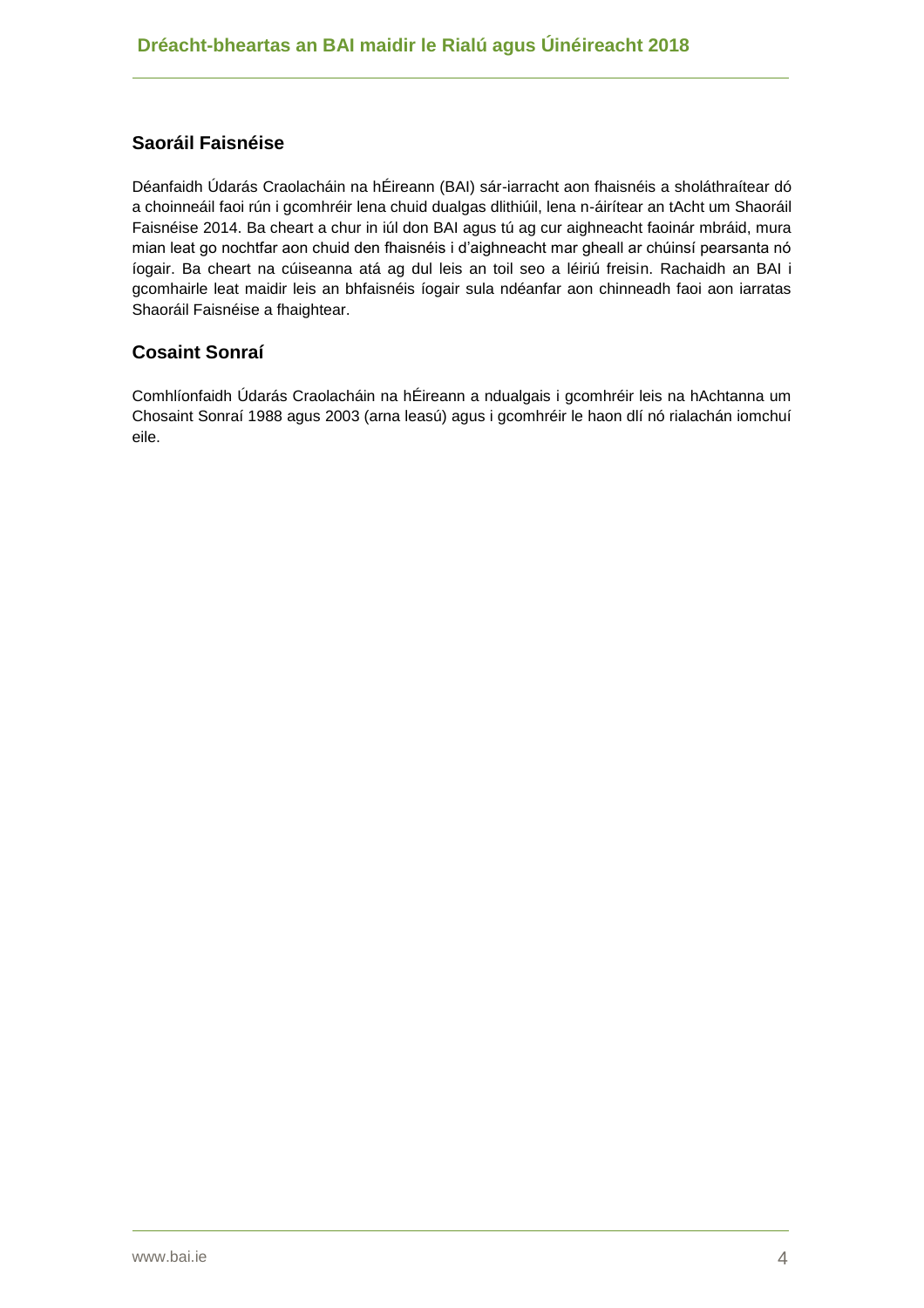# **Clár Ábhair**

| 1.  | Réamhrá……………………………………………………………………………6                                       |
|-----|-----------------------------------------------------------------------------|
| 2.  |                                                                             |
| 3.  |                                                                             |
| 4.  | Mínithe Reachtúla agus Brí na nEocharthéarmaí dá dtagraítear sa             |
| 5.  |                                                                             |
| 5.1 |                                                                             |
| 5.2 | Foinsí airgeadais agus an méid a théann cur i bhfeidhm an bheartais le dea- |
| 5.3 |                                                                             |
| 5.4 |                                                                             |
| 5.5 | Líon as cuimse seirbhísí craoltóireachta fuaime i limistéar sonrach22       |
| 5.6 |                                                                             |
| 5.7 |                                                                             |
| 5.8 |                                                                             |
|     |                                                                             |
|     |                                                                             |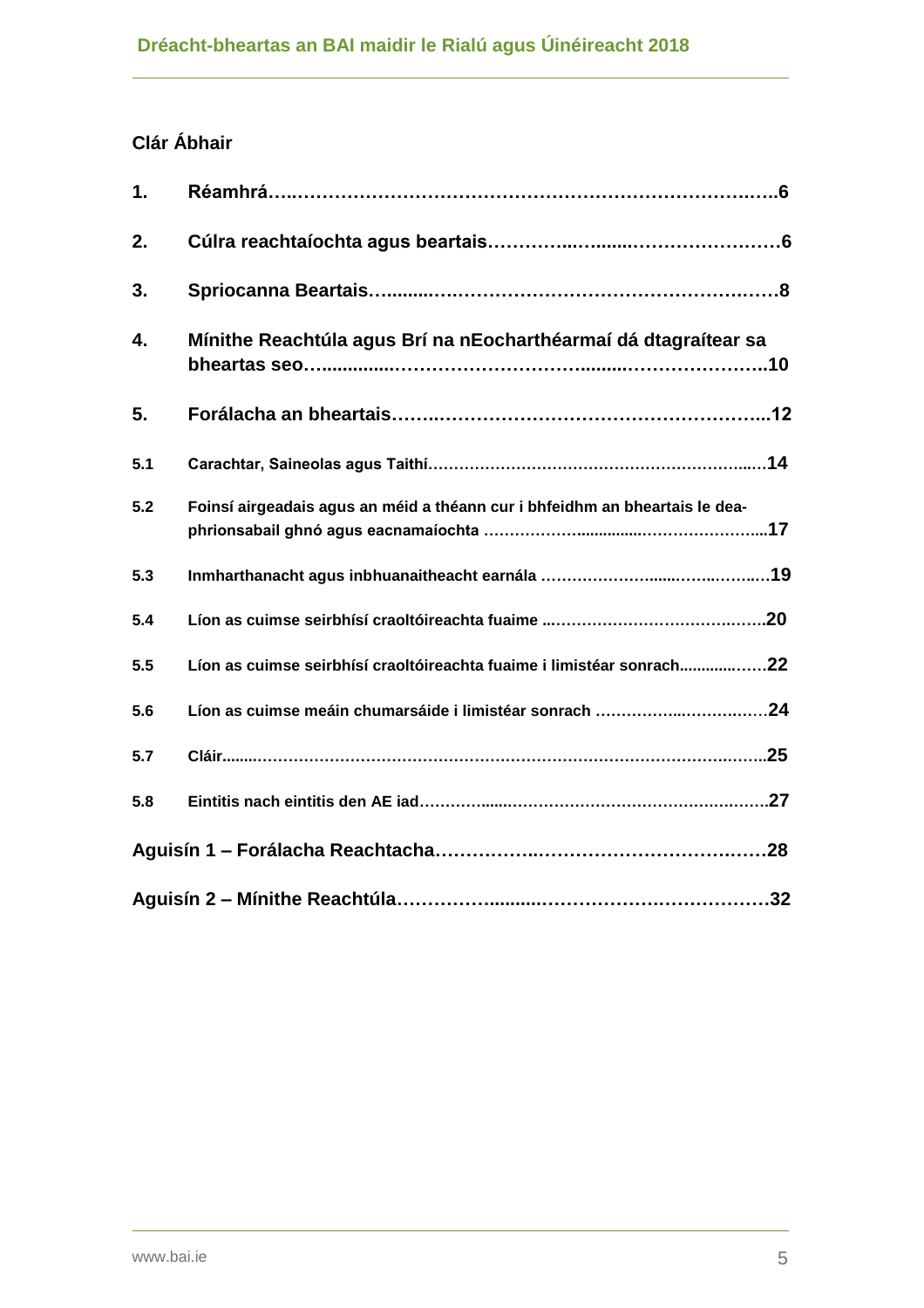# **1**. **RÉAMHRÁ**

**Soláthraíonn an chuid seo den bheartas comhthéacs níos leithne do rialacháin an BAI. Sonraítear na cineálacha conarthaí craolacháin a chlúdaítear sa bheartas agus tugtar léirmheas ar ábhar an bheartais freisin. Níl aon cheist chomhairliúcháin sa chuid seo. Má tá aon tuairim agat i leith na coda seo is féidir í a nochtadh agus tú ag tabhairt freagra ar an gceist chomhairliúchán deiridh.**

Dearadh beartas an BAI maidir le Rialú agus Úinéireacht (2018) ("an Beartas") chun forbairt leanúnach earnáil craoltóireachta atá inbhuanaithe agus ilchineálach a éascú, earnáil a bhfuil iolracht úinéireachta mar chuid lárnach di. Dearadh an beartas freisin d'fhonn soiléireacht agus cinnteacht a thabhairt maidir le cur chuige i leith rialuithe san earnáil gur chóir glacadh leis agus na rialacha a chuirfear i bhfeidhm mar thoradh air an méid sin. Ar an iomlán, creideann an tÚdarás go gcaitheann an Beartas seo go cothrom leis na riachtanais atá ag earnáil dúchasach atá i mbun fáis i gcónaí agus riachtanais an BAI chun iolracht úinéireachta a chinntiú. Leagtar síos gealltanas an BAI i leith iolracht i Ráiteas Straitéise an BAI 2017-2019, is iad sin cur chun cinn iolracht glóire, dearcthaí agus foinsí sna meáin Éireannacha mar chroí-spriocanna misean.

Úsáidfidh an BAI an Beartas seo chun gnéithe úinéireachta agus rialuithe na n-iarratas ar cheadúnais agus chun iarratais ar dhifríochtaí do chonarthaí a mheas mar aon le haon deacracht i leith comhlíonadh na gconarthaí sin. Chun na críche sin, baineann an Beartas le conarthaí a bronnadh de bhun na hailt seo a leas den Acht Craolacháin 2009: Alt 63 agus Alt 64 (Conarthaí Craoltóireachta Fuaime); Alt 70 (An Conradh Seirbhíse Clár Teilifíse Náisiúnta); Alt 71 (Conarthaí Soláthair Lánais), agus; Alt 131 (Conarthaí Ilphléacs).

Tá an Beartas roinnte ina thrí chodanna. I gCuid 2, déantar achoimre ar an gcúlra reachtúla agus beartais atá mar bhunchloch ar na forálacha beartais. Cur síos ar spriocanna an bheartais atá i gCuid 3. Léiríonn Cuid 4 na sainmhínithe eochracha agus na téarmaí a úsáidtear le linn cur i bhfeidhm an Bheartais. Ar deireadh, i gCuid 5, gheofar forálacha na beartais sonracha a chuirfidh an BAI i bhfeidhm agus ceisteanna úinéireachta agus rialuithe á meas aige. .

# **2. CÚLRA REACHTAÍOCHTA AGUS BEARTAIS**

**Soláthraíonn an chuid seo den bheartas an comhthéacs reachtach agus polasaí don bheartas agus tagraíonn sí do thrí dhoiciméid ar leith – an tAcht Craolacháin 2009, an tAcht um Iomaíocht agus Cosaint Tomhaltóirí 2014 agus Ráiteas Straitéise an BAI (2017-2019). Níl aon cheist chomhairliúchán sa chuid seo. Má tá aon tuairim agat i leith na coda seo is féidir í a nochtadh agus tú ag tabhairt freagra ar an gceist chomhairliúchán deiridh.**

Is iad an tAcht Craolacháin 2009, an tAcht um Iomaíocht agus Cosaint Tomhaltóirí 2014, Ráiteas Straitéise an BAI 2017-2019 agus Stráitéis Seirbhísí Craoltóireachta an BAI (2018) mar thacaíocht ag an mBeartas seo.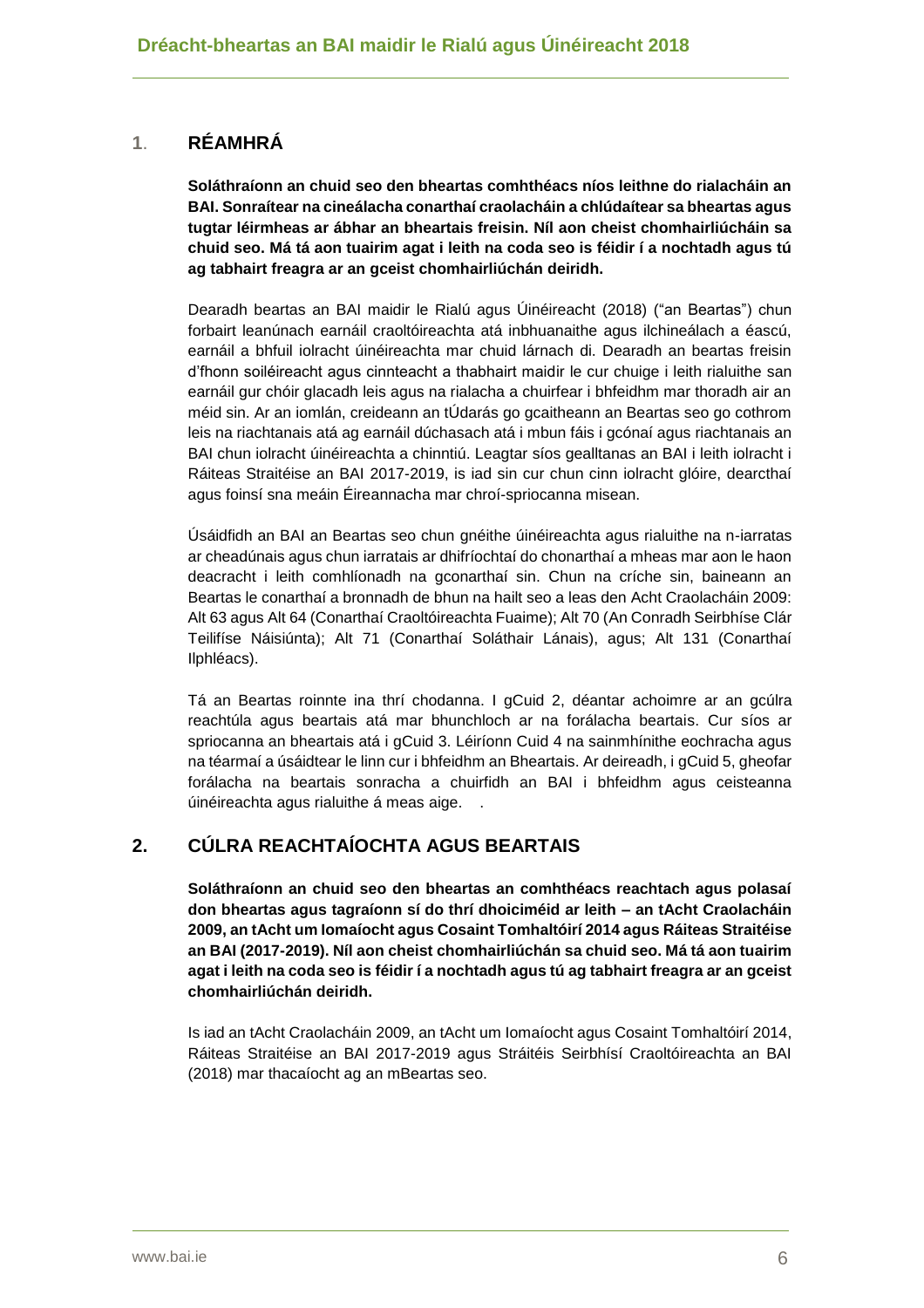#### **i. An tAcht Craolacháin 2009**

Soláthraíonn Acht 2009 creatlach reachtúil d'fhonn ceadúnú agus rialú seirbhísí craolacháin agus ilphléacs in Éirinn. Faoin Acht sin, bunaíodh an BAI chun ábhar a rialú thar ceann na seirbhísí craolacháin ar fad in Éirinn. Leagtar síos ann réimse spriocanna ginearálta agus sonracha don BAI, ina measc siúd; soláthar seirbhísí craolacháin oscailte agus iolracha a chinntiú . Lena chois sin, léirítear san Acht an réimse conarthaí gur féidir leis an BAI glacadh leo agus leagtar síos creat reachtach d'fhonn na conarthaí seo a bhronnadh agus a oibriú.

#### **ii. An tAcht um Iomaíocht agus Cosaint Tomhaltóirí 2014**

Sonraíonn an tAcht um Iomaíocht agus Cosaint Tomhaltóirí 2014 na forálacha reachtúla maidir le rialú ar chumasc meáin ag an gCoimisiún um Iomaíocht agus Cosaint Tomhaltóirí agus an tAire Cumarsáide, Gníomhaithe ar son na hAeráide agus Comhshaoil.

Bronnann Acht 2014 feidhmeanna agus oibleagáidí breise agus nua ar an BAI. Ina measc siúd; comhairle a chur ar an Aire maidir le tionchar chumasc meáin molta ar iolracht sa Stát, má iarrtar é sin; tabhairt faoi athbreithniú ar impleachtaí an athruithe úinéireachta ar iolracht thar thréimhse 3 bhliana agus tuairisc a chur faoi bhráid an Aire ina leith; agus gníomhaíochtaí ar an iolracht a choimisiúnú agus/nó a chur i gcrích.. Thairis sin, nuair a dhéanann Aire machnamh faoi chumasc meáin beidh meas aige ar chinntí a tógadh faoi Bheartas an BAI maidir le Rialú agus Úinéireachta.

Leagtar síos ról an BAI maidir le cumaisc mheáin go sonrach in Alt 4 den Acht um Iomaíocht agus Cosaint Tomhaltóirí 2014.<sup>1</sup>

#### **iii. Ráiteas Stráitéise an BAI 2017-2019**

Is téama lárnach é an t-iolracht a chur chun cinn i Stráitéis reatha an BAI agus tugtar feidhm don méid sin trí líon spriocanna straitéiseacha a lua. Ina measc siúd; cruthú agus cur i bhfeidhm beartais, cóid agus nósanna imeachta a thacaíonn leis an iolracht ó thaobh glóire, dearcthaí agus foinsí de agus a chuireann an t-iolracht chun cinn. Sa Straitéis, leagtar síos na ceithre spriocanna sonracha a leanas:-

- Meascán de ghlóir, tuairimí agus foinsí nuachta agus cúrsaí reatha sna meáin chlosamhairc a sholáthar d'fhonn díospóireacht dhaonlathach agus rannpháirtíocht gníomhach i saol an saoránaigh Éireannaigh a fheabhsú in Éirinn;
- Líon na n-ábhar cultúrtha closamhairc ábhartha a léirítear agus a chuirtear ar fáil do lucht féachana agus éisteachta na hÉireann, a mhéadú.

<sup>&</sup>lt;sup>1</sup> Tá cóip den Acht ar fáil ag: [https://www.oireachtas.ie/ga/bills/bill/2014/21/.](https://www.oireachtas.ie/ga/bills/bill/2014/21/) Baineann Alt 4 den Acht le cumaisc meáin agus ról an BAI. Tá tuilleadh eolais ar fáil ar shuíomh na Roinne Cumarsáide, Gníomhaithe ar son na hAeráide agus Comhshaoil: https://www.dccae.gov.ie/ga-

ie/communications/topics/broadcasting-media/media-mergers/pages/media-mergers.aspx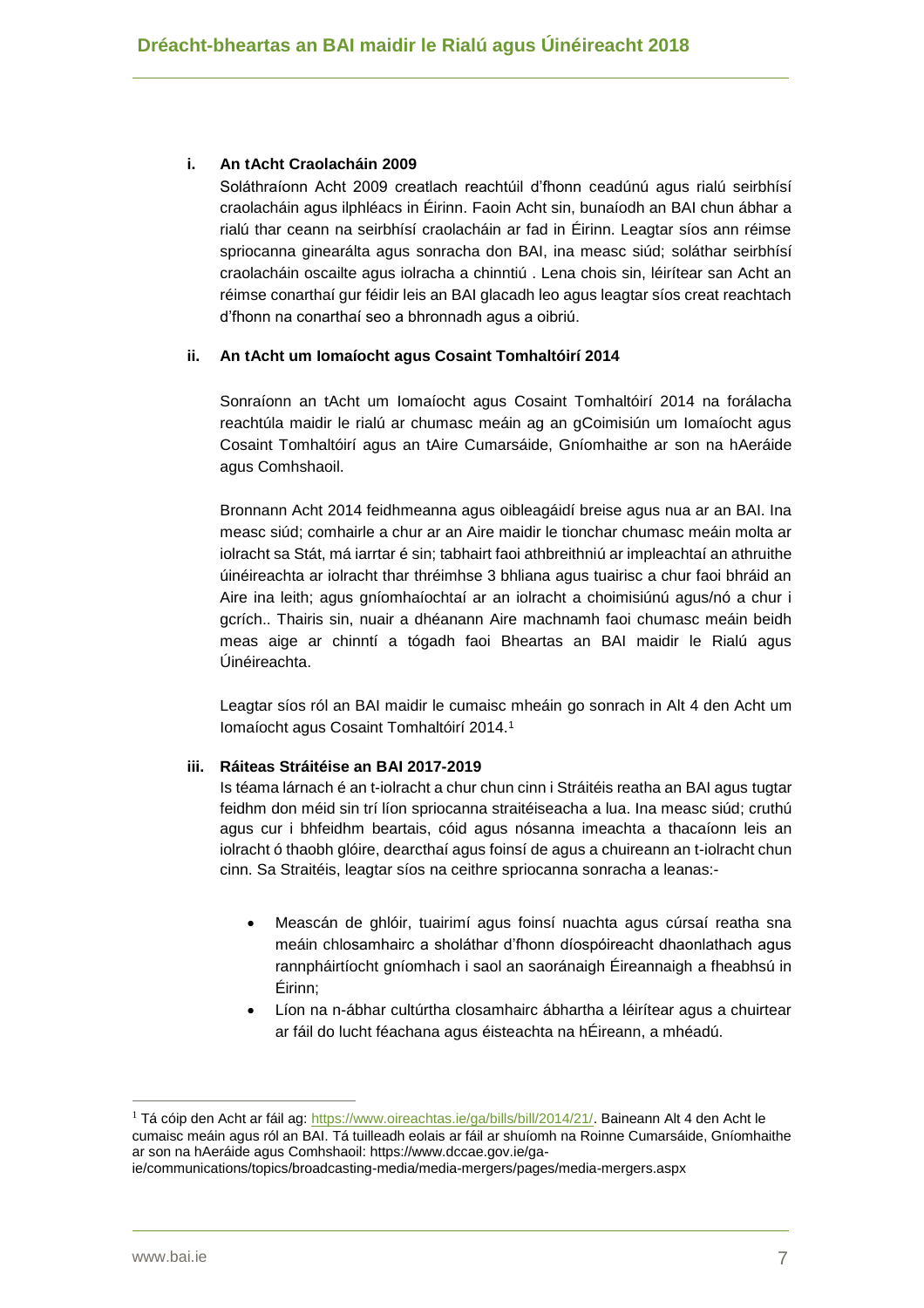- Ábhair ar ardchaighdeán i nGaeilge a spreagadh agus a chur chun cinn; agus
- Tírdhreach meáin a thógáil a théann i bhfeidhm ar agus a sheasann do shochaí ilghnéitheach Éireannach.

Le chois sin, cuireann ráiteas Straitéise an BAI béim ar thábhacht na hinbhuanaitheachta earnála. Léirítear an méid sin trí ghealltanas an BAI obair leis na páirtithe leasmhara d'fhonn breis inbhuanaitheachta a chinntiú d'earnáil chlosamhairc na hÉireann.

Is ráiteas lárnach é Beartas an BAI maidir le Rialú agus Úinéireacht 2018 d'fhonn na spriocanna straitéiseacha seo a bhaint amach.

#### **iv. Straitéis um Sheirbhísí Craolacháin an BAI 2018**

Is éard atá i Straitéis an BAI maidir le Seirbhísí Craolacháin 2018, gealltanas chun inbhuanaitheacht na hearnála craolacháin neamhspleách a éascú san fhadtéarma, an t-iolracht a spreagadh agus tacú le ilghnéitheacht do lucht féachana agus éisteachta na hÉireann, i nGaeilge mar aon leis an mBéarla, agus tacú le hinniúlacht agus le forbairt na hearnála, don am i láthair agus don todhchaí. Anuas ar na spriocanna seo, tá sé mar aidhm ag an Straitéis éagsúlacht tuairimí agus foinsí nuachta agus cúrsaí reatha sna meáin chlosamhairc a sholáthar agus tacú le gealltanas an BAI obair le sciarshealbhóirí chun níos mó inbhuanaitheachta a bhaint amach.

Beidh an Straitéis seo mar theoir do phleananna ceadúnais an BAI sna blianta amach romhainn agus mar aon leis an mBeartas maidir le Rialú agus Úinéireacht, beidh sí mar áis i leith na hinbhuanaitheachta agus an iolrachta a bhaint amach sna meáin Éireannacha.

## **3. SPRIOCANNA BEARTAIS**

**Níl mórán éagsúlachtaí idir an chuid seo den bheartas agus na rialacháin reatha. D'ainneoin sin, baineann athrú suntasach le sprioc beartais a chuimsiú, sprioc a dhearbhaíonn tacaíocht d'inmharthanacht seirbhísí craolacháin aonair agus na hearnála craolacháin ina hiomláine mar sprioc nua iomchuí. Léirigh na craoltóirí a bhí rannpháirteach leis an gcomhairliúchán dírithe gur chóir níos mó béime a leagan ar cheisteanna a bhaineann le hinmharthanacht agus le hinbhuanitheacht sa bheartas. Bhí an BAI ar aon tuairim leis an dearcadh seo agus athraíodh an beartas dá réir. Léirítear an cheist seo freisin sna forálacha beartais a leagtar amach i gCuid 5 den bheartas seo. Léiríonn na spriocanna an tábhacht a bhaineann le cur chun cinn na hiolrachta úinéireachta agus ábhair. Cé go bhfuil an éagsúlacht mar bhunchloch ag fís an bheartais reatha, níor léiríodh an méid sin sna spriocanna beartais reatha. Téann an dréachtbheartas athbhreithnithe i ngleic leis seo.**

Glacann an BAI leis go bhfuil ocht spriocanna beartais mar spriocanna ábhartha don mBeartas seo. Tá na spriocanna beartais bunaithe ar an gcúlra reachtach agus beartais a leagtar síos i gCuid 2. Tugann na spriocanna seo comhthéacs uilíoch d'fhorbairt agus do chur i bhfeidhm an Bheartais mar aon leis na moltaí i leith measúnú ar rialú agus ar úinéireacht. Soláthraíonn na spriocanna creatlach chun tacú leis an BAI déileáil le dúshláin a d'fhéadfadh teacht chun cinn le linn dóibh bheith ag éisiúint ceadúnais nó coinneáil suas le forbairtí maidir le rialú agus úinéireacht san earnáil chraolacháin.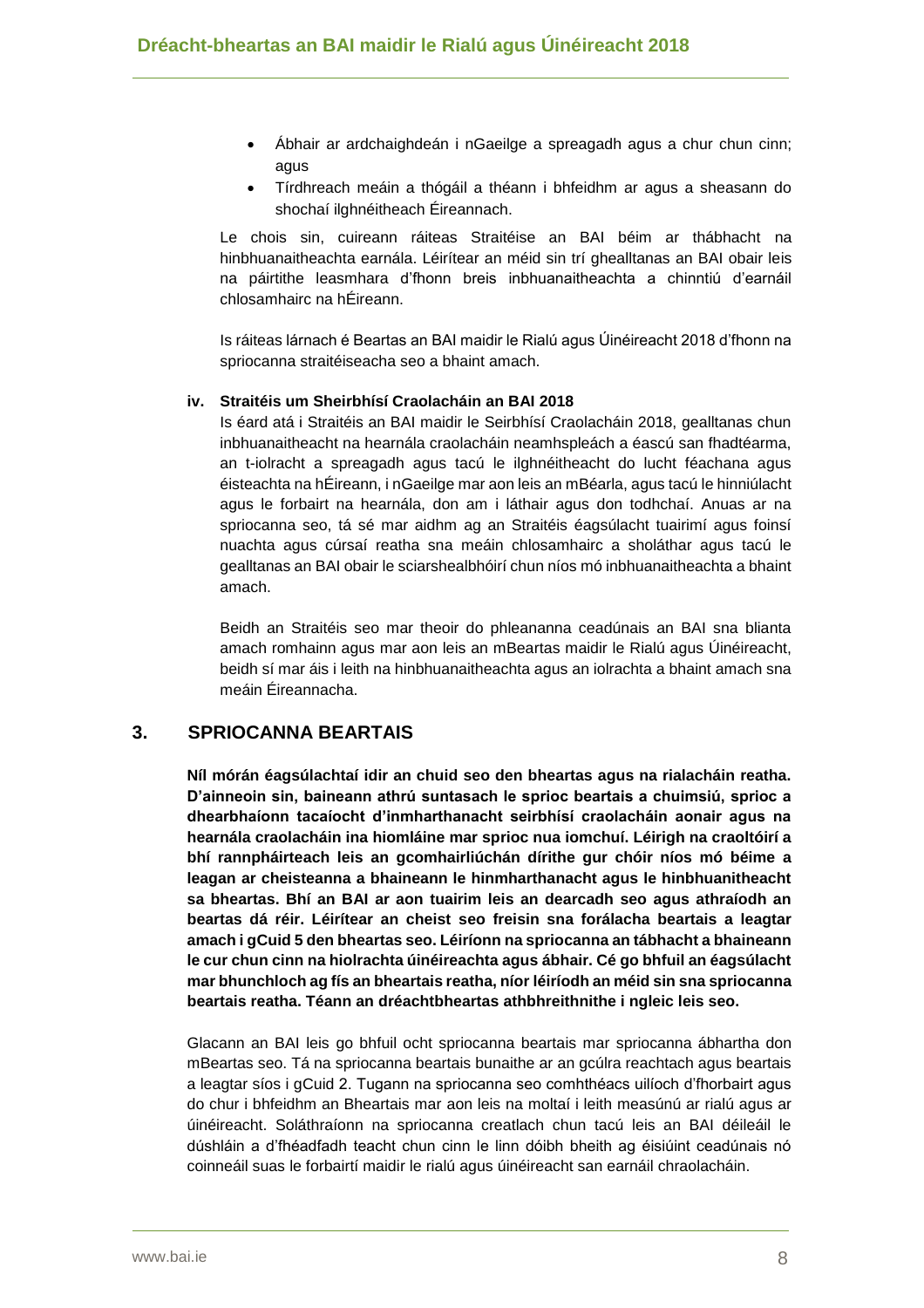Seo a leanas na spriocanna beartais:

- i. Seirbhísí craolacháin oscailte agus iolracha a spreagadh, agus tagraítear anseo do sheirbhísí raidió agus teilifíse go sonrach;
- ii. Tacú le hinmharthanacht na seirbhísí craolacháin agus le hinbhuanaitheacht níos mó don earnáil chraolacháin ar an iomlán;
- iii. Cinntiú gur ionann an mana atá ag seirbhís chraolacháin agus freastal ar riachtanais a lucht féachana/éisteachta ar an mbealach is fearr, mar a tugadh ceadúnas don tseirbhís sin déanamh amhlaidh;
- iv. Cuir le cur chun cinn na hilghnéitheachta trí rialú a dhéanamh ar na seirbhísí craolacháin mór le rá agus ar na seirbhísí craolacháin pobalbhunaithe;
- v. A chinntiú gur ag daoine a bhfuil dea-cháil orthu agus ag a bhfuil an saineolas, an taithí agus na foinsí airgeadais cuí, aon chonradh craoltóireachta agus ilphléacs;
- vi. Éagsúlacht tuairimí, dearcthaí agus foinsí, is é sin, éagsúlacht sna tuairimí a chuirtear i láthair, trí sholáthar cláracha agus ábhar na gcláracha, trí úinéireacht agus trí na foinsí eolais atá ar fáil don phobal i gcoitinne;
- vii. Seasamh leis na luachanna daonlathacha a shonraítear i mBunreacht na hÉireann, ach go háirithe na luachanna a thagraíonn do shaoirse tuairimí a chur in iúl, agus;
- viii. Tacú le timpeallacht rialuithe a bhaint amach a chinnteoidh go mbeidh iriseoireacht neamhspleách agus neamhchlaonta ann.

#### **CEISTEANNA COMHAIRLIÚCHÁIN**

- **1. I bhfianaise na ndualgas reachtúil atá ar an eagraíocht agus i bhfianaise a Ráitis Straitéise; an bhfuil spriocanna an bheartais iomchuí, dar leat?**
- **2. Céard é do thuairim faoi na tagairtí breise a dhéantar sna spriocanna maidir le hinmharthanacht, inbhuanaitheacht na hearnála agus éagsúlacht úinéireachta?**
- **3. An bhfuil aon sprioc eile ann gur chóir a chur leis an mbeartas?**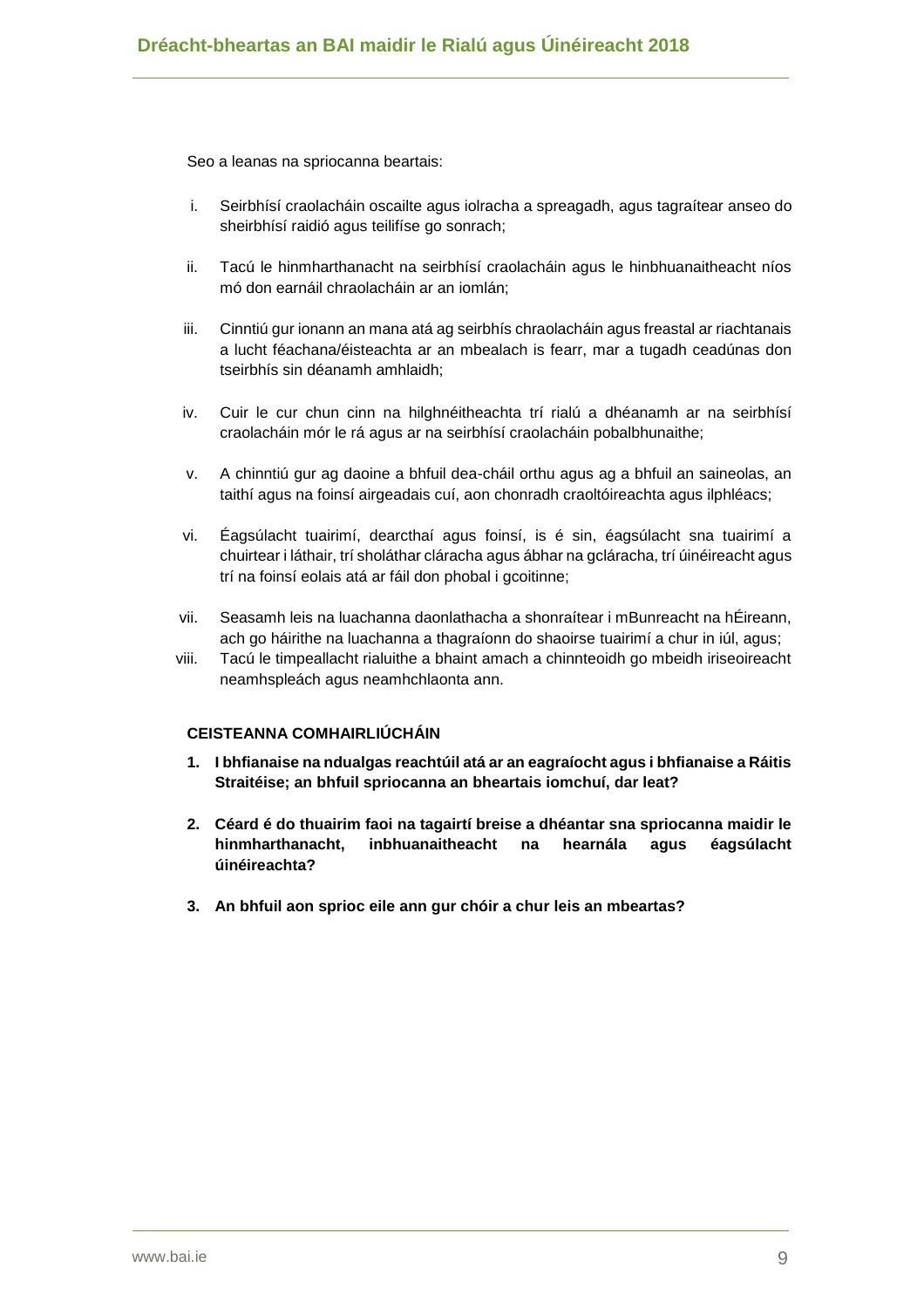# **4. MÍNITHE REACHTÚLA AGUS BRÍ NA nEOCHARTHÉARMAÍ DÁ dTAGRAÍTEAR SA BHEARTAS**

**Tá tromlach na mínithe reachtúla atá sa leagan reatha den bheartas anois ar fáil in Aguisín d'fhonn an doiciméad a dhéanamh níos inléite agus d'fhonn an bhéim chuí a chur ar théarmaí agus a mbríonna, téarmaí atá tábhachtach do chur i bhfeidhm an bheartais. Chun na críche sin, cuirtear béim ar bhrí reachtúil an téarma 'meán cumarsáide'. Déantar an méid sin mar gheall ar a thábhachtach is atá an téarma áirithe seo le linn an phróisis chinnteoireachta.**

**D'aineoinn nach bhfuil aon mhíniú reachtúil ann do na téarmaí 'rialú', 'ceannas' agus 'leas substaintiúil' (téarmaí a úsáidtear i gcomhthéacs dlús meáin a mheas), ní mór don BAI a bhrí féin a thabhairt do na téarmaí seo. Tugtar brí do na téarmaí seo sa leagan reatha den bheartas agus iarradh tuairimí maidir leis na bríonna sin mar chuid den chomhairliúchán dírithe. Rinneadh réimse moltaí maidir leis an mbealach is fearr chun na téarmaí seo a leasú. Bhí cuid de na moltaí siúd réasúnta, ach chinn an BAI gan na bríonna reatha a leasú. Rinneadh an cinneadh seo mar gur léiríodh méid tacaíochta sásúil dona bríonna reatha, mar gur thacaigh athruithe molta a rinneadh le linn an chomhairliúcháin dhírithe leis an gcur chuige solúbtha i leith brí na dtéarmaí seo agus mar nach bhfuil aon deacracht tagtha chun cinn agus na téarmaí seo á n-úsáid i gcleachtas. Is é dearcadh an BAI go bhféadfadh deacrachtaí eascairt as ceisteanna a bhaineann le rialú agus le leasanna substaintiúla agus d'fhéadfadh seo baint ar chomhthéacs. Léiríonn an cur chuige reatha gur féidir déileáil leis na deacrachtaí seo i gcleachtas. D'aineoinn sin, cuireann an BAI fáilte roimh aon dearcadh breise agus beidh aird aige ar an dearcadh sin ar an gceist seo a sholáthraítear mar chuid den chomhairliúchán.**

**Anuas air sin, d'iarr na rannpháirtithe ón gcomhairliúchán dírithe go dtabharfaí tuilleadh sonraí sa bheartas ar an gcaoi a gcuirtear i bhfeidhm na téarmaí i gcleachtas. Tugann an BAI faoi deara go bhfuil treoir ar fáil cheana a mhíníonn cén chaoi gur chóir an beartas a chur i bhfeidhm agus tugann sé faoi deara freisin gur féidir tola na rannpháirtithe a shásamh trí theoir nuashonraithe a eisiúint, seachas trí athrú a dhéanamh ar fhorálacha an bheartais.**

Luaitear líon mínithe reachtúla ábhartha in Acht 2009 dá dtagraítear sa Bheartas seo. Anuas air sin, bhí ar an BAI a bhrí a thabhairt don líon téarmaí a luaitear san Acht sin d'fhonn cloí lena riachtanais reachtúla. I ngach cás, úsáideann an BAI na mínithe agus na téarmaí chun critéir i leith cinntí a thógáil a leagan síos chun feidhm a thabhairt do na cinntí sin i gcleachtas. Leagtar síos na mínithe reachtúla sin anois agus ansin soláthraítear an brí a thugann an BAI do théarmaí dá dtagraítear san Acht; is téarmaí iad sin nach mínítear laistigh den Acht féin.

## **4.1 Mínithe Reachtúla**

Luaitear líon mínithe reachtúla ábhartha don Bheartas seo in Acht 2009. Soláthraítear na sainmhínithe reachtúla a leanas in **Aguisín 2**:- Craoladh; Craoltóir; Conradh Craolacháin; Seirbhís Chraolacháin; Conradh Soláthair Lánais; Líonra Cumarsáide Leictreonach; Ilphléacs; Conraitheoir Ilphléacs; Seirbhís Chraolacháin Fuaime; Raidió-Theileagrafaíocht.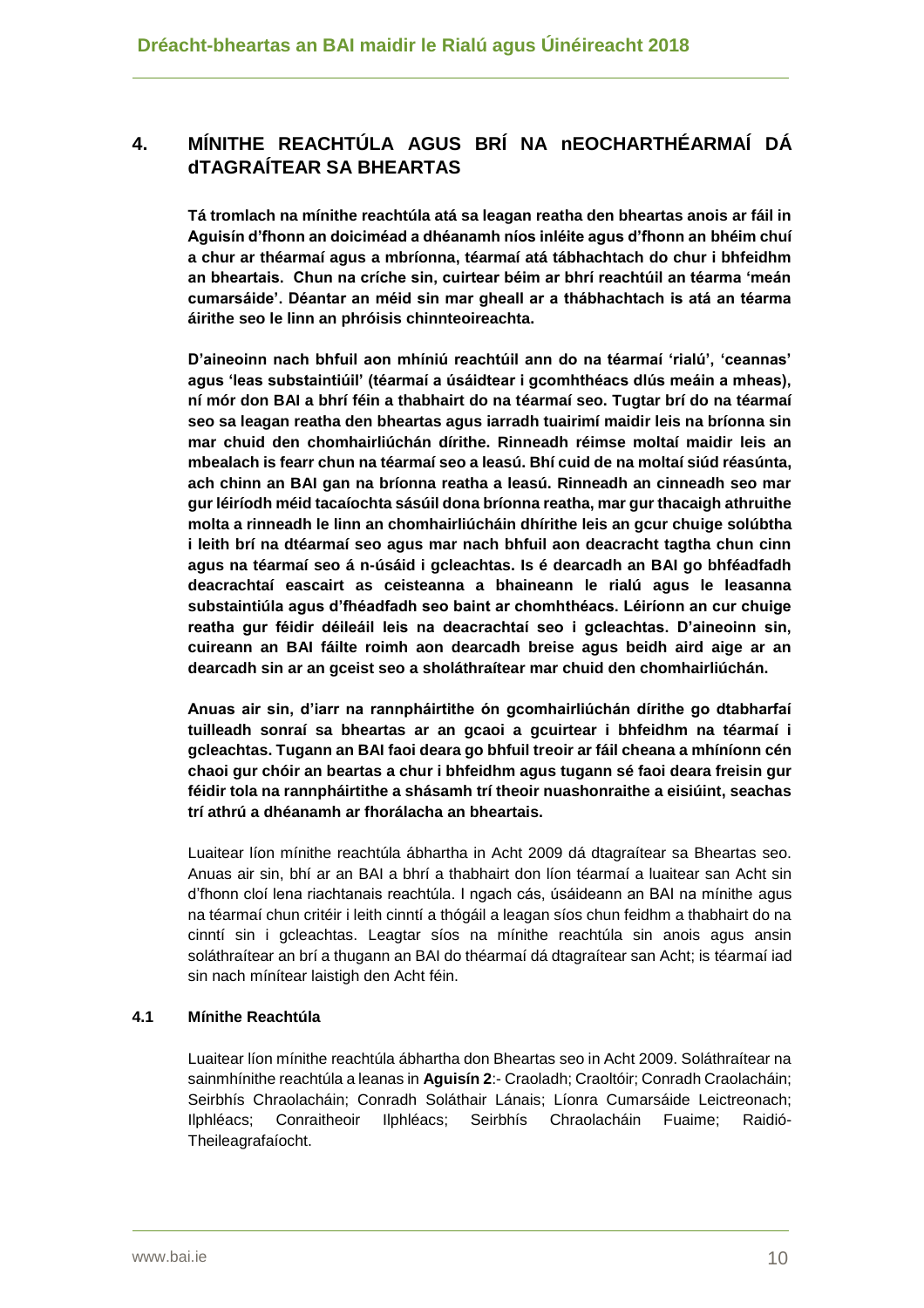Anuas air sin, luaitear míniú reachtúil uilíoch a thugann brí don téarma 'meáin chumarsáide' chun críche teorannacha agus tairsigh rialuithe agus úinéireachta a mheas. Tá ról tábhachtach ag an míniú seo agus beartais an BAI á meas.

Sa chomhthéacs sin, ciallaíonn '**Meáin Chumarsáide**':-

- (a) Soláthar seirbhís chraolacháin,
- (b) Soláthar ardán do sheirbhísí craolacháin, nó
- (c) Foilsiú nuachtáin nó irisí a bhfuil an nuacht agus tráchtaireacht ar chúrsaí reatha mar chuid shubstaintiúil díobh.

#### **4.2 Brí na nEocharthéarmaí**

D'fhonn cloí lena riachtanais reachtúla maidir le rialú agus úinéireacht, ní mór don BAI a bhrí a thabhairt do na téarmaí dá tagraítear in Acht 2009. Chun na críche sin, leagtar síos an bealach a thabharfaidh an BAI a bhrí do na coincheapanna 'Rialú', 'Ceannas' agus 'Leas substaintiúil' sa reachtaíocht anseo thíos.

Tugtar na bríonna seo d'fhonn cruinneas a chinntiú mar gheall ar na fachtóirí éagsúla a d'fhéadfadh teacht chun cinn maidir le rialú agus úinéireacht, mar shampla is féidir le duine ceannas a fháil ar eintiteas fiú mura bhfuil tromlach sciaranna an eintitis sin ina sheilbh aige. Díríonn brí na dtéarmaí 'Rialú', 'Ceannas' agus 'Leas substaintiúil' ar aschur cláracha go príomha agus léiríonn siad príomhspriocanna an BAI i gcomhréir leis an gcúram reachtúil atá aige, is é sin, clár ábhair a rialú, éagsúlacht tuairimí, dearcthaí agus foinsí a chur chun cinn agus as sin réimse leathan cláracha ar ardchaighdeán a sholáthar don lucht féachana/éisteachta ó réimse leathan foinsí.

Ciallaíonn **"Rialú"** agus **"Ceannas"** duine aonair nó eintiteas dlíthiúil a fhéadann, de bharr a staid dílsithe, airgeadais nó i dtéarmaí cearta vótála, beartas an chomhlachta i leith aschur cláracha a shocrú nó a stiúradh; is é sin teacht ar chláracha agus léiriú, soláthar nó seachadadh na gcláracha sin chuig an lucht féachana/éisteachta.

Tagraíonn **"Leas substaintiúil"** do dhuine aonair nó eintiteas dlíthiúil, a fhéadann, de bharr a staid dílsithe, airgeadais nó cumhacht vótála laistigh de chomhlacht nó cuideachtaí ábhartha, tionchar díreach nó indíreach ar threo straitéiseach nó ar bheartas (beartas eagarthóireachta san áireamh) an chomhlachta (na gcuideachtaí) sin a bheith aige go pointe suntasach i leith aschur cláracha, is é sin, teacht ar chláracha, léiriú, soláthar nó seachadadh na gcláracha sin chuig an lucht féachana/éisteachta.

#### **Treoir maidir le Leasanna substaintiúla**

Is é dearcadh an BAI, nach ionann 'méid beag scaireanna' a bheith ag duine aonair nó eintiteas dlíthiúil agus leas substaintiúil bheith aige. Baineann an dá chritéir seo a leanas le méid beag scaireanna:-

i. Is ionann líon na vótaí a fhéadann an sealbhóir caithimh ag cruinniú ginearálta den chomhlacht agus nach mór 10% ar a mhéid, de na vótaí uile a fhéadtar caithimh ag an gcruinniú sin;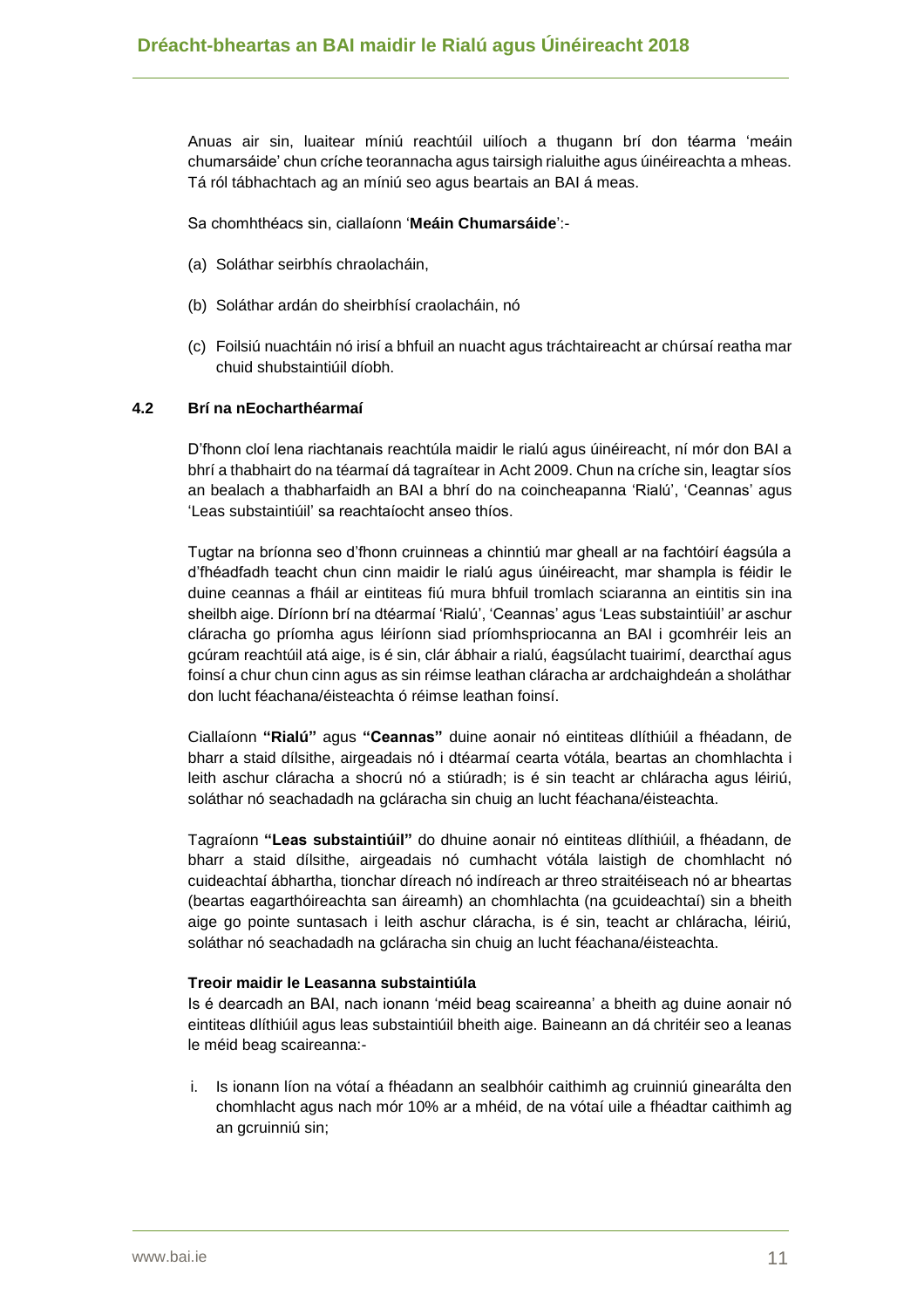ii. Is ionann luach ainmniúil na scaireanna atá ag an sealbhóir agus nach mór 10%, ar a mhéid, de luach ainmniúil de scairchaipiteal eisithe uile an chomhlachta.

D'fhéadfadh an BAI scairsheilbh nach sásaíonn na critéir thuas .i. "scairsheilbh mhór", a mheas mar leas substaintiúil. Measfaidh an BAI ar bhonn cás aonair, an suim shubstaintiúil í scairsheilbh mhór agus tagairt á déanamh aige do struchtúr ginearálta na scairsheilbheanna an chomhlachta atá á mheas. (Más scaireanna in-chomhshóite atá i gceist, déanfar na tástálacha a leagtar amach thuas ar an mbonn nár tharlaigh aon chomhshó agus ar bhonn comhshó measta)

#### **CEISTEANNA COMHAIRLIÚCHÁIN**

- **4. Céard é do thuairim maidir le brí na dtéarmaí 'rialú', 'ceannas' agus 'leas substaintiúil' mar a úsáidtear iad sa bheartas? Má chreideann tú gur chóir brí na dtéarmaí seo a athrú, sonraigh cén chaoi gur chóir na bríonna a athrú agus an chaoi a d'fheabhsódh an t-athrú seo cur i bhfeidhm an bheartais** *i dtéarmaí praiticiúla***. Tabhair ar aird na cúiseanna gur chinn an BAI na bríonna reatha a choinneáil.**
- **5. Cén leasuithe eile a mholfá don chuid thuas, más ann dóibh?**

## **5. FORÁLACHA BEARTAIS**

**Sonraíonn an chuid seo den bheartas na forálacha a chuirfidh an BAI i bhfeidhm i gcomhthéacs ceisteanna a bhaineann le rialú agus le húinéireacht a mheas nuair a thagann siad chun cinn le linn an phróisis cheadúnaithe nó nuair a iarrann conraitheoir go n-athrófaí stádas rialaithe nó úinéireacht seirbhís craolacháin. D'fhéadfadh cuid de na forálacha bheith iomchuí, nó d'fhéadfaidís uilig bheith iomchuí ag brath ar an athrú atá le déanamh. Tá réimse tástálacha mar chuid de na forálacha beartais. Cuirfidh an BAI na tástálacha seo i bhfeidhm sula ndéanfar aon chinneadh. Cuirfear i bhfeidhm na tástálacha seo ar bhonn cás ar chás agus déanfar cinntí d'fhonn spriocanna an bheartais, mar a leagtar amach thuas iad, a bhaint amach. Thairis sin, beidh aird ag an BAI ar a ndualgais reachtúla agus straitéiseacha ar bhonn níos leithne agus an chaoi a bhaineann siad leis an iolracht sna meáin.**

**Cuireadh foráil nua amháin leis an dréachtbhertas agus baineadh amach dhá fhoráil atá sa bheartas reatha.**

**Cuireadh foráil nua chun déileáil le ceisteanna inmharthanachta agus inbhuanaitheachta sa dréachtbheartas. Pléitear an méid seo go sonrach i gCuid 5.3 thíos.**

**Tá forálacha a dhéileálann le 'conarthaí a bhronnadh' agus le 'comharthaí nithiúla na héagúlachta' sa bheartas reatha. Moltar na forálacha seo a bhaint. Cuireann an fhoráil reatha, a dhéileálann le 'conarthaí a bhronnadh' srian ar athruithe úinéireachta do chonarthaí craolacháin fuaime nua agus an tseirbhís teilifíse arna ceadúnú de réir Alt 70 (is ag Virgin Media atá an ceadúnas reatha). I bhfianaise aibíocht na hearnála craolacháin, agus ag tabhairt i gcuntas cearta réadmhaoine na scairshealbhóirí agus na hathruithe do mhargadh na meán ar bhonn níos**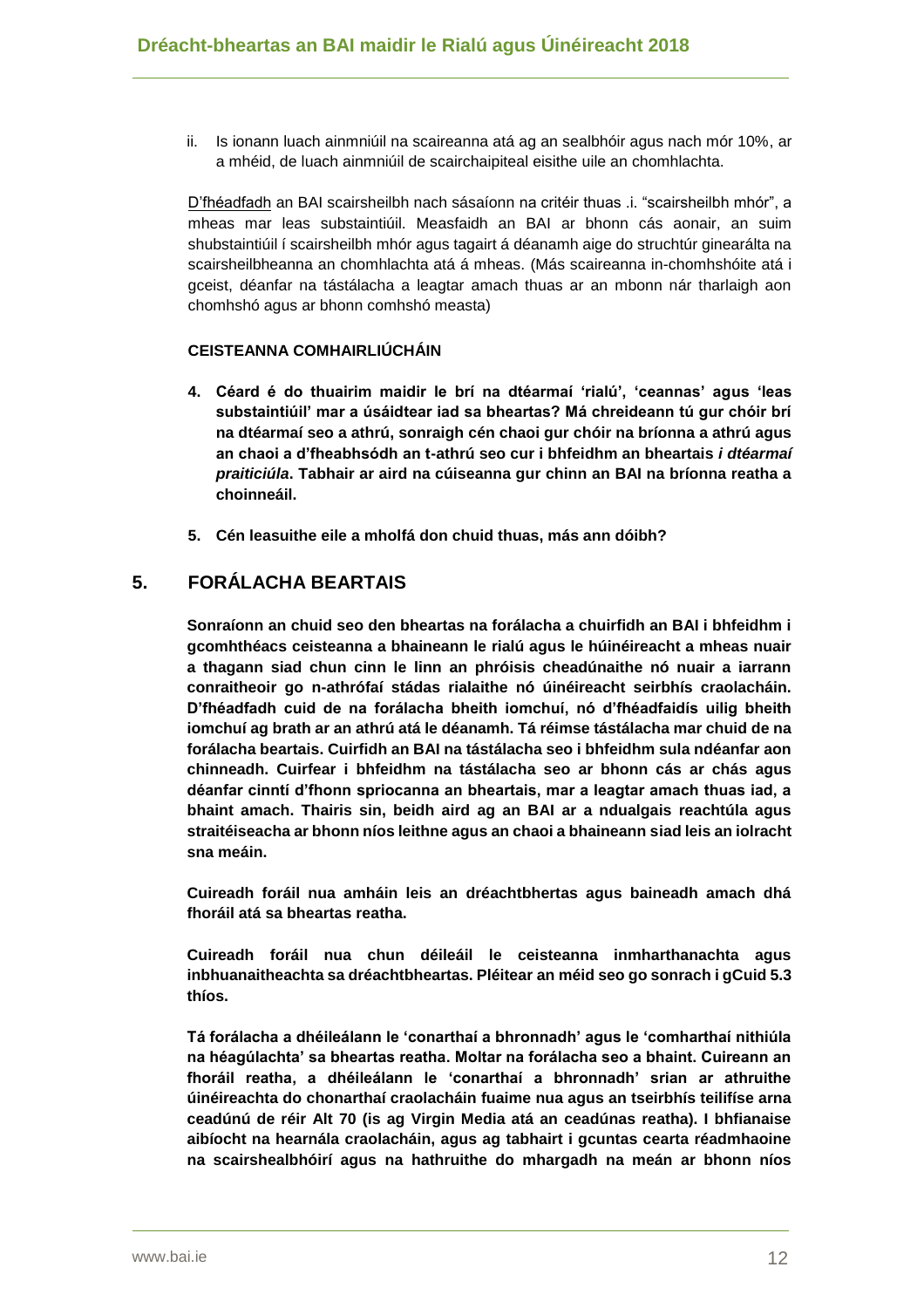**leithne, is é tuairim an BAI nach bhfuil gá leis na srianta seo a thuilleadh. Tá an BAI den bharúil freisin gur leor na forálacha beartais eile; na forálacha leasuithe ar chlár ábhair agus na téarmaí do chonarthaí craolacháin ina measc, d'fhonn ardchaighdeán an phróisis cheadúnaithe a chinntiú agus a chothabháil i ndiaidh aon chonradh a bhronntar.**

**Maidir leis an gcuid a bhaineann le 'comharthaí nithiúla na héasúlachta', cuireadh an méid seo leis an mbeartas reatha mar bhítí ag súil le reachtaíocht nua ar chónascadh meáin (tugadh isteach an reachtaíocht ina leith in 2014). Luaitear sa bheartas reatha go ndéanfaidh an BAI a mhachnamh faoi fhéidearthachtaí comharthaí nithiúla na héagsúlachta laistigh d'eagraíochtaí meáin a chur lena Bheartas maidir le Rialú agus Úinéireachta.**

**Is é tuairim an BAI go léirítear comharthaí nithiúla na héagsúlachta sa phróiseas ceadúnaithe, i gcodanna éagsúla den bheartas, le linn athbhreithnithe feidhmíochta agus trí ghnímh eile, ar nós Plean Gnímh an BAI i leith Comhionannais Inscne. Ar bhonn níos ginearálta, foilseoidh an BAI Beartas i leith na hIolrachta sna Meáin in 2019 agus nascfar gníomhaíochtaí iolraíocha an BAI sna meáin in aon bheartas amháin, beartas a phléann ceisteanna a bhaineann leis an éagsúlacht úinéireachta agus ábhair.**

**Moltar an fhoráil a bhaint den bheartas i ngeall ar na cúiseanna seo. Tugann an BAI faoi deara freisin go bhfuil an chuid seo den bheartas reatha féinmhínitheach agus nach raibh aon fheidhm phraiticiúil léi chomh fada is a bhain sí le hathruithe ar úinéireacht agus ar rialú a mheas. Mar sin de, ní bheidh aon tionchar ag an athrú seo ar chur i bhfeidhm an bheartais.**

Roinntear sonraí an Bheartais sna codanna seo a leanas: -

- 5.1 Carachtar, Saineolas agus Taithí;
- 5.2 Acmhainní Airgeadais;
- 5.3 Inmharthanacht agus Inbhuanaitheacht Earnála;
- 5.4 Líon as cuimse de sheirbhísí craolacháin fuaime;
- 5.5 Líon as cuimse de sheirbhísí craolacháin fuaime i limistéar sonraithe;
- 5.6 Líon as cuimse de mheáin chumarsáide i limistéar sonraithe;
- 5.7 Cláir;
- 5.8 Eintitis nach eintitis den AE iad.

Úsáidfidh an BAI na forálacha beartais seo chun rialú agus úinéireacht in iarratais agus chun iarratais ábhartha ar aon athrú i sonraí conarthaí a mheas agus chun déileáil le haon deacracht i leith cloí le dualgais conarthaí.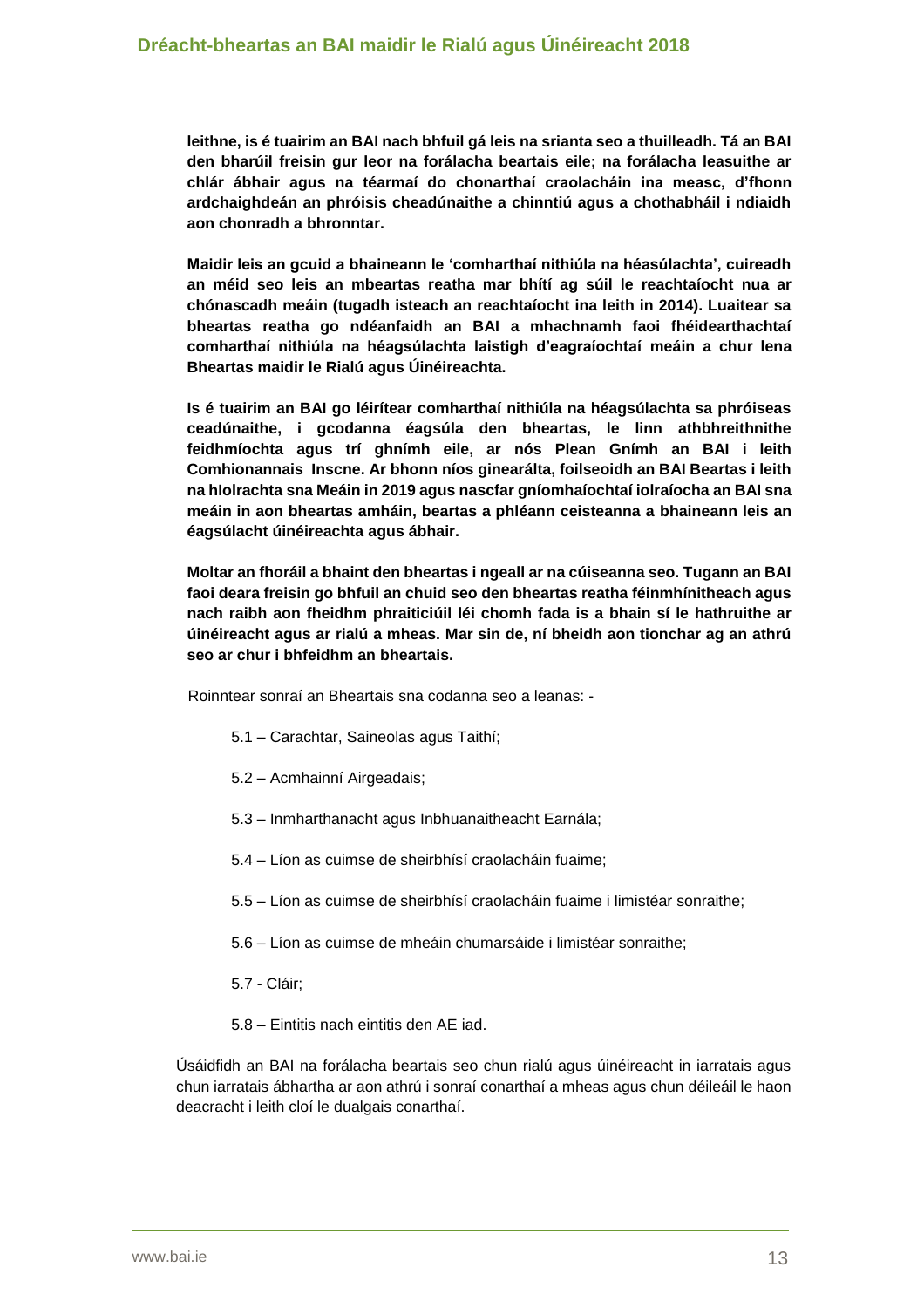#### **CEISTEANNA COMHAIRLIÚCHÁIN**

**6. Céard é do thuairim maidir leis na codanna a bhaineann le 'conarthaí a bhronnadh' agus 'comharthaí nithiúla na héagsúlachta' a bhaint den bheartas?** 

## **5.1 Carachtar, Saineolas agus Taithí**

**Léiríonn Cuid 5.1 den bheartas dualgas an BAI chun ceisteanna a chur a bhaineann le carachtar, saineolas agus taithí daoine aonair/eintitis dlíthiúla, mar iarratasóirí nua ar cheadúnas nó mar dhaoine aonair/eintitis dlíthiúla atá ag éileamh athruithe ar stádas úinéireachta nó rialaithe seirbhís craolacháin. Níl go leor idir na dréachtmholtaí agus an beartas reatha. D'ainneoin sin, moltar líon áirithe athruithe.** 

**Sa chaoi seo, cuirtear i bhfeidhm na tástálacha carachtar sa bheartas seo i gcás Stiúrthóirí, lucht bainistíochta arna n-údarú ag an BAI agus sciarshealbhóirí a bhfuil leas substaintiúil nó ceannas acu, i gcomhréir le brí na dtéarmaí sin. Coinnítear na tástálacha carachtar sa dréachtbheartas seo i gcás sciarshealbhóirí a bhfuil leas urlámhais nó leas substaintiúil acu agus i gcás Stiúrthóirí. Thairis an méid sin, ní cheadaítear tástáil a dhéanamh ach amháin i gcás Stiúrthóirí Cláracha agus Príomhfheidhmeannaigh Airgeadais, is é seo an staid reatha. Molann an BAI an liosta giorraithe seo i bhfianaise aibíocht na hearnála craolacháin agus mar tá sé tábhachtach an t-ualach riaracháin a laghdú. D'ainneoin sin, leis an mbeartas seo tá sé de rogha ag an BAI carachtar poist bainistíochta eile a chíoradh ar bhonn cás ar chás. D'fhéadfadh a leithéid tarlú, má thagann athrú suntasach ar úinéireacht nó ar cheannas eagraíochta, cur i gcás, nuair a thagann grúpa seirbhísí nó páirtí leasmhar an-suntasach faoi úinéireacht nua.**

**I gcomhréir leis na tástálacha sonracha a leagtar síos i gcuid 5.1.1, tá leasú déanta ar an gcéad tástáil a dhéileálann le cionta coiriúla; ní chuirtear "ciontuithe spíonta" san áireamh a thuilleadh. Rinneadh leasú ar an méid seo d'fhonn taithí an BAI ó bheith ag cur an bheartais i bhfeidhm a thabhairt i gcuntas agus d'fhonn teacht leis an reachtaíocht nua a dhéileálann le ciontuithe spíonta - an tAcht um Cheartas Coiriúil (Ciontuithe Spíonta agus Nochtadh Áirithe) 2016.**

**Chomh maith leis sin, soiléirítear sa dréachtbheartas nach mbeidh iarratasóir dícháilithe ar an bpointe, má theipeann air i dtástáil carachtair (i gcás iarratas ar cheadúnas) agus ní dhiúltófar d'iarratais i leith athruithe úinéireachta nó rialuithe. Cé gur seo an cleachtas reatha, léiríodh le linn an chomhairliúcháin dhírithe go raibh neamhchinnteacht ann i measc roinnt sciarshealbhóirí maidir le teip a fháil a dtástálacha carachtar agus an tionchar a bheadh aige sin ar chinntí an BAI. Cé go bhféadfaí diúltú d'iarratais bunaithe ar an méid seo, tá soiléiriú déanta sa bheartas a léiríonn nach bhfuil sé cinnte go dtarlódh a leithéid de dheasca teip a fháil i dtástáil.**

**Tá an BAI ag lorg tuairimí maidir le cionta eile a chur leis an tástáil carachtar, luaitear calaois nó mí-ionracas cheana féin agus ba mhaith leis an BAI fáil amach ar chóir drochchinntí i leith comhlachtaí sibhialta/poiblí, nach cionta coiriúla iad, a chur san áireamh.**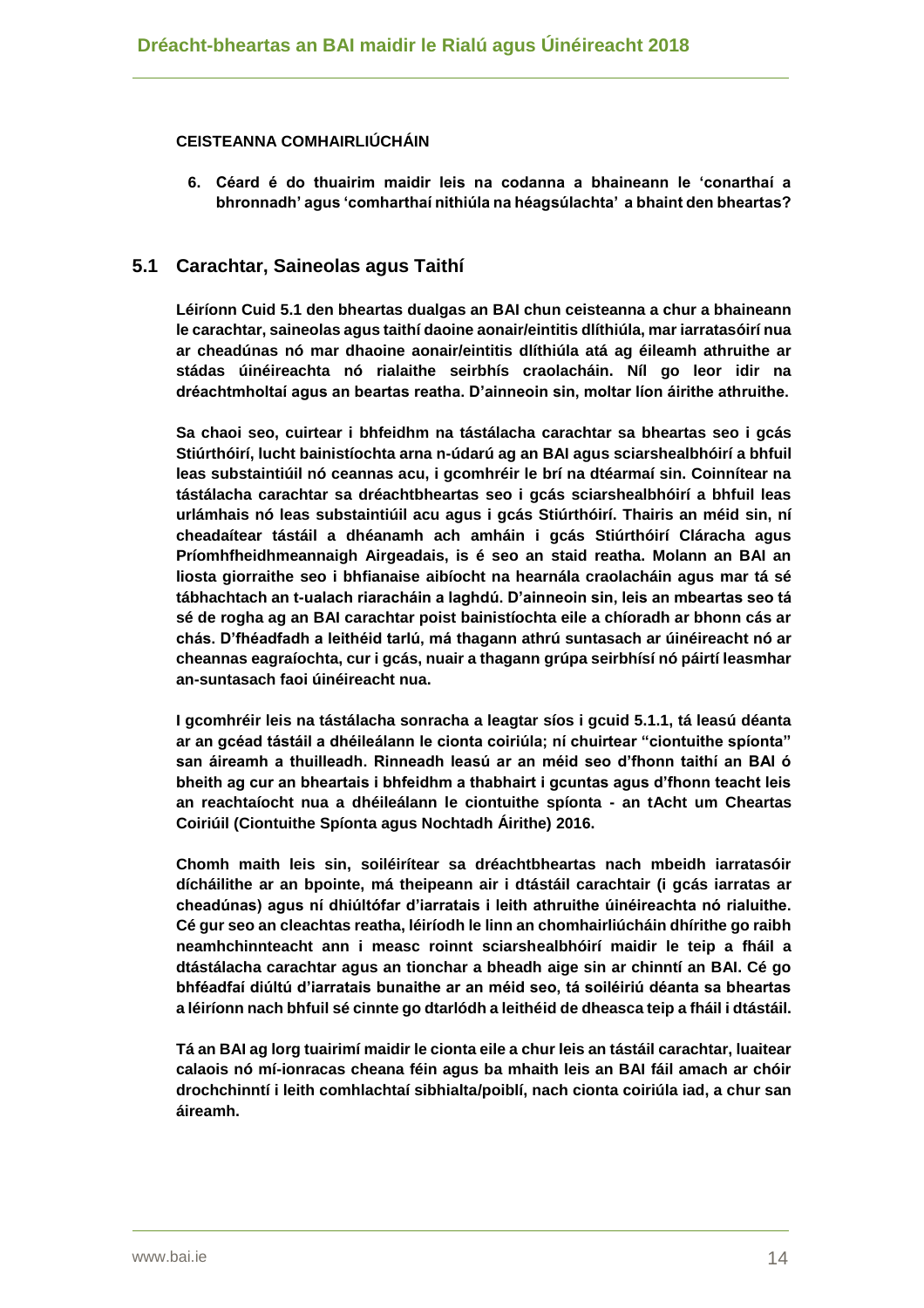#### **Ní mholann an BAI aon athrú d'fhorálacha i leith Saineolais agus Taithí a mheas sa bheartas.**

Faoi Acht 2009, ní mór don BAI, ag é ag bronnadh conarthaí craolacháin nó ilphléacs áirithe, meas a bheith aige ar:

> "charachtar, saineolas agus taithí iarrthóra nó, más comhlacht corparáideach an t-iarrthóir; a charachtar, saineolas agus taithí siúd agus a chuid stiúrthóirí, a bhainisteoir, rúnaí nó oifigeach comhionann eile agus a mball agus na páirtithe atá i dteideal úinéireachta tairbhiúil a bheith acu ar scaireanna an chomhlachta sin."<sup>2</sup>

#### **5.1.1 Measúnaithe ar Charachtar**

Trí mheasúnú a dhéanamh ar charachtar iarrthóra, cuirfidh an BAI an gnáth-bhrí atá ag an bhfocal sin agus tabharfaidh sé faoi deara go sonrach, an duine ceart agus cuí an tiarrthóir conradh craolacháin, soláthar ábhair nó ilphléacs (de réir mar is cuí) a bheith aige de réir forálacha ailt 66 nó 137 den Acht (de réir mar is cuí) agus i gcomhthéacs cloí le haon fhoráil reachtúil nó rialaithe ábhartha eile.

Anuas ar na tástálacha carachtar seo a dhéantar ag céim an iarratais, déanfaidh an BAI na tástálacha seo a chur san áireamh mar ghnáthchleachtas, mar chuid dá athbhreithnithe ar sheirbhísí craolacháin tráchtála agus nuair a bheith moltaí á meas aige i leith athruithe d'úinéireacht agus do rialú conraitheoirí. Cuirfear na tástálacha san áireamh i gcás na bpost seo a leanas atá údaraithe ag an Údarás:-

- Stiúrthóirí;
- An Príomhfheidhmeannach;
- An Rúnaí;
- Scairshealbhóirí a bhfuil scairsheilbheanna acu a aithnítear mar leas substaintiúil, nó ceannáras.

Beidh sé de cheart ag an Údarás tástálacha carachtair a dhéanamh do phoist eile mar chuid d'iarratas nó i gcomhthéacs athruithe úinéireachta agus/nó rialuithe.

#### **Tástálacha carachtair a d'fhéadfadh an BAI a dhéanamh**

Déanfaidh an BAI na seacht dtástálacha a leanas i dtaca le carachtar:-

- i. Ar ciontaíodh an t-iarratasóir de bharr chion a bhaineann le caimiléireacht nó le míionracas (ní chuirtear aon 'chiontú as feidhm' san áireamh)?
- ii. Ar cuireadh srian ar an iarratasóir mar Stiúrthóir Cuideachta, ar dícháilíodh é nó ar cúisíodh é as cionn faoi Acht na gCuideachtaí 2014 sa dlínse seo nó faoi reachtaíocht chomhionann in aon dlínse eile?

<sup>2</sup> Ailt 66(2)(a) agus 137(2)(a) den Acht. Ní leagtar síos aon fhoráil shonrach maidir le carachtar, saineolas nó taithí na sealbhóirí conarthaí soláthair san Acht. D'aineoinn an méid sin, mar chuid dá pholasaí, leanfaidh an BAI le nós a bharúil thabhairt i leith charachtair aon iarrthóra nuair a dhéanann sé iarratais do chonarthaí roinn 71 agus roinn 72 i leith soláthar ábhar.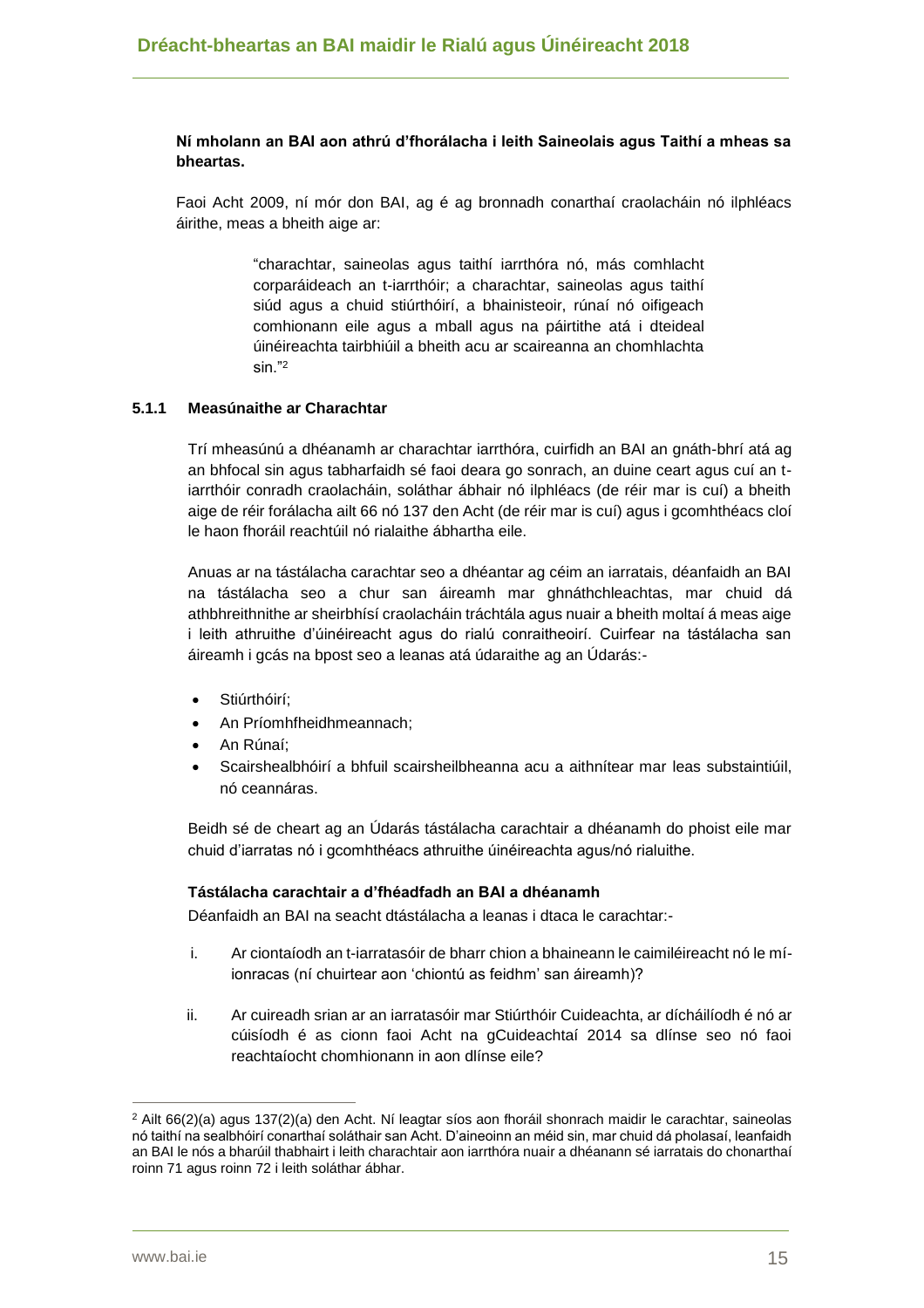- iii. Ar fógraíodh ina fhéimheach nó dócmhainneach an t-iarratasóir riamh, nó an ndearna an t-iarratasóir aon socrú ar bhonn deonach le creidiúnaithe nó ar ceapadh glacadóir d'aon cheann dá shócmhainní sa dlínse seo nó in aon dlínse eile, riamh?
- iv. An raibh an t-iarratasóir ina stiúrthóir ar chomhlacht ar ar ceapadh glacadóir, nó ar scaoileadh chun leachtú, leachtú deonach creidiúnaithe, scrúdúthóireachta é nó a ndearna aon socrú lena chuid creidiúnaithe nó rang de chreidiúnaithe?
- v. Ar ciontaíodh an t-iarratasóir as cion faoi aon reachtaíocht a dhéanann rialáil ar Theileagrafaíocht Chraolacháin agus/nó Gan Srian sa dlínse seo nó in aon dlínse eile?
- vi. Ar cuireadh ar fionraí nó ar ceal aon cheadúnas nó conradh a d'eisigh foras ceadúnaithe craolacháin nó aon fhoras reachtúil eile sa dlínse seo nó in aon dlínse eile?
- vii. An bhfuil aon chúis eile ar eolas ag an iarratasóir nach mbeadh sé ceart nó cuí, conradh a bhronnadh air?

Ba cheart do dhaoine aonair, conraitheoirí agus aon pháirtí leasmhar eile tabhairt faoi deara nach ionann teip sna tástálacha thuas agus dícháiliú iarrthóra nó diúltú d'iarratas chun úinéireacht agus rialú a athrú. Cuirfidh BAI san áireamh an fhaisnéis go léir a sholáthraítear mar aon le aon soiléiriú a fhaightear ina dhiaidh sin, de réir mar is cuí.

#### **5.1.2 Measúnú Saineolais agus Taithí**

Anuas ar mheasúnú charachtar, déanfaidh an BAI tástálacha i dtaca leis an taithí agus an saineolas atá ag iarratasóirí. Mar aon leis na tástálacha seo a bheith curtha i bhfeidhm ag céim an iarratais, déanfaidh an BAI na tástálacha seo do sheirbhísí craolacháin tráchtála/pobalbhunaithe mar ghnáthchleachtas le linn athbreithnithe comhlíonta agus le linn iarratais i leith athruithe d'úinéireacht agus do rialú conraitheoirí, a mheas.

#### **Tástálacha Saineolais agus Taithí a dhéanann an BAI**

Déanfaidh an BAI an dá thástáil saineolais agus taithí a leanas:-

- i. An bhfuil dóthain saineolais agus taithí ag bord stiúrtha an iarratasóra i dtaca leis an gconradh atáthar ag moladh?
- ii. An bhfuil struchtúr bainistíochta an iarratasóra cuí agus an bhfuil dóthain taithí agus saineolais ag an mballraíocht agus ag an bhfoireann bhainistíochta i dtaca le nádúr an chonartha atáthar ag moladh?

Trí na tástálacha seo a dhéanamh, cíorfaidh an BAI an socrú molta i dtéarmaí na ndaoine aonair ábhartha laistigh den struchtúr, (e.g. an bhfuiltear ag brath an iomarca ar dhuine áirithe sa struchtúr corparáideach agus/nó bainistíochta), agus i dtéarmaí na ballraíochta ginearálta agus struchtúr an bhoird stiúrtha agus an fhoireann bhainistíochta (e.g. an bhfuil aon stiúrthóir neamhspleách ann?).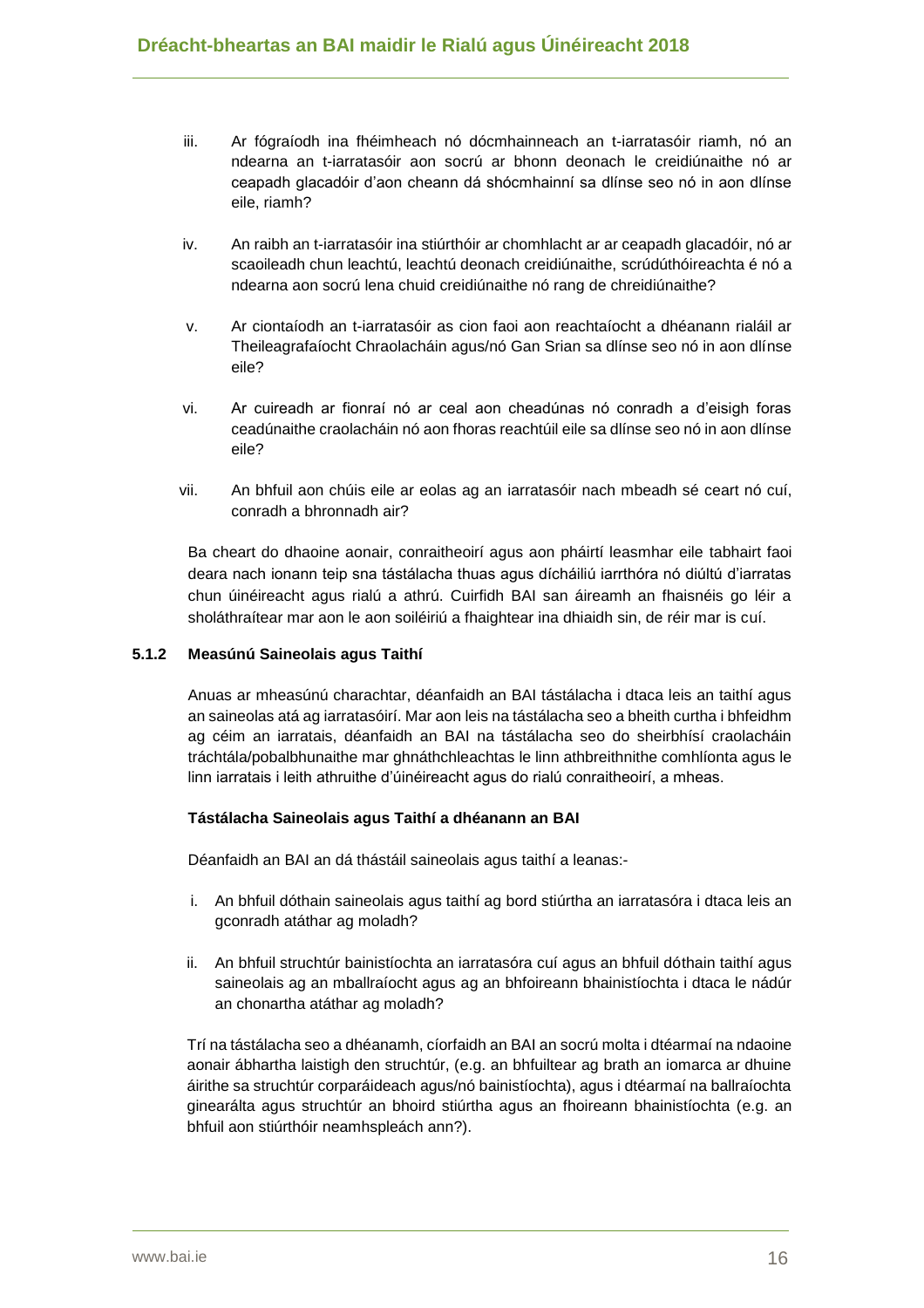Creideann an BAI go bhfuil struchtúir a léiríonn dea-chleachtas i dtéarmaí an rialuithe chorparáidigh ríthábhachtach agus lárnach chun soláthar seirbhísí ar ardchaighdeán do lucht féachana/éisteachta a chinntiú.

Trí na tástálacha seo a dhéanamh, tabharfaidh an BAI aird ar an nádúr faoi leith atá ag an tseirbhís seo, e,g. go háitiúil, sa phobal, ilphléacs srl. I gcás na seirbhísí pobalbhunaithe, iarrann an BAI go n-éascaíonn agus go dtacaíonn na struchtúir úinéireachta agus bainistíochta le rannpháirtíocht ghníomhach ón bpobal ag gach uile leibhéal sa tseirbhís.

Ó thaobh comhdhéanamh agus struchtúrú eintitis de, ní dhéanann an BAI idirdhealú idir duine/daoine nádúrtha nó stádas corparáideach an iarratasóra, is é sin, an cineál eintitis dlíthiúil.

#### **CEISTEANNA COMHAIRLIÚCHÁIN**

- **7. Céard é do thuairim maidir leis na seacht dtástálacha carachtair mar a leagtar síos iad sa chuid seo den dréachtbheartas?**
- **8. Ar chóir aon tástál sa bhreis a chur leo? Mar shampla, Céard é do bharúil faoi chionta coiriúla a chur san áireamh? Ar chóir droch chinneadh i leith comhlachtaí sibhialta/poiblí, nach cionta coiriúla iad, a chur san áireamh? Más cóir, cén cineál cionta coiriúla nó cinntí a bheadh iomchuí, dar leat?**
- **9. I gcás poist bhainistíochta, céard é do thuairim maidir leis an moladh nach ndéanfaí tástálacha carachtair de ghnáth ach amháin ar an bPríomhfheidhmeannach agus Rúnaí an Chomhlachta?**
- **10. Cén leasuithe eile a mholfá don chuid seo thuas? (is é sin, má tá aon leasú le moladh)**

# **5.2 Acmhainní Airgeadais agus a mhéid a thagann an bheartas le deaphrionsabail ghnó agus eacnamaíochta**

**Níl aon athrú ar an gcuid seo den bheartas. Le linn an chomhairliúcháin dhírithe, léirigh roinnt freagróirí ón earnáil craolacháin pobail nach raibh an chuid seo ábhartha dá n-earnáil, is é sin, an earnáil neamhbhrabúis. Tá an BAI den bharúil, áfach, go soláthraíonn an chuid seo idirdhealú idir craoltóirí tráchtála agus pobail. Ar bhonn níos ginearálta, agus beag beann ar an gcineál seirbhís atá á soláthar, is é aidhm an tAcht Craolacháin 2009 agus an próiseas ceadúnaithe a dheimhniú go bhfuil maoiniú agus múnla gnó acu siúd a fhaigheann ceadúnais chun inmharthanacht agus inbhuanaitheacht na seirbhíse ceadúnaithe úd a chinntiú. I ngeall ar na cúiseanna seo, is é tuairim an BAI go bhfuil na forálacha reatha iomchuí.**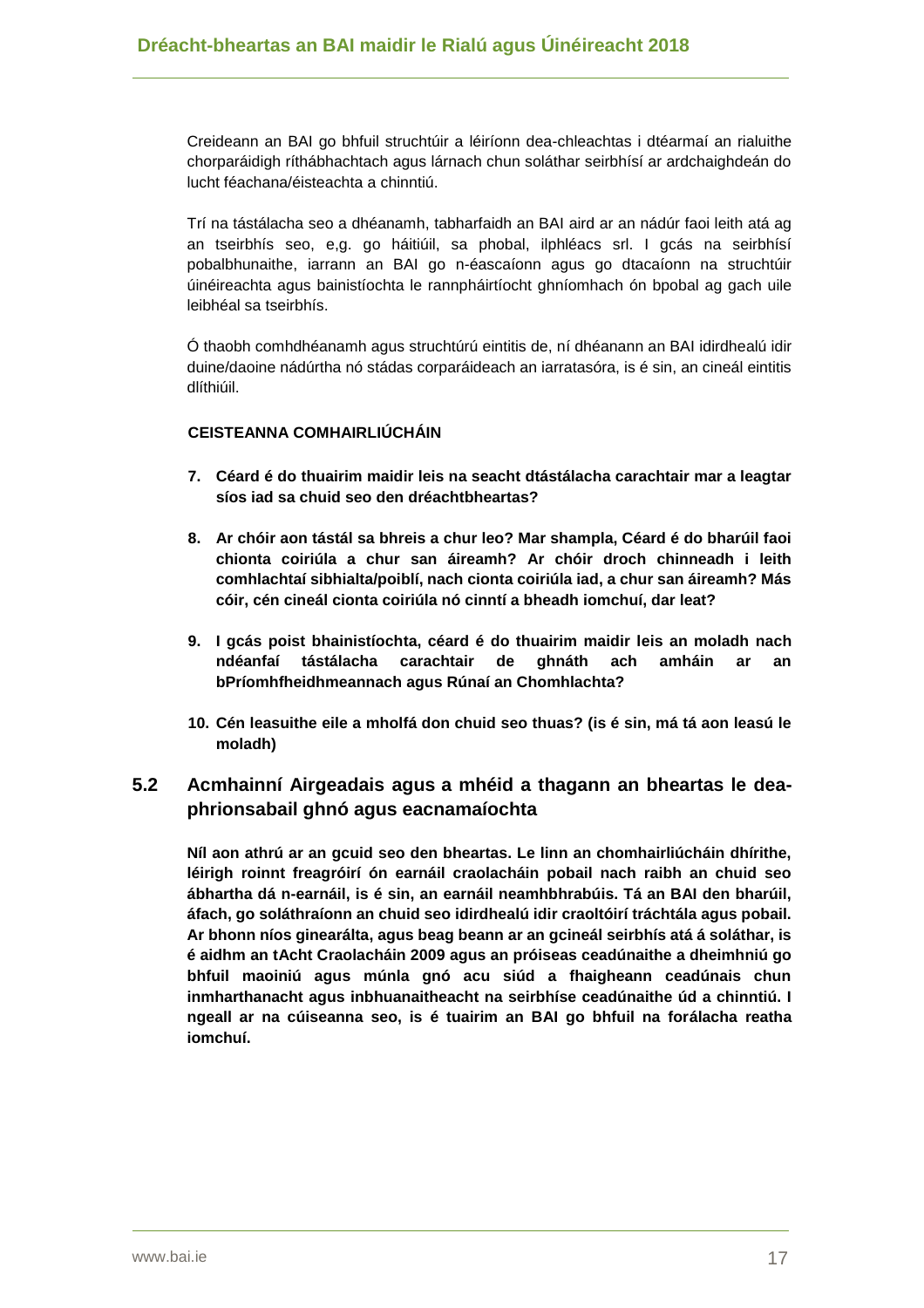Agus iarratais i leith bronnadh conarthaí á meas ag an BAI, de réir forálacha Alt 66(2) agus Alt 137(2) den Acht, ní mór don BAI meas a bheith aige ar:

> "dhóthanacht na n-acmhainní airgeadais a bheas ar fáil do gach iarratasóir agus an méid a thagann an t-iarratas le deaphrionsabail ghnó agus eacnamaíochta".

I gcás na gConarthaí Craolacháin Fuaime Pobalbhunaithe agus na gConarthaí Soláthar Ábhar Pobalbhunaithe, ní mór don BAI bheith sásta nach bhfuil i gceist ag an gconraitheoir ach brabús airgeadais a dhéanamh a ionann an méid caiteachais atá ag an tseirbhís sin.

### **5.2.1 Seirbhísí Craolacháin Tráchtála (lena n-áirítear an conradh a sholáthraítear faoi Alt 70)<sup>3</sup>**

Trí na forálacha thuas a chur i bhfeidhm, tabharfaidh an BAI i gcuntas an méid seo a leanas:-

- An bhfuil acmhainní airgeadais sásúla ar fáil ag an iarratasóir agus an dtagann a chur chuige leis na dea-phrionsabail ghnó agus eacnamaíochta i dtaca le nádúr na seirbhíse atáthar ag moladh?

#### **5.2.2 Seirbhísí Craolacháin Pobal**

I gcás aon chonradh fuaime pobal nó aon chonradh soláthair lánais, beidh aird ag an BAI ar an méid seo a leanas:-

- An méid a bhfuil an tseirbhís á feidhmiú ar bhonn neamhbhrabúis agus ag caomhnú a neamhspleáchas trí mhaoiniú a thuilleadh ó réimse leathan foinsí. Sa chomhthéacs sin, ní mór do sheirbhísí pobail a chinntiú gur ionann ioncam ón mhargaíocht agus ón urraíocht agus níos lú ná 50% d'ioncam uile na seirbhíse ar bhonn bhliantúil.

#### **5.2.3 Craoltóirí atá ceadaithe de réir Alt 71 den Acht**

Ní bhaineann an Roinn seo le conarthaí a bronnadh faoi Alt 71 den Acht.

#### **CEISTEANNA COMHAIRLIÚCHÁIN**

**11. I gcás seirbhísí craolacháin tráchtala agus pobail, céard é do thuairim faoi na tástálacha sonracha a dhéantar? Ar chóir aon tástál sa bhreis a dhéanamh/aon cheist eile a chur?**

<sup>3</sup> Is ag *Virgin Media Television Limited* atá an conradh seo faoi láthair.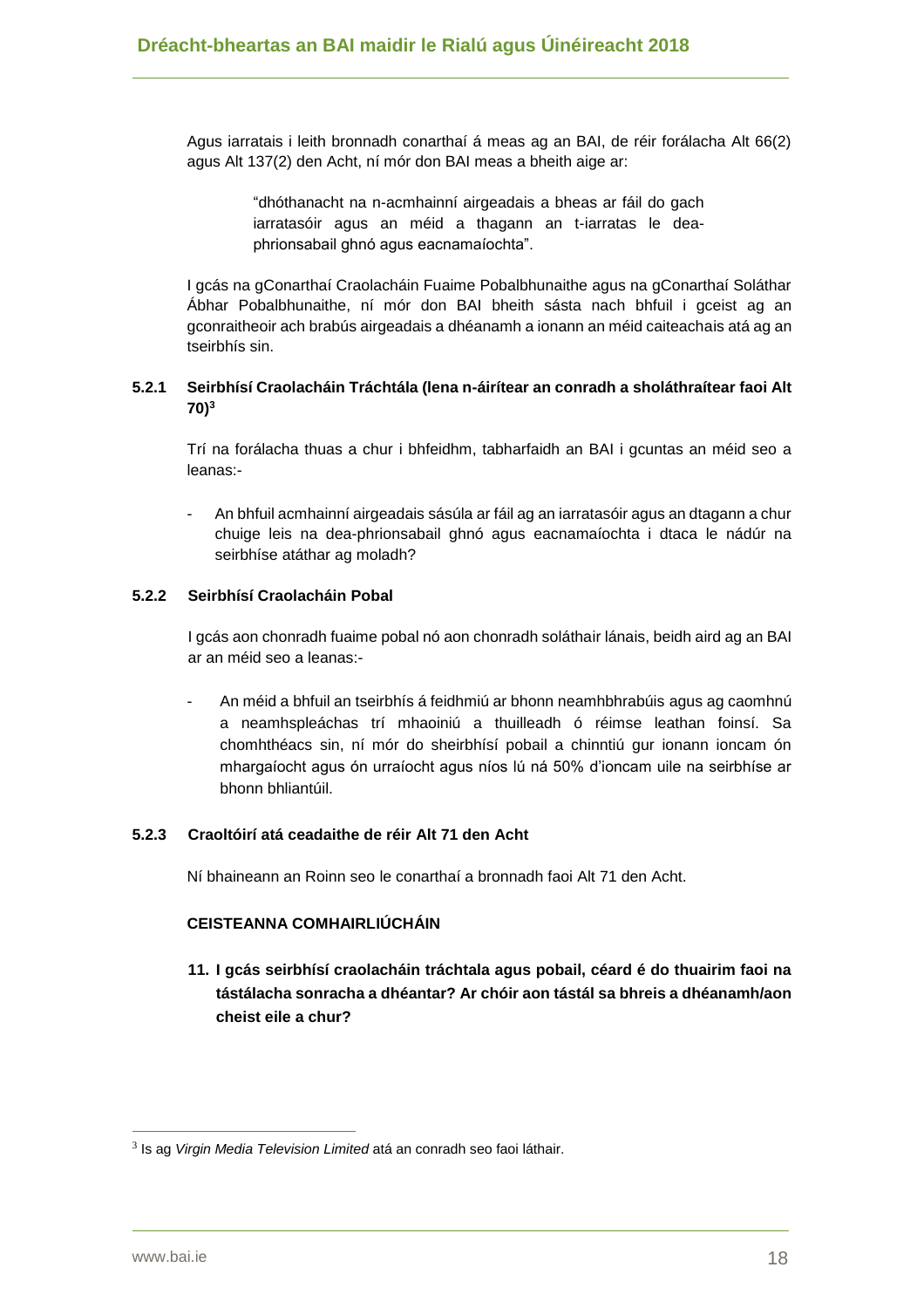**12. Cén leasuithe eile a mholfá don chuid seo thuas? (is é sin, má tá aon leasú le moladh)**

## **5.3 Inmharthanacht agus Inbhuanaitheacht Earnála**

**Dhírigh cuid mhór de na freagraí a fuarthas faoin mbeartas reatha i gcomhthéacs an chomhairliúcháin dhírithe ar cheisteanna a bhain le hinmharthanacht agus le hinbhuanaitheacht. Ceann de na phríomhmheicníochtaí a úsáideann an BAI chun a dhul i ngleic leis an ceisteanna sin is ea an Straitéis do Sheirbhísí Craolacháin. Is as an straitéis seo a eascraíonn pleananna ceadúnais. D'ardaigh craoltóirí deacrachtaí comónta a bhain le hinmharthanacht agus le hinbhuanaitheacht nuair a d'iarr siad athruithe úinéireachta agus do chlár-ábhair.**

**Ar an iomlán, léirigh an tuarascáil Mediatique, a d'fhoilsigh an BAI le linn athbhreithniú a dhéanamh ar an Straitéis do Sheirbhísí Craolacháin, go raibh deacrachtaí le hinmharthanacht agus le hinbhuanaitheacht. Moladh go dtabharfadh an BAI i gcuntas na deacrachtaí seo ina bheartas maidir le Rialú agus Úinéireachta. Anuas air sin, léiríonn Ráiteas Straitéise an BAI 2017-2019, an Straitéis do Sheirbhísí Craolacháin agus an próiseas ceadúnais a tugadh faoi de réir Acht 2009 a thábhachtach is atá sé go bhfuil seirbhísí craolacháin inmharthana agus go maireann siad agus tríd is tríd go dtacaítear leis an earnáil craolacháin, ionas go bhfuil sí inbhuanaithe.**

**I bhfianaise an méid seo, moltar roinnt athruithe sa dréachtbheartas. Mar a thugtar faoi deara thuas, léirítear na ceisteanna seo sa dréachtfhorálacha beartais a leagtar amach i gCuid 3. Thairis sin, moltar dul i ngleic leis na ceisteanna seo trí fhoráil nua a chur sa bheartas, foráil a dhíríonn ar inmharthanacht agus inbhuanaitheacht na hearnála. Léiríonn an dréachtfhoráil i gCuid 5.3 go dtabharfaidh an BAI i gcuntas an méid a thacóidh le conraitheoir fanacht inmharthana agus/nó le hinbhuanaitheacht na hearnála, sa chás go bhfuiltear ag moladh athrú ar úinéireacht nó rialú. Anuas air sin, déanfar machnamh faoin ábharthacht an athraithe de réir na Straitéise do Sheirbhísí Craolacháin.**

Léiríonn Ráiteas Straitéise an BAI 2017-2019, Straitéis an BAI maidir le Seirbhísí Craolacháin agus an próiseas ceadúnaithe a tugadh faoi i gcomhthéacs Acht 2009 an tábhacht a bhaineann le cinntiú gur seirbhísí craolacháin inmharthana agus iad na seirbhísí craolacháin agus go maireann siad mar sin agus ar bhonn níos ginearálta go dtacaítear le hinbhuanaitheacht na hearnála craolacháin.

I gcomhthéacs aon athruithe molta d'úinéireacht agus rialú seirbhísí craolacháin, beidh aird ag an BAI ar an méid seo a leanas:-

- An méid a thacóidh aon mholadh i leith athruithe úinéireachta nó rialuithe do chonradh le inmharthanacht an chonraitheora.
- An méid a thacóidh aon mholadh i leith athruithe úinéireachta nó rialuithe do chonradh le hinbhuanaitheacht na hEarnála Craolacháin ar an iomlán.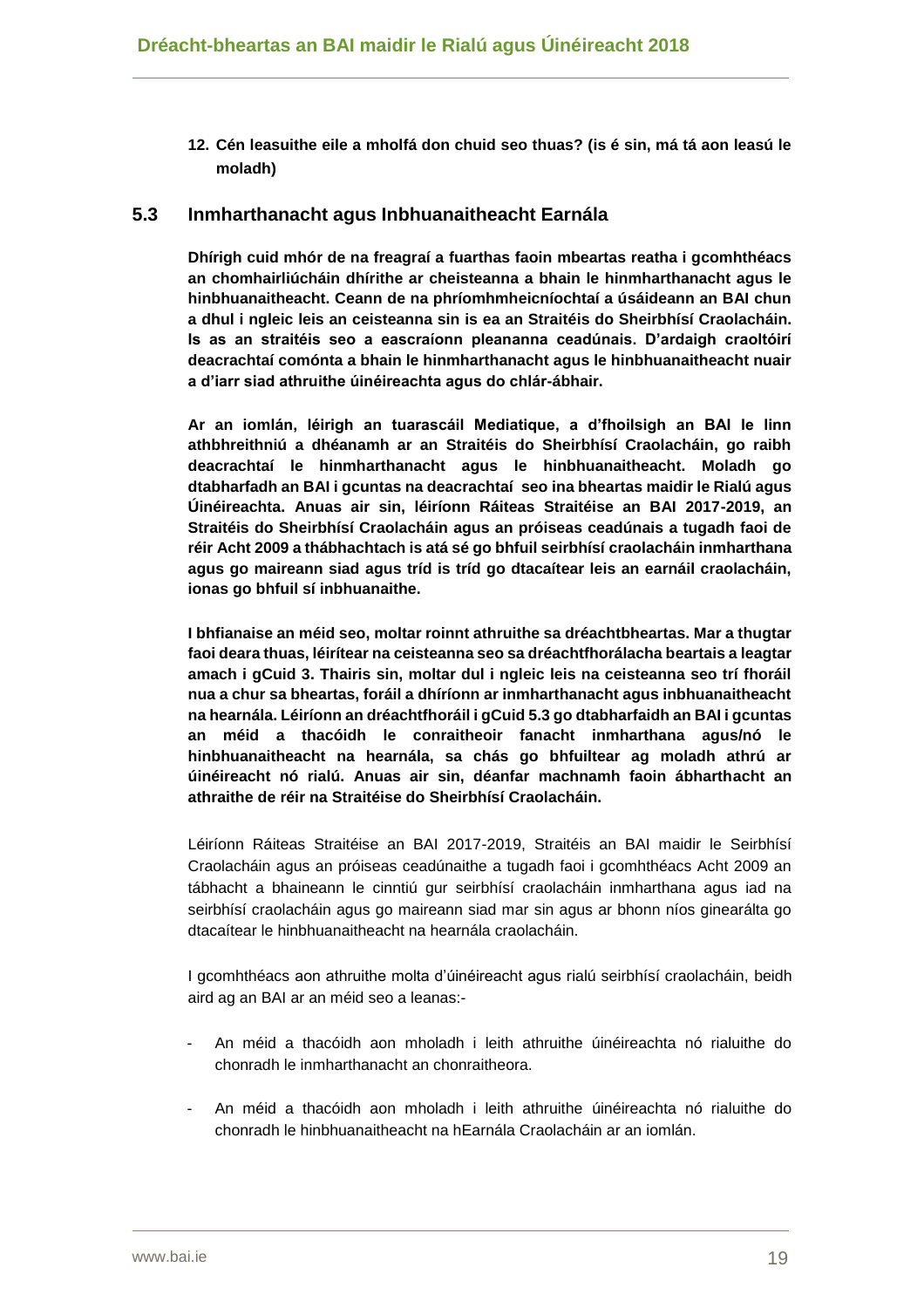- Oiriúnacht aon mholadh i gcomhthéacs na spriocanna agus na bhforálacha a leagtar síos i Straitéis an BAI maidir le Seirbhísí Craolacháin.

## **CEIST CHOMHAIRLIÚCHÁN**

**13. An gcreideann tú go bhfuil an fhoráil bheartais bhreise seo iomchuí i bhfianaise spriocanna an bheartais? Céard é do thuairim maidir leis na tástálacha a mholtar i gcomhair inmharthanachta agus inbhuanaitheachta agus an dóigh leat gur chóir don BAI aon tástál eile a dhéanamh sa chomhthéacs seo?**

## **5.4 Líon as cuimse de Sheirbhísí Craolacháin Fuaime**

**Tugann codanna 5.4, 5.5 agus 5.6 den dréachtbheartas feidhm d'Ailt 66 (2)(g)(h) agus (i) den Acht Craolacháin 2009. Éilíonn na forálacha reachtúla seo ar an BAI agus iarratais do chonarthaí nua á meas acu, a mhachnamh a dhéanamh faoina bhfuil sé inmhianaithe cead a thabhairt do dhuine aonair nó grúpa daoine leas urlámhais nó leas substaintiúil a bheith aige/acu i líon as cuimse de na seirbhísí craolacháin sa Stát, ina iomláine (Cuid 5.4), nó i limistéar tíreolaíoch sonraithe (Cuid 5.5).**

**Thairis sin, ní mór don BAI a mhachnamh a dhéanamh faoina bhfuil sé inmhianaithe cead a thabhairt do dhuine aonair nó grúpa daoine leas urlámhais nó leas substaintiúil a bheith aige/acu i líon as cuimse meáin chumarsáide (Cuid 5.6). Is é atá i gceist le meáin chumarsáide seirbhísí craolacháin agus ardáin agus nuachtáin agus tréimhseacháin a bhfuil ábhar nuachta agus tráchtaireacht ar chúrsaí reatha mar chuid lárnach dóibh. Ní bhaineann sé seo le meáin dhigiteach, áfach. Is iad na codanna seo den bheartas a sholáthraíonn meicníocht tábhachtach i gcomhair an iolracht agus an éagsúlacht a bhainistiú i dtéarmaí úinéireachta. Ní chuirtear i bhfeidhm an mheicníocht seo ag an gcéim ceadúnaithe amháin, ach freisin nuair a dhéantar iarratais d'úinéireacht agus rialú a athrú, a mheas.**

**Bhí líon áirithe rannpháirtithe ón gcomhairliúchán dírithe ar sciarshealbhóirí den bharúil nach raibh aon ghá leis na tástálacha a úsáideann an BAI chun ceannas earnála, inionadaitheacht nó iolracht a mheas de réir na codanna sin den bheartas nó go raibh gá le rangú nó nuashonrú a dhéanamh orthu chun freastal ar na meáin ar líne. Tháinig na barúlacha seo chun cinn mar gheall ar na hathruithe a tharla in earnáil na meán le blianta beaga anuas agus ba cheart an beartas agus an BAI a thabhairt suas chun dáta chun ról na meán digiteach a thabhairt i gcuntas nuair a dhéantar cinntí maidir le húinéireacht agus rialú.**

**Is é tuairim an BAI go bhfuil an beartas reatha, cé is moite dó bheith ag feidhmiú go héifeachtach, go bhfuil sé bunaithe ar chreat reachtach atá gan aon athrú ó 1988. Ní thugann sé i gcuntas na forbairtí suntasacha a tharla i gclár-ábhair, dáileadh agus sruthú físe/fuaime. D'ainneoin sin, tá iallach ar an BAI feidhmiú laistigh den chreat reachtach seo agus is é barúil an BAI go bhfuil teorann ar an méid nuashonraithe gur féidir leis a dhéanamh ar an mbeartas, de réir Codanna 5.4, 5.5 agus 5.6. Pléann forálacha Acht 2009, a bhfuil feidhm tugtha dóibh de réir an beartas, le seirbhísí craolacháin fuaime agus leis na meáin chumarsáide amháin, ní thagraítear do na meáin dhigiteacha. I gcleachtas, cuireann seo teorann ar an méid gur féidir leis an BAI a mheas i gcomhair athruithe úinéireachta mar**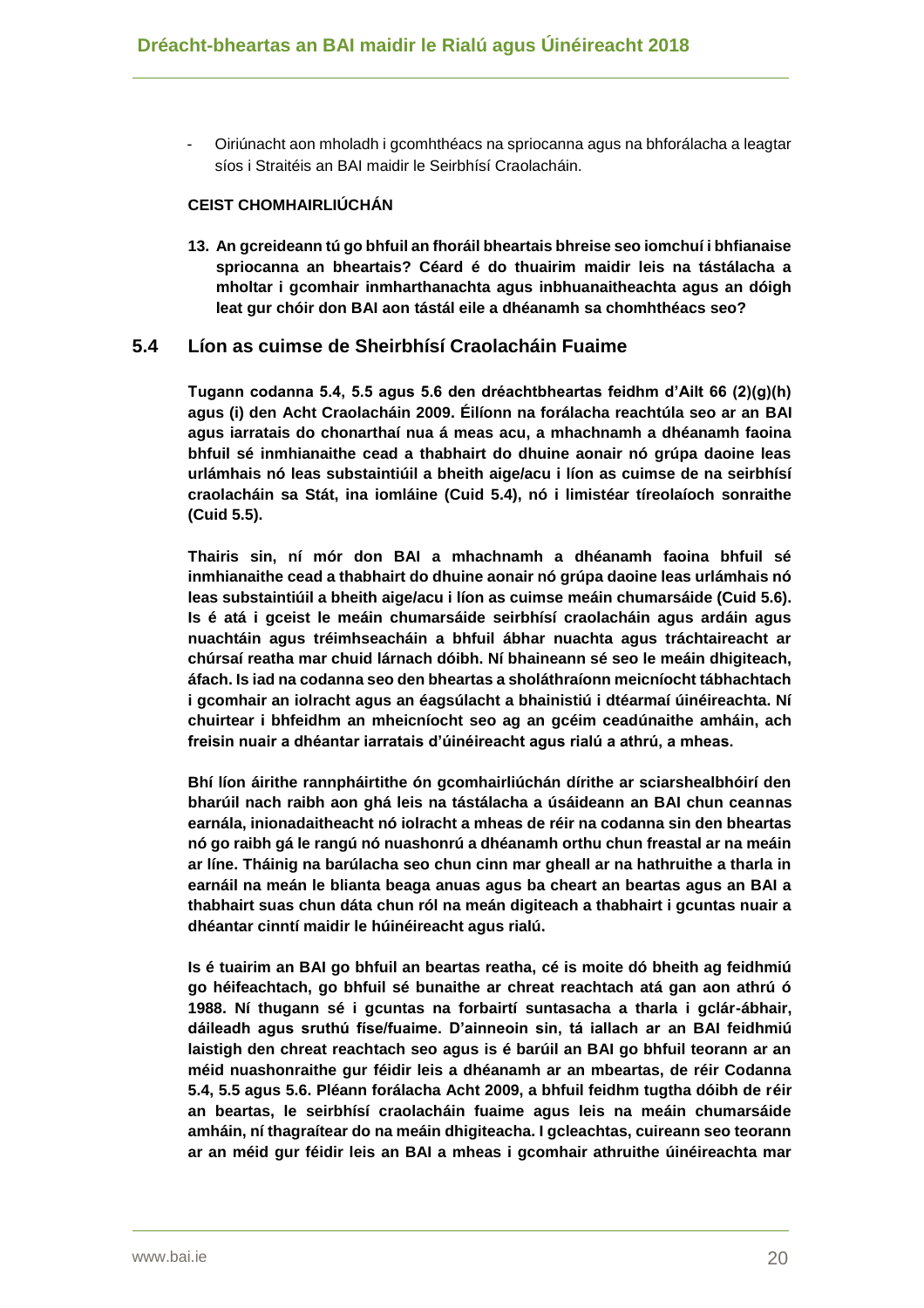**baineann siad seo lena bhfuil sé inmhianaithe go mbeadh líon as cuimse de sheirbhísí meán cumarsáide i seilbh duine aonair/eintiteas dlíthiúil (cuid 5.6).** 

**I gcás codanna 5.4 agus 5.5 a phléann Seirbhísí Craolacháin Fuaime amháin, is gnóthas straitéiseach tábhachtach don BAI é an iolracht shláintiúil a chothú san earnáil seo. De bharr an méid seo, molann an BAI an tairseach uachtarach de 25% de líon iomlán na seirbhísí craolacháin fuaime gur féidir le duine aonair nó eintiteas dlíthiúil bheith ina sheilbh aige, a choinneáil. Moltar an méid seo mar tá an earnáil raidió in Éirinn fós inmharthana agus inbhuanaithe. Níl scaoileadh an tairsigh uachtaraigh de 25% ar leas na hearnála mar dá scaoilfí é, is mó seans go dtiocfadh laghdú ar an iolracht sna meáin gan aon chúis.**

**Ní chreideann an BAI go bhfuil gá leis an líon tairsigh agus na tástálacha a dhéantar i gcomhair úinéireachta na seirbhísí uile. De dheasca seo, laghdófar an líon tairsigh ó cheithre chinn go trí cinn agus déanfar níos lú tástálacha i gcomhair céatadáin úinéireachta níos airde. Ciallaíonn sé seo go mbeidh cead ag duine aonair nó eintiteas dlíthiúil suas go 20% de na seirbhísí uile bheith ina sheilbh aige/acu gan aon tástáil. I gcás úinéireachta de idir 20-25% de na seirbhísí craolacháin fuaime uile, beidh ar dhaoine aonar/eintitis dlíthiúla dul trí iniúchadh comhlíonta ach ní dhéanfar a thuilleadh na cúig thástálacha breise ag an leibhéal seo.** 

De réir Alt 66(2)(g) den Acht, ní mór don BAI aird a bheith aige ar an méid seo a leanas:

"a inmhianaithe atá sé ligean d'aon duine, nó d'aon ghrúpa daoine, rialú a bheith aige/acu ar líon as cuimse de sheirbhísí craolacháin fuaime, nó leasanna substaintiúla a bheith aige/acu i seirbhísí craolacháin fuaime, a bhfuil conradh craolacháin fuaime bronnta air, faoin gCuid seo".

D'fhonn treoir a thabhairt agus chun chinnteacht a thabhairt d'eintitis, leanfaidh an BAI le soláthar íostairseacha agus uastairseacha i dtaca le céard is "líon as cuimse" ann, dar leis. Socraítear na tairseacha seo chun a chinntiú go bhfuil réimse agus líon réasúnta glóracha ar fáil don phobal.

#### **5.4.1 Tairseacha a chuireann an BAI i bhfeidhm i dtaca le "Líon as cuimse"**

Beidh na trí thairseacha seo a leanas i bhfeidhm ag an BAI i dtaca le "líon as cuimse":-

i. Meastar gur leibhéal sásúil d'aon eintiteas amháin **comhionann uimhriúil atá ag nó faoi bhun 20%** den líon iomlán seirbhísí craolacháin fuaime atá ceadúnaithe faoin Acht.

Trí chur i bhfeidhm na tairsí seo, ní chuirfidh an BAI san áireamh an bhfuil 'ceannas' nó 'leasanna substaintiúla' ag eintiteas i seirbhís nuair a thógtar cinneadh i dtaca leis an líon seirbhísí craolacháin fuaime atá ag an eintiteas sin.

ii. Éilíonn **comhionann uimhriúil idir 20-25%** den líon iomlán seirbhísí craolacháin fuaime ceadúnaithe faoin Acht breis ciorraithe ag an BAI chun a mheas an leibhéal réasúnta sin d'aon eintiteas amháin.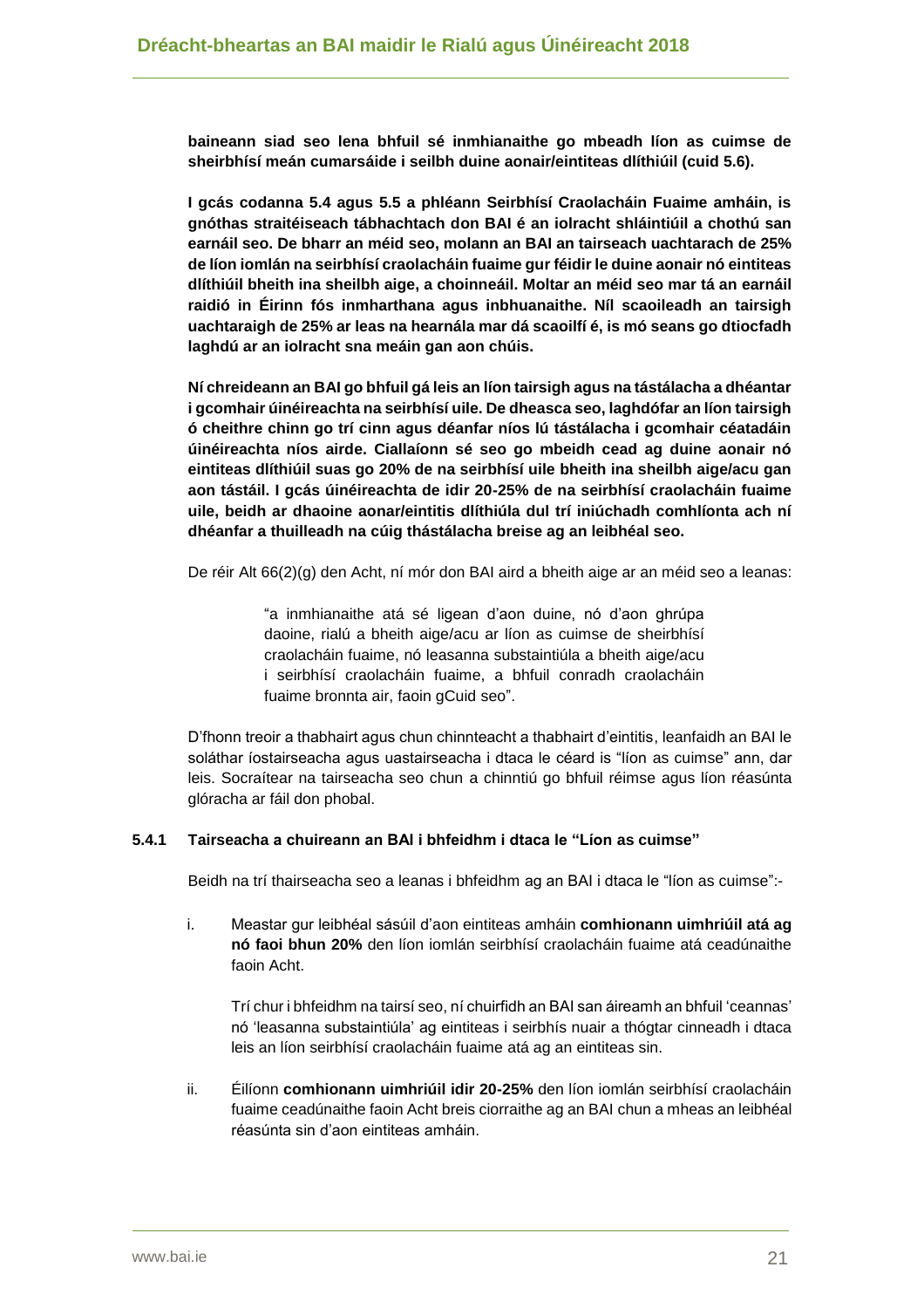Déanfaidh an BAI an cinneadh sin agus tagairt á dhéanamh aige d'Iniúchadh Comhlíonta a bheidh curtha faoi bhráid an BAI ag an eintiteas i dtaca le gach seirbhís craolacháin fuaime atá aige thar thréimhse dhá bhliain. Tosóidh an tréimhse seo dhá mhí dhéag roimh an dáta lena nglactar an t-iarratas. Sonrófar san Iniúchadh Comhlíonta, comhlíonadh an chonraitheora cuí i dtaca le gach foráil reachtúil, bheartais agus chonarthach. Tá treoirlínte maidir le hIniúchadh Comhlíonta a sheoladh isteach ar fáil ón BAI.

Trí chur i bhfeidhm na tairsí seo, ní chuirfidh an BAI san áireamh an bhfuil 'ceannas' nó 'leasanna substaintiúla' ag eintiteas i seirbhís nuair a thógtar cinneadh i dtaca leis an líon seirbhísí craolacháin fuaime atá ag an eintiteas sin.

iii. Bheadh **comhionann uimhriúil ag nó os cionn 25%** den líon iomlán seirbhísí craolacháin fuaime ceadúnaithe faoi Acht 2009 doghlactha; beag beann ar a bhfuil ceannas nó leasanna substaintiúla ag eintiteas sna seirbhísí ábhartha, nó nach bhfuil.

#### **CEISTEANNA COMHAIRLIÚCHÁIN**

- **14. Céard é do thuairim maidir leis na hathruithe molta i leith na dtairseach? Seo hiad:-**
	- **- An chéad tairseach a mhéadú ó 15% go 20%.**
	- **- Iniúchadh Comhlíonta riachtanach idir 20% agus 25%.**
	- **- An tairseach de 25% a chothú i gcomhair an líon iomlán seirbhísí craolacháin fuaime gur féidir bheith i seilbh ag duine aonair/eintiteas dlíthiúil.**
- **15. Cén leasuithe eile a mholfá don chuid seo thuas? (is é sin, má tá aon leasú le moladh)**

## **5.5 Líon as cuimse de sheirbhísí craolacháin fuaime i limistéar sonrach**

De réir Alt 66(2)(h) d'Acht 2009, ní mór don BAI aird a thabhairt ar:

"a inmhianaithe atá sé ligean d'aon duine, nó d'aon ghrúpa daoine, rialú a bheith aige/acu ar líon iomarcach de sheirbhísí craolacháin fuaime" [i limistéar sonrach].

Trí chur i bhfeidhm a Bheartas maidir le Rialú agus Úinéireacht faoi Acht 2009, mar a leagtar amach thuas, tugann an BAI éifeacht don téarma "**líon as cuimse**" agus an brí seo a leanas aige: "níos mó ná scair réasúnta den réimse seirbhísí craolacháin fuaime atá ar fáil sa cheantar áirithe sin". Déanfaidh an BAI an riachtanas seo a mheas i gcomhréir le limistéir tíreolaíocha.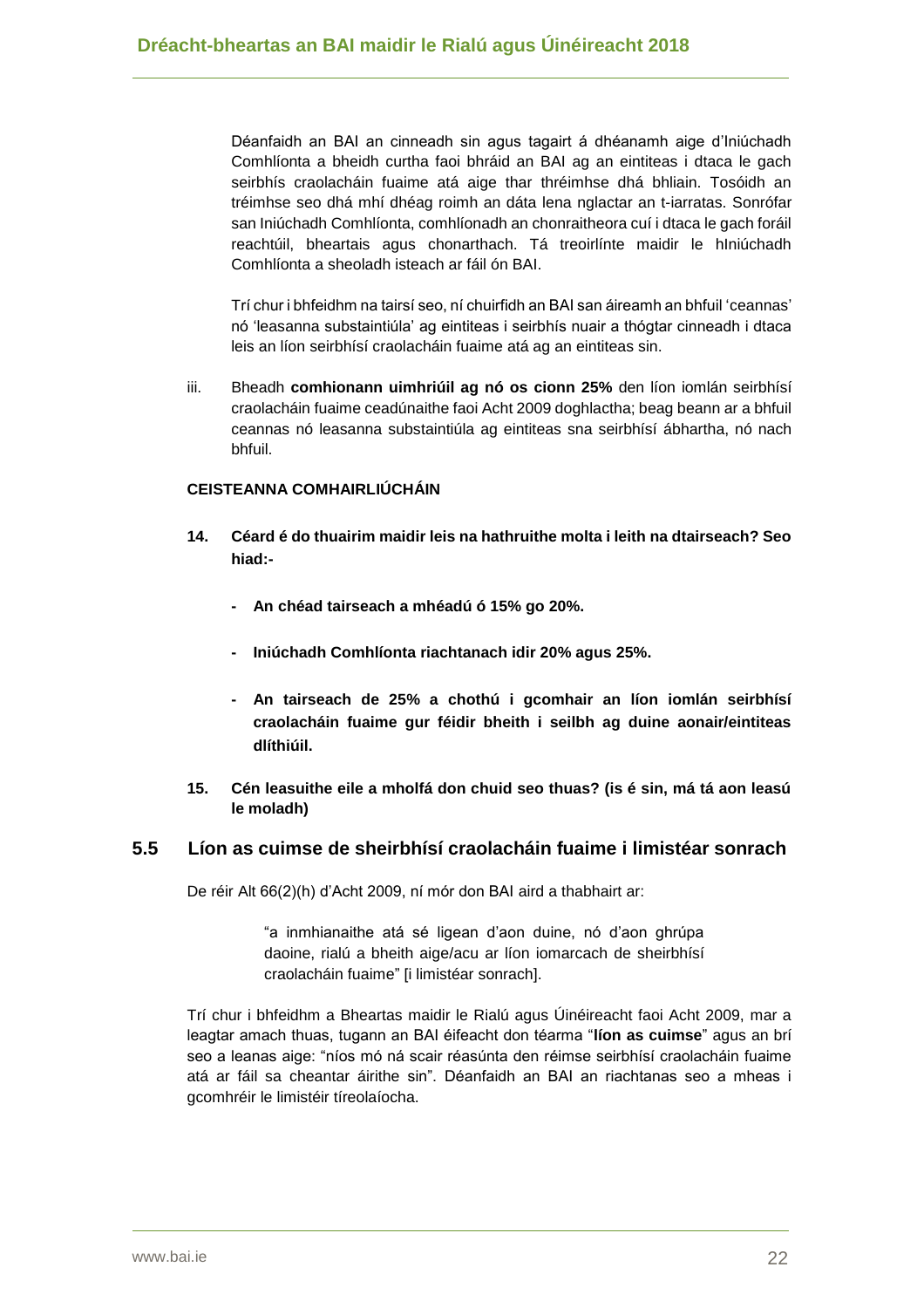Tá an BAI den bharúil nach bhfuil aon mhaitrís phraiticiúil ann chun a mheas céard is "scair réasúnta den réimse seirbhísí craolacháin fuaime" i ngach cás. Mar sin de, déanfaidh an BAI an comhthéacs ina ndéantar gach iarratas a mheas, cás ar chás. Chun na críche sin, cíorfar:-

- i. Líon iomlán na seirbhísí craolacháin fuaime sa cheantar tíreolaíoch cuí;
- ii. Sciar an lucht féachana/éisteachta<sup>4</sup> iomlán de na seirbhísí craolacháin fuaime éagsúla sa cheantar tíreolaíoch cuí (múnla "sciar an lucht féachana/éisteachta")

### **5.5.1 Tástálacha a dhéanann an BAI i dtaca le 'líon réasúnta' Seirbhísí Craolacháin Fuaime i limistéar sonraithe**

Cuirfidh an BAI dhá thástáil i bhfeidhm lena chinntiú an bhfuil níos mó ná sciar réasúnach de na seirbhísí craolacháin fuaime ag duine aonair nó ag eintiteas i limistéar sonraithe:-

- i. Tástáil ar **inmhalartaitheacht** i. measúnú ar a mhéid is gur féidir a mheas gur ionadaí seirbhís craolacháin fuaime amháin do sheirbhís craolacháin fuaime eile;
- ii. Maidir le cumas iarratasóra tionchar a bheith aige ar an gcumhacht tuairimí a mhúnlú, tástáil ar **cheannas**, ag úsáid sciar an iarratasóra de lucht éisteachta na seirbhísí craolacháin fuaime (a bhfuil leas substaintiúil nó leas rialaithe aige iontu) sa limistéar ábhartha.

Nuair a bheidh na tástálacha sin á gcur i bhfeidhm aige, déanfaidh an BAI idirdhealú idir an bhfuil "rialú" nó leasanna substaintiúl" ag eintiteas i dtaobh seirbhíse craolacháin fuaime<sup>5</sup> .

Beidh aird aige freisin ar na gnéithe éagsúla a bhaineann leis an tseirbhís craolacháin fuaime atá i gceist e.g. formáid agus lánas; meicníocht/léibheann seachadta; nádúr na seirbhíse (náisiúnta, áitiúil, réigiúnda) agus an sprioclucht éisteachta.

## **CEIST CHOMHAIRLIÚCHÁN**

**16. Céard é do thuairim i gcomhair an chuid seo den bheartas? Cén leasuithe eile a mholfá don chuid seo thuas? (is é sin, má tá aon leasú le moladh)**

 $\overline{a}$ <sup>4</sup> Baineann sé seo leis an lucht éisteachta i gcás an raidió.

<sup>5</sup> Tagraíonn **"Rialú"** agus **"Ceannas"** do dhuine aonair nó eintiteas dlíthiúil a d'fhéadfadh tionchar a bheith aige/acu, de bharr a staid dílseánaigh, airgeadais nó i dtéarmaí cearta vótála, ar bheartas an chuideachta nó a d'fhéadfadh an beartas sin a shocrú, ach go háirithe i gcás aschur cláracha; bíodh sin teacht ar fhoinsí, léiriú, soláthar nó seachadadh chuig an lucht féachana/éisteachta. Tagraíonn "**Leas substaintiúil"** do dhuine aonair nó eintiteas dlíthiúil a bhfuil cumhacht dílseánaigh, airgeadais nó vótála laistigh de chuideacht(aí) d'fhonn tionchar suntasach a bheith aige/acu ar theoir nó ar bheartas an chuideachta (beartas eagarthóireachta san áireamh); ach go háirithe i gcás aschur cláracha; bíodh sin teacht ar fhoinsí, léiriú, soláthar nó seachadadh chuig an lucht féachana/éisteachta.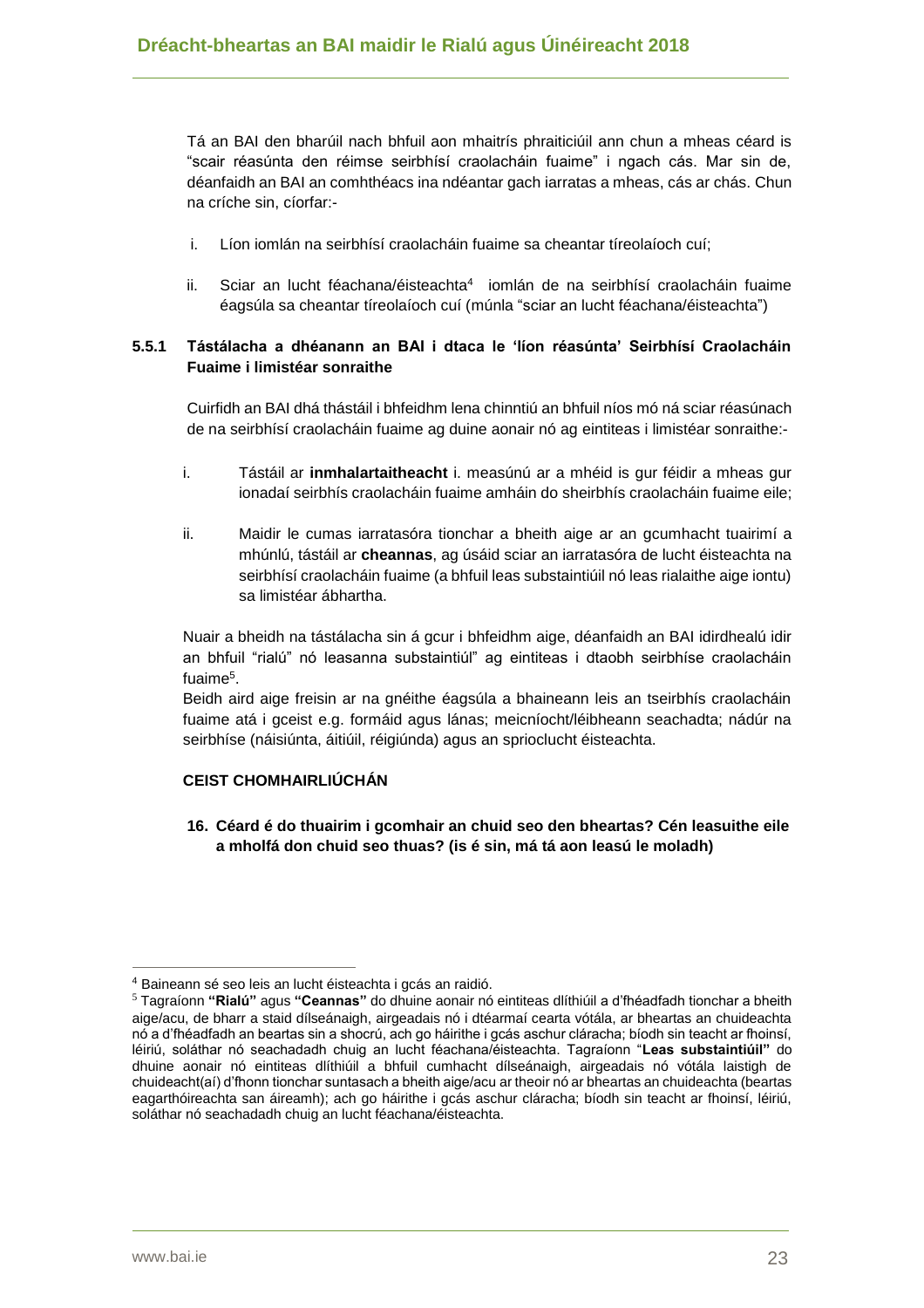## **5.6 Líon as cuimse de mheán cumarsáide i limistéar sonraithe**

Cuireann Alt 66(2)(i) agus Alt 137(2)(i) ceanglas ar an BAI aird a bheith aige ar:

"a inmhianaithe atá sé ligean d'aon duine, nó d'aon ghrúpa daoine, rialú a bheith aige nó aici nó acu ar mhéid as cuimse de na meáin chumarsáide, nó leasanna substaintiúla a bheith aige nó aici nó acu iontu", [i limistéar sonraithe].

Ní áiríonn Alt 71 d'Acht 2009 foráil sonrach maidir le dlús sna meáin i dtaca le hiarratasóirí ar chonarthaí lánais eile faoin Alt sin. Tugann an BAI, áfach, mar ábhar beartais, feidhm don tástáil sin nuair atá breithniú á dhéanamh aige ar gach iarratas ar Chonradh Soláthar Lánais.

Nuair atá a Bheartas maidir le hÚinéireacht agus Rialú a chur i bhfeidhm aige de réir Achta 2009, mar atá leagtha amach thuas, tugann an BAI feidhm don téarma **"líon as cuimse"** sa chaoi go gciallaíonn sé "líon atá níos mó ná réasúnach den réimse meán cumarsáide atá ar fáil sa limistéar clúdaithe ag an gconradh ábhartha ". Tá an BAI den tuairim nach bhfuil aon mhaitrís soiléir phraiticiúil lena dheimhniú céard is 'sciar réasúnach' ann de na seirbhísí craolacháin fuaime i ngach uile cás. Breithníonn an BAI, dá bhrí sin, an comhthéacs ina ndéantar gach iarratas, ar bhonn cás ar chás, agus scrúdaíonn sé:-

- i. iomlán na meán cumarsáide sa limistéar ábhartha;
- ii. an sciar d'iomlán an lucht féachana/éisteachta<sup>6</sup> atá ag na meáin chumarsáide éagsúla sa limistéar ábhartha (an múnla "sciar den lucht féachana/éisteachta").

#### **5.6.1 Tástálacha a dhéanann an BAI i dtaca le 'sciar réasúnta' de Mheáin Chumarsáide**

Déanfaidh an BAI dhá thástáil chun a fháil amach an bhfuil níos mó ná sciar réasúnta de de mheáin chumarsáide ag duine aonair nó ag eintiteas:-

- i. Tástáil ar **inmhalartaitheacht** i. measúnú ar a mhéid is gur féidir a mheas gur ionadaí meán cumarsáide amháin do mheáin chumarsáide eile;
- ii. Maidir le cumas iarratasóra tionchar a bheith aige ar an gcumhacht tuairimí a mhúnlú, tástáil ar **cheannas**, ag úsáid sciar an iarratasóra de lucht éisteachta na meán cumarsáide (a bhfuil leas substaintiúil nó leas rialaithe aige iontu) sa limistéar ábhartha.

<sup>6</sup> I gcás an raidió, tagraíonn "lucht éisteachta" d'éisteoirí; i gcás na teilifíse, tagraíonn lucht féachana d'fhaireoirí; i gcás na meán cló, tagraíonn lucht léite do léitheoirí; i gcás na léibheann seirbhísí craolacháin tagraíonnn "lucht féachana/éisteachta" do shíntiúsóirí.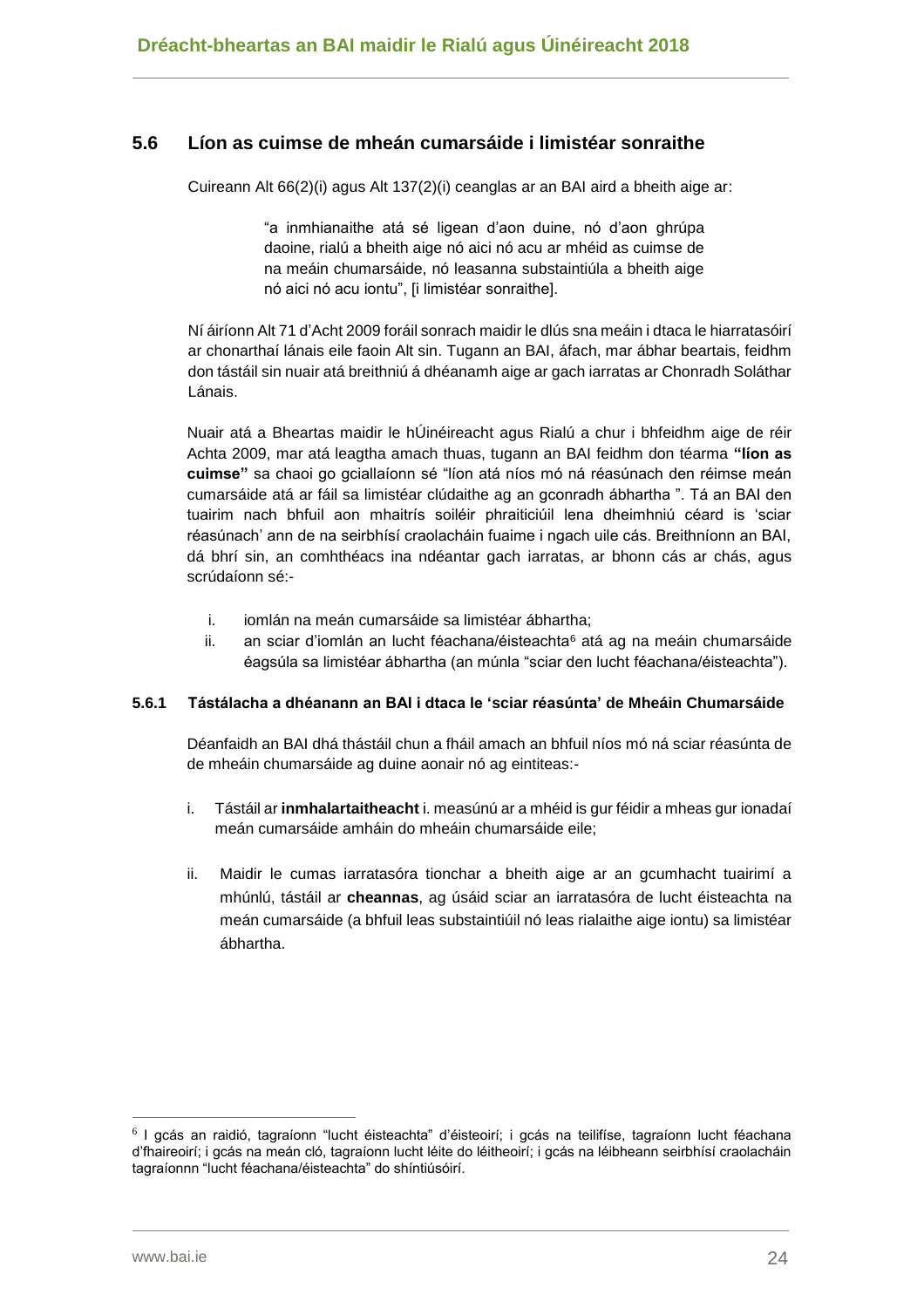Nuair a bheidh na tástálacha sin á gcur i bhfeidhm aige, déanfaidh an BAI idirdhealú idir an bhfuil "rialú" nó leasanna substaintiúil" ag eintiteas i dtaobh meán cumarsáide<sup>7</sup> . Beidh aird aige freisin ar na gnéithe éagsúla a bhaineann leis na meáin chumarsáide atá i gceist e.g. cineál, costas don úsáideoir, méid agus nádúr an sprioclucht féachana/éisteachta. Beidh ar iarratasóirí údar maith a thabhairt lena gcuid moltaí, bunaithe ar an méid seo thuas.

#### **CEIST CHOMHAIRLIÚCHÁN**

**17. Céard é do thuairim i gcomhair an chuid seo den bheartas? Cén leasuithe eile a mholfá don chuid seo thuas? (is é sin, má tá aon leasú le moladh)**

## **5.7 Cláir**

**Leagann Cuid 5.7 den dréachtbheartas béim ar an riachtanas don BAI (de réir Acht 2009) cáilíocht agus/nó cineál cláracha a mholann iarratasóirí d'fhonn conarthaí nua a fháil, a mheas. Tugann an BAI na nithe seo i gcuntas, mar ghnáthnós beartais, nuair a dhéanann sé moltaí chun úinéireacht ag leibhéal 'leas substaintiúil' nó 'urláimhe' a athrú. Sa chás seo, ní mór don chonraitheoir a chuid moltaí a leagan amach de réir chúraim clár-ábhair na seirbhíse.**

**I gcomhréir leis an mbeartas reatha, rinneadh na moltaí seo a mheas de réir critéir éagsúla. Coinnítear na critéir reatha sa dréachtbheartas agus cuirtear critéir sa bhreis leis:-**

**"I gcomhthéacs moltaí agus/nó cleachtais do chlár-ábhair nuachta agus cúrsaí reatha, an léiríonn na moltaí tiomantas imleor agus soiléir chun iriseoireacht atá neamhchlaonta, iontaofa agus neamhspleách a bhaint amach."**

**Cuireadh an critéar bhreise seo chun meascán guthanna, tuairimí, ardáin agus dearcthaí i nuacht agus cúrsaí reatha a chinntiú trí athruithe úinéireachta agus chun gealltanais an BAI i leith na hiolrachta a sholáthar. Anuas air sin, tugann sé deis don BAI a mhachnamh a dhéanamh faoina dtacaíonn cleachtais nuachta agus cúrsaí reatha iarratasóra ar athrú úinéireachta le hiriseoireacht neamhchlaonta, iontaofa agus neamhspleách.** 

Éilíonn creat reachtúil Acht 2009 ar an BAI aird a bheith aige ar chaighdeán agus/nó ar an réimse agus na cineálacha clár atá á moladh ag an iarratasóir. Creideann an BAI go bhfuil sé tábhachtach, nuair atá iarratais ar cheadúnais, agus moltaí a mbeadh athruithe ar leibhéal 'leasanna substaintiúla' nó 'rialú' i gceist leo, á mbreithniú, iarraidh ar an iarratasóir a chuid moltaí i dtaobh téarmaí tagartha na seirbhíse maidir le cláir a leagadh amach.

<sup>7</sup> Tagraíonn **"Rialú"** agus **"Ceannas"** do dhuine aonair nó eintiteas dlíthiúil a d'fhéadfadh tionchar a bheith aige/acu, de bharr a staid dílseánaigh, airgeadais nó i dtéarmaí cearta vótála, ar bheartas an chuideachta nó a d'fhéadfadh an beartas sin a shocrú, ach go háirithe i gcás aschur cláracha; bíodh sin teacht ar fhoinsí, léiriú, soláthar nó seachadadh chuig an lucht féachana/éisteachta. Tagraíonn "**Leas substaintiúil"** do dhuine aonair nó eintiteas dlíthiúil a bhfuil cumhacht dílseánaigh, airgeadais nó vótála laistigh de chuideacht(aí) d'fhonn tionchar suntasach a bheith aige/acu ar theoir nó ar bheartas an chuideachta (beartas eagarthóireachta san áireamh); ach go háirithe i gcás aschur cláracha; bíodh sin teacht ar fhoinsí, léiriú, soláthar nó seachadadh chuig an lucht féachana/éisteachta.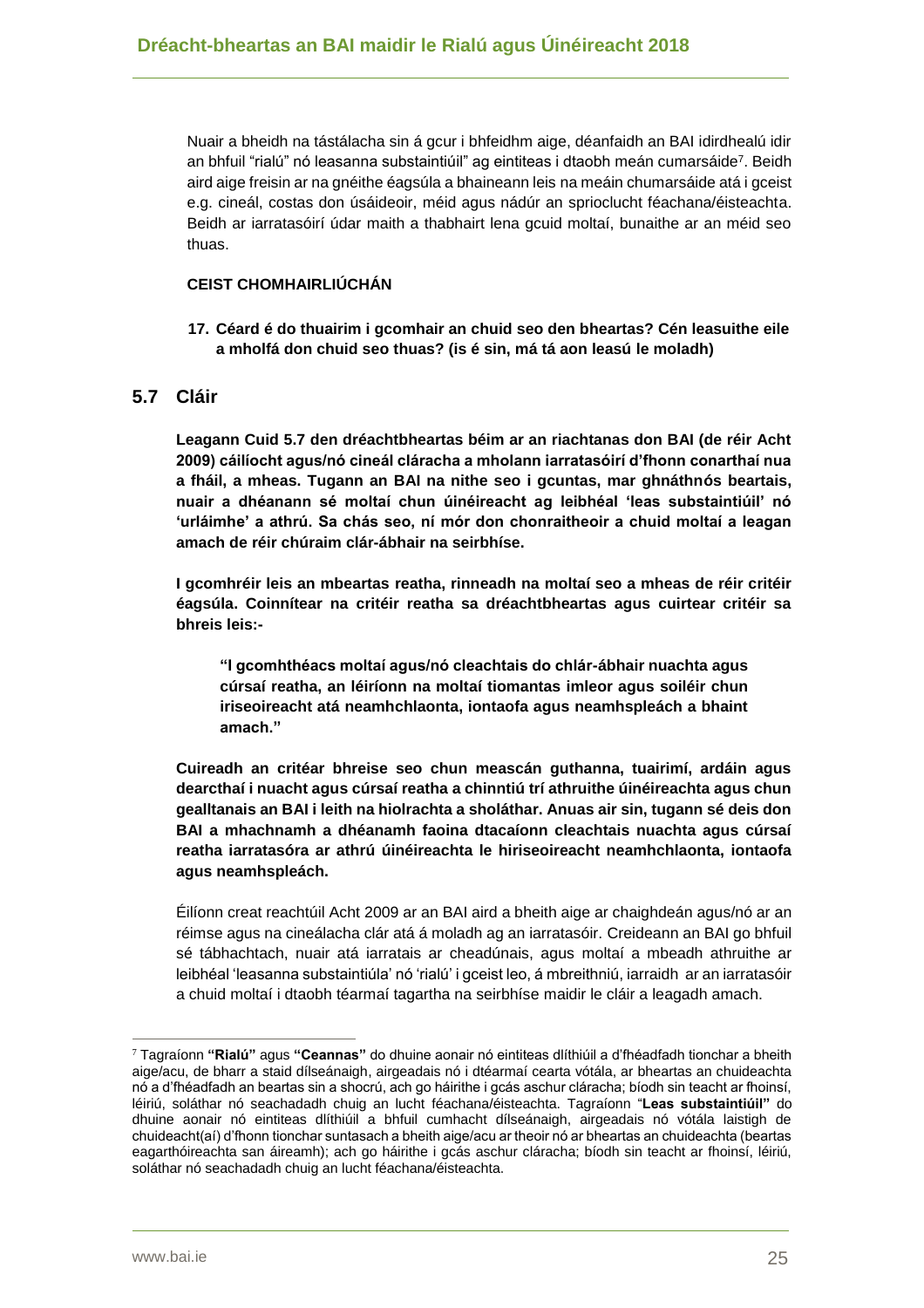Breithneoidh an BAI na moltaí sin agus tagairt á dhéanamh don cheithre chritéir seo a leanas:-

- i. An bhfuil caighdeán ginearálta agus/nó réimse, cineál agus sceideal na gclár atá lena soláthar oiriúnach i bhfianaise an lucht féachana/éisteachta a bhfuil freastal le déanamh air?
- ii. I gcomhthéacs sheirbhísí liostaithe faoi Alt 63 agus Alt 70 an léiríonn Ráiteas Beartas Cláir na seirbhíse dóthain de ghealltanas i dtaobh:
	- Freastal ar lucht féachana/éisteachta sa limistéar saincheadúnais?

- Deiseanna nua a chruthú do thalann Éireannach sa cheol, sa drámaíocht agus sa tsiamsaíocht?

- Cláir a bhaineann leis an nGaeilge agus le cultúr na hÉireann?
- iii. I gcomhthéacs moltaí do chláracha nuachta agus cúrsaí reatha nó na cleachtais ina leith, an bhfuil tiomantas feiceálach agus imleor ann don iriseoireacht neamhchlaonta, inchreidte, neamhspleách agus an bhfuil tiomantas ann coinneáil léi.
- iv. I gcomhthéacs seirbhísí pobail ceadúnaithe, maidir le Ráiteas Beartas Cláir na seirbhíse:-

- An é an t-aon chuspóir atá aige freagairt do leasa an phobail atá faoi chaibidil agus tairbhe sóisialta a sholáthar don phobal sin?

- An éascaíonn sé rannpháirtíocht ghníomhach an phobail atá faoi chaibidil i ngach gné dá chuid clár agus an dtacaíonn sé leis sin?

#### **CEISTEANNA COMHAIRLIÚCHÁIN**

- **18. Céard é do thuairim maidir leis an tástáil breise molta i gcomhair cleachtais agus cláracha nuachta agus cúrsaí reatha?**
- **19. Cén leasuithe eile a mholfá don chuid seo thuas? (is é sin, má tá aon leasú le moladh)**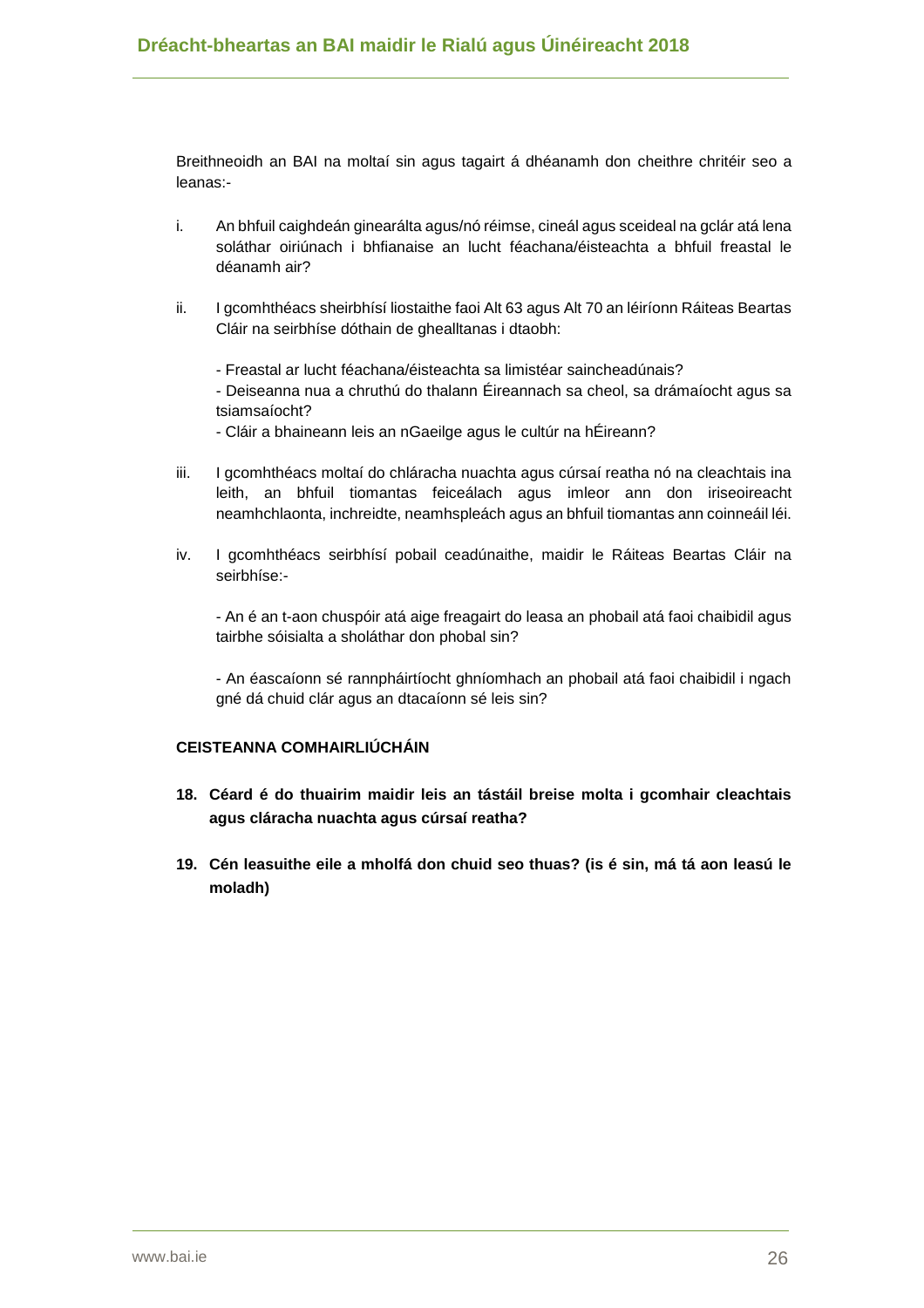## **5.8 Eintitis, nach eintitis den AE iad**

**Léiríonn Cuid 5.8 an staid reatha. Cé go dtuigeann an BAI gur mó seans go neascróidh ceisteanna nua as cúrsaí Breatimeachta agus go mbeidh gá iad sin a chur leis an gcuid seo, moltar gan aon athrú a dhéanamh sula dtugann an Ríocht Aontaithe an idirbheartaíocht leis an AE chun críche.**

Nuair atá moltaí maidir le húinéireacht agus/nó rialú á mbreithniú, éilíonn an BAI go mbeadh oifig chláraithe bunaithe laistigh den AE ag eintitis nach eintitis den AE iad. Beidh aird ag an BAI freisin ar a mhéid is atá socruithe comhalartacha maidir le hinfheistíocht agus ceadúnúchán i bhfeidhm leis an stát ábhartha nach stát de chuid an AE é. Cuirfear i bhfeidhm forálacha ábhartha ó Threoir Sheirbhísí na Meán Closamhairc, de réir mar atá gá leo.

#### **CEISTEANNA COMHARLIÚCHÁIN**

- **20. An bhfuil aon fhoráil bheartais gur chóir a chur leis an doiciméad? Má tá, céard í féin agus cén fáth a mholfá an fhoráil seo a chur leis i gcomhthéacs an Achta Chraolacháin agus róil an BAI?**
- **21. An bhfuil aon tuairim eile agat maidir le dréachtbheartas an BAI maidir le Rialú agus Úinéireachta?**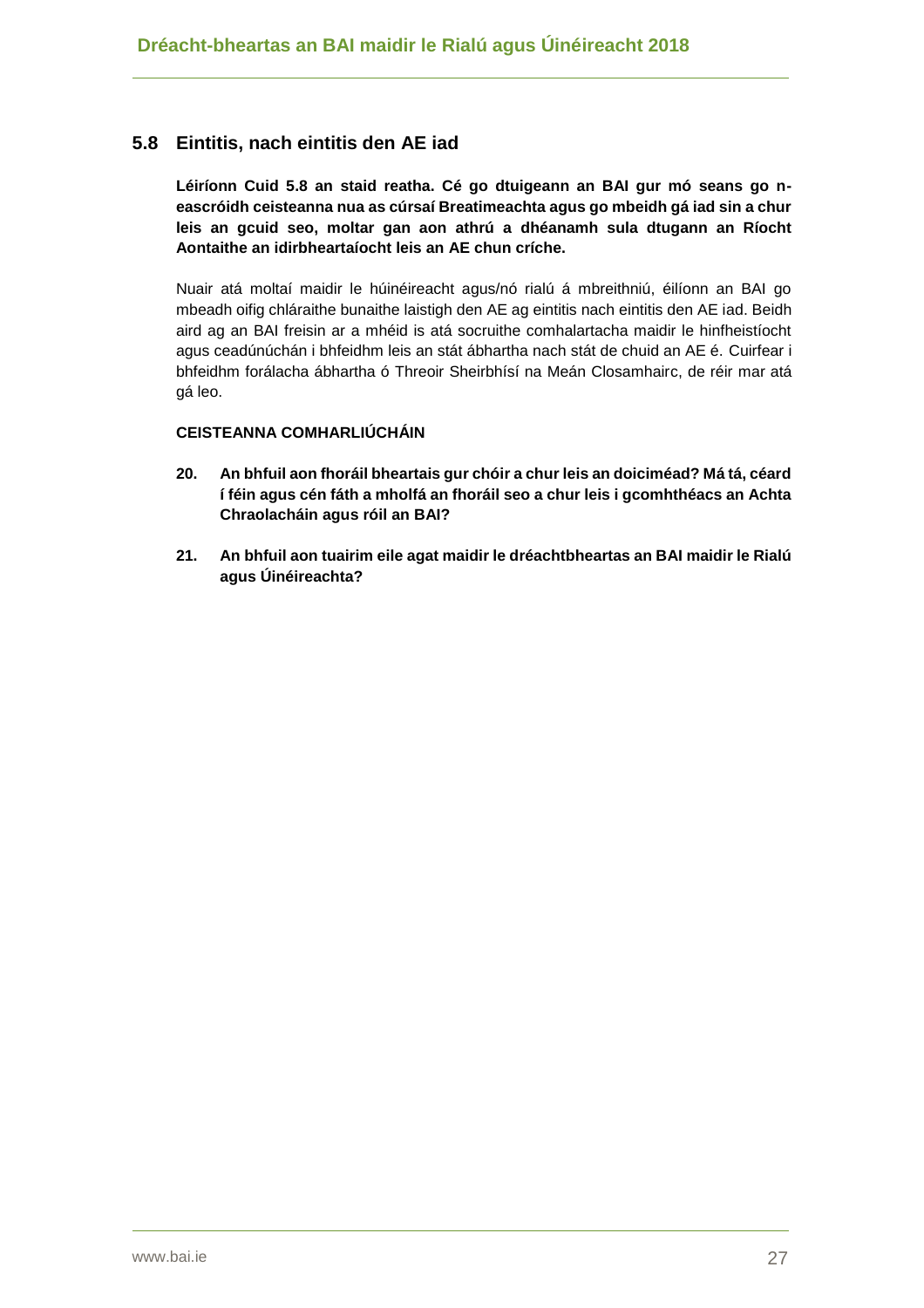## **AGUISÍN 1 – FORÁLACHA REACHTÚLA**

Tugann an tAcht Craolacháin 2009 an creat reachtúil do cheadúnú agus rialáil seirbhísí craolacháin agus ilphléacs in Éirinn.

#### **An tAcht Craolacháin 2009<sup>8</sup>**

#### **(i) Réamhrá**

Forálann Alt 25(1) den Acht Craolacháin 2009 go ndéanfaidh an tÚdarás agus an coiste reachtúil, le linn dóibh a bhfeidhmeanna a chomhlíonadh, iarracht a chinntiú:-

(a) maidir leis an líon agus leis na hearnálacha seirbhísí craolacháin a chuirfear ar fáil sa Stát de bhua an Achta seo gurb iad is fearr a fhreastalóidh ar riachtanais mhuintir oileán na hÉireann, ag cur a dteangacha agus a dtraidisiúin agus an éagsúlacht reiligiúin, eitice agus cultúir san áireamh;

(b) go dtacófar leis an bhfiúchas daonlathach atá cumhdaithe sa Bhunreacht, go háirithe mar a bhaineann leis an tsaoirse cheart tuairimí a nochtadh, agus

(c) go soláthrófar seirbhísí craolacháin atá oscailte agus iolraíoch.

Forálann Alt 25(2) freisin maidir leis an Údarás agus na coistí reachtúla *inter alia*, go ndéanfaidh siad:

- 25(2)(c) Éagsúlacht a chur chun cinn sa rialú ar na seirbhísí craolacháin tráchtála agus pobail is mó ag a bhfuil tionchar;

- 25(2)(d) Timpeallacht rialaitheach a sholáthar a dhéanfaidh iriseoireacht neamhspleách neamhchlaon a chothú; agus

- 25(2)(g) Timpeallacht rialaitheach a sholáthar lena n-éascófar forbairt earnála craolacháin in Éirinn ina dtabharfar aird ar riachtanais lucht féachana agus éisteachta agus, go háirithe, a bheidh inrochtana ag daoine faoi mhíchumas.

#### **(ii) Forléargas ar an réimse conarthaí atá clúdaithe ag an mBeartas in Acht 2009**

#### **Conarthaí Craolacháin Fuaime (Alt 63)**

Déanfaidh an tÚdarás, ar mholadh ón gCoiste um Dheonú Conarthaí, conarthaí le daoine le seirbhísí craolacháin fuaime a sholáthar i limistéir a shonróidh an tÚdarás. Pléann Alt 65, Alt 66 agus Alt 67 leis an bpróiséas maidir le hiarratas a dhéanamh agus leis an bpróiséas cinnteoireachta i dtaca le conarthaí craolacháin fuaime.

<sup>8</sup> Ar fáil ag:<https://www.oireachtas.ie/ga/bills/bill/2008/29/>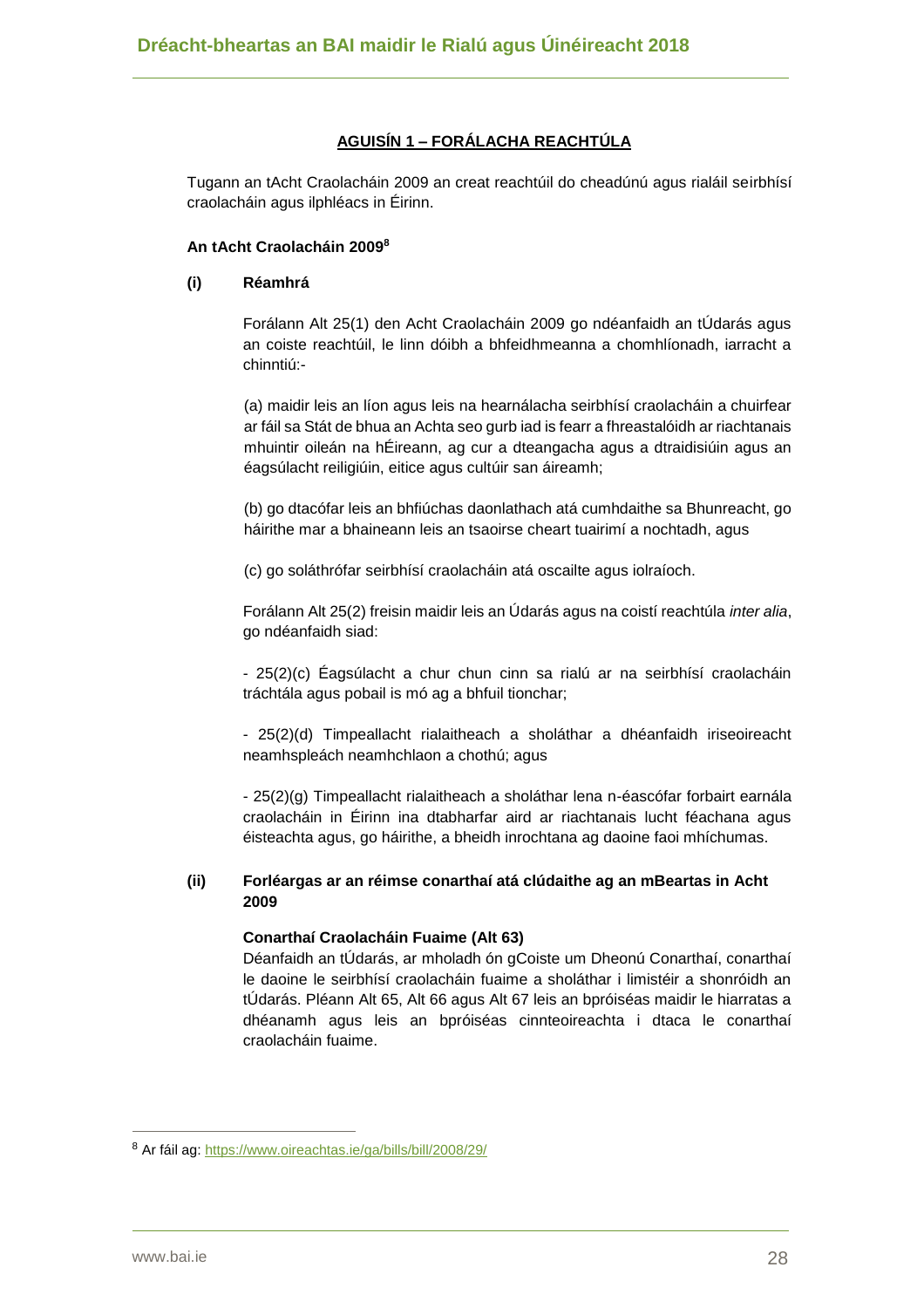#### **Conarthaí Craolacháin Fuaime Pobail (Alt 64)**

Déanfaidh an tÚdarás, ar mholadh ón gCoiste um Dheonú Conarthaí, conradh craolacháin fuaime pobail le 2 dhuine nó níos mó de phobal áitiúil nó de phobal comhleasa más deimhin leis go bhfuil na daoine sin ionadaitheach, agus cuntasach, don phobal lena mbaineann. Caithfidh an Coiste um Dheonú Conarthaí a bheith sásta freisin go ndíreoidh an tseirbhís craolacháin go sonrach ar leasanna an phobail lena mbaineann agus go bhféachfaidh sí le tairbhe shóisialach a sholáthar. Mar chríoch, ní mór don Choiste a bheith sásta go mbeidh an tseirbhís inmharthana agus go reáchtálfar í ar bhonn neamhbhrabúis. Pléann Alt 65, Alt 66 agus Alt 67 leis an bpróiséas maidir le hiarratas a dhéanamh agus leis an bpróiséas cinnteoireachta i dtaca le conarthaí craolacháin fuaime.

#### **An Conradh Seirbhíse Clár Teilifíse (Alt 70)**

Déanfaidh an tÚdarás, ar mholadh ón gCoiste um Dheonú Conarthaí, conradh seirbhíse clár teilifíse le duine nó daoine le seirbhís clár teilifíse a sholáthar mar sheirbhís saorchraolta. Tá an conradh sin faoi láthair ag TV3. Pléann Alt 66 leis na próisis chinnteoireachta i dtaca leis an gconradh sin.

#### **Conarthaí Soláthair Lánais (Alt 71)**

Is féidir leis an Údarás, ar mholadh ón gCoiste um Dheonú Conarthaí, conradh soláthair lánais a dhéanamh le duine trína cheadófar don duine sin teaglaim de bhunábhar clár chun na críocha go n-áireofar é mar chuid d'ilphléacs; nó go ndéanfar é a tharchur sa Stát , i gcuid den Stát, nó in áit eile trí líonra cumarsáide leictreonaí.

Áirítear le líonra cumarsáide leictreonaí líonra satailíte; córas MMD; líonra trastíre fosaithe nó soghluaiste; líonra cáblatheilifíse; nó, líonra teilifíse prótacail idirlín.

#### **Conarthaí Soláthair Lánais Pobail (Alt 72)**

Déanfaidh an tÚdarás conradh soláthair lánais pobail le 2 dhuine nó níos mó de phobal áitiúil nó de phobal comhleasa más deimhin leis go bhfuil na daoine sin ionadaitheach don phobal lena mbaineann. Ní mór don Údarás a bheith sásta freisin go ndíreoidh an tseirbhís craolacháin go sonrach ar leasanna an phobail lena mbaineann agus go bhféachfaidh sí le tairbhe shóisialach a sholáthar. Mar chríoch, caithfidh an tÚdarás a bheith sásta go mbeidh an tseirbhís inmharthana agus go reáchtálfar í ar bhonn neamhbhrabúis.

#### **Conarthaí Ilphléacs (Alt 131)**

De réir fhorálacha Alt 131 agus Alt 136 d'Acht 2009, is é feidhm an Údaráis socrú a dhéanamh chun ilphléacsanna, lena n-áirítear ilphléacsanna náisiúnta, a bhunú, a chothabháil agus a oibriú, i dteannta aon ilphléacsanna arna mbunú, arna gcothabháil agus arna n-oibriú ag RTÉ. Pléann Alt 134, Alt 135, Alt 136 agus Alt 67 leis an bpróiséas maidir le hiarratas a dhéanamh agus leis an bpróiséas cinnteoireachta i dtaca le conarthaí ilphléacs.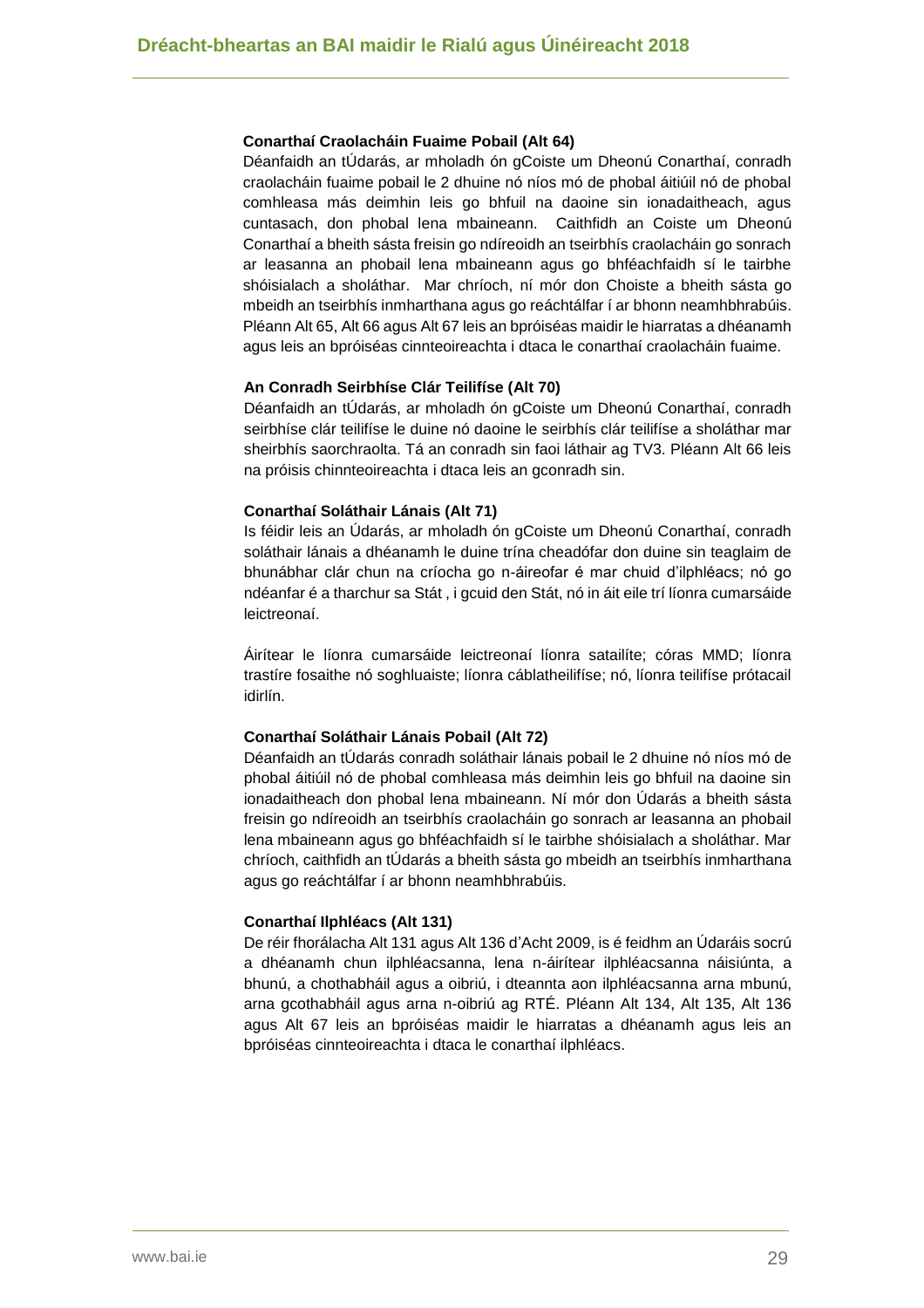#### **(iii) Alt 66(2) – Na critéir a chuirfidh an Coiste um Dheonú Conarthaí I bhfeidhm nuair a bheidh iarratais ar chonarthaí craolacháin fuaime nó ar chonarthaí seirbhíse clár teilifíse á mbreithniú aige;**

Éilíonn Alt 66(2) ar an BAI, le linn dó breithniú agus cinneadh a dhéanamh cé hé nó cé hí an t-iarratasóir is oiriúnaí chun conradh a dheonú dó nó di aird a bheith aige, *inter alia*, ar:

(a) charachtar, saineolas agus taithí an iarratasóra nó, más cuideachta chorpraithe an t-iarratasóir, carachtar, saineolas agus taithí an chomhlachta agus na stiúrthóirí, an bhainisteora, an rúnaí, nó oifigigh eile den tsamhail sin de chuid an chomhlachta sin agus carachtar, saineolas agus taithí na gcomhaltaí den chomhlacht sin agus na ndaoine a bhfuil teideal acu chuig úinéireacht thairbhiúil a scaireanna;

(b) leordhóthanacht na n-acmhainní airgeadais a bheidh ar fáil do gach iarratasóir agus a mhéid a bheidh an t-iarratas ag teacht le dea-phrionsabail ghnó agus eacnamaíochta;

(g) a inmhianaithe atá sé ligean d'aon duine, nó d'aon ghrúpa daoine, rialú a bheith aige nó aici nó acu ar líon as cuimse de sheirbhísí craolacháin fuaime, nó leasanna substaintiúla a bheith aige nó aici nó acu iontu, ar seirbhísí iad a mbeidh conradh craolacháin fuaime arna dheonú faoi Chuid 6 den Acht seo ina leith<sup>9</sup>;

(h) a inmhianaithe atá sé ligean d'aon duine, nó d'aon ghrúpa daoine, rialú a bheith aige nó aici nó acu ar líon as cuimse de sheirbhísí craolacháin fuaime, nó leasanna substaintiúla a bheith aige nó aici nó acu iontu, sa limistéar a bheidh sonraithe san fhógra;

(i) a inmhianaithe atá sé ligean d'aon duine, nó d'aon ghrúpa daoine, rialú a bheith aige nó aici nó acu ar mhéid as cuimse de na meáin chumarsáide, nó leasanna substaintiúla a bheith aige nó aici nó acu iontu, sa limistéar a bheidh sonraithe i bhfógra;

(k) aon nithe eile is dóigh leis an gCoiste um Dheonú Conarthaí is gá chun forbairt rianúil ar sheirbhísí craolacháin a áirithiú.

#### **(iv) Alt 137(2) Na Critéir a chuirfidh an Coiste um Dheonú Conarthaí i bhfeidhm nuair a bheidh iarratais ar chonarthaí ilphléacs á mbreithniú aige.**

Éilíonn Alt 137(2) ar an BAI, le linn dó breithniú agus cinneadh a dhéanamh cé hé nó cé hí an t-iarratasóir is oiriúnaí chun conradh a dheonú dó nó di aird a bheith aige, *inter alia*, ar:

(a) charachtar, saineolas agus taithí an iarratasóra nó, más comhlacht corpraithe an t-iarratasóir, carachtar, saineolas agus taithí an chomhlachta agus na stiúrthóirí, an bhainisteora, an rúnaí, nó oifigigh eile den tsamhail sin de chuid an chomhlachta sin agus carachtar, saineolas agus taithí na gcomhaltaí den chomhlacht sin agus na ndaoine a bhfuil teideal acu chuig úinéireacht thairbhiúil a scaireanna;

<sup>9</sup> Ailt 63, 64, 68, 71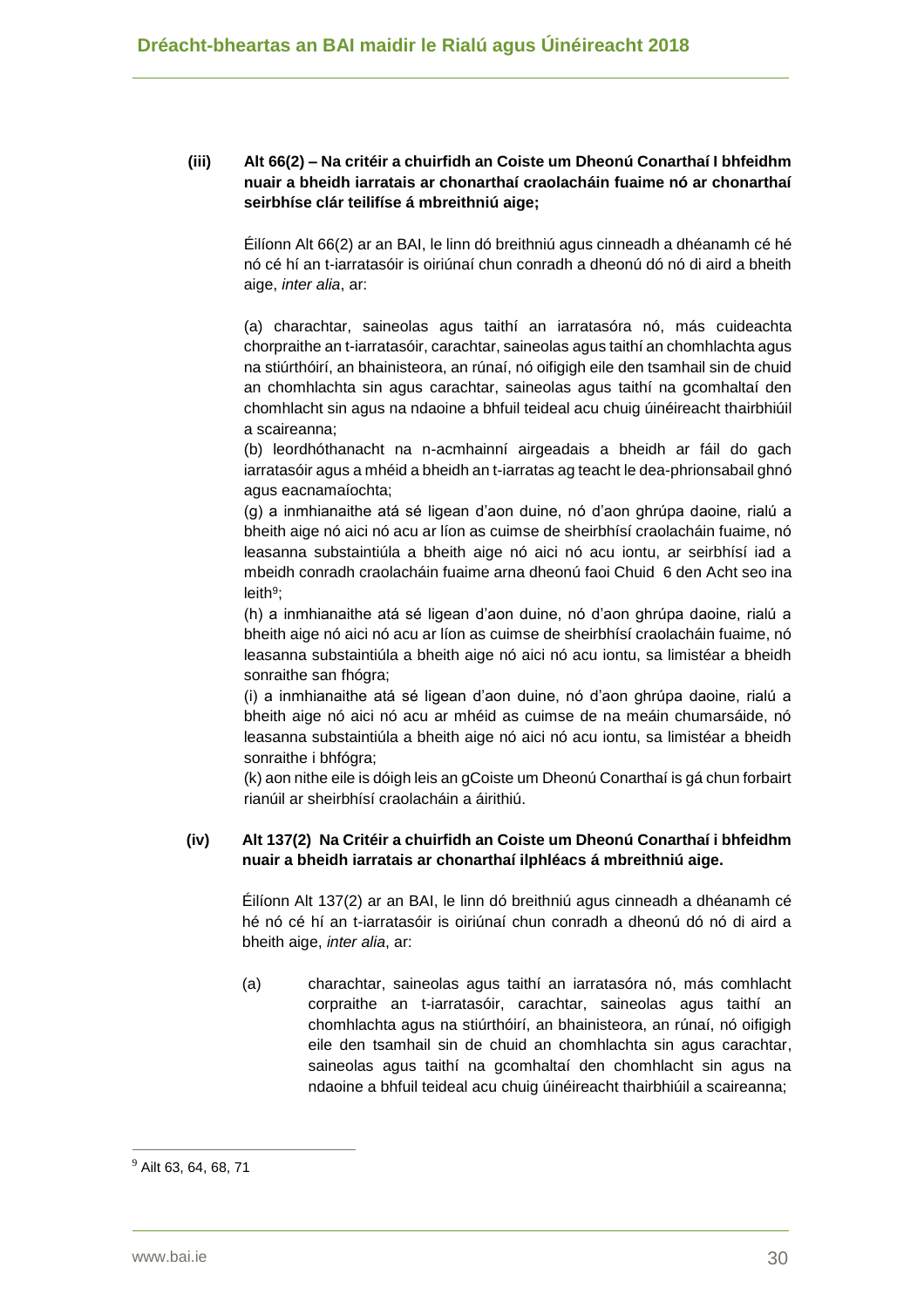- (b) leordhóthanacht na n-acmhainní airgeadais a bheidh ar fáil do gach iarratasóir agus a mhéid a bheidh an t-iarratas ag teacht le deaphrionsabail ghnó agus eacnamaíochta;
- (h) aon nithe eile is dóigh leis an gCoiste um Dheonú Conarthaí is gá chun bunú, cothabháil agus oibriú rianúil ar ilphléacsanna a áirithiú.
- (i) a inmhianaithe atá sé ligean d'aon duine, nó d'aon ghrúpa daoine, rialú a bheith aige nó aici nó acu ar méid as cuimse de na meáin chumarsáide, nó leasanna substaintiúla a bheith aige nó aici nó acu iontu, sa limistéar a bheidh sonraithe i bhfógra faoi Alt 136(3).

#### **(v) Alt 66(3)**

Le linn dó breithniú agus cinneadh a dhéanamh cé hé nó cé hí an t-iarratasóir is oiriúnaí chun conradh a dheonú dó nó di i dtaca le limistéar a bhfuil limistéar Gaeltachta ar áireamh ann beidh aird ar leith ag an BAI ar bhuanú agus cur chun cinn na Gaeilge mar theanga labhartha.

#### **(vi) Alt 66(4)**

Le linn don Choiste um Dheonú Conarthaí breithniú a dhéanamh ar oiriúnacht iarratasóra chun conradh craolacháin a dheonú dó nó di beidh aird aige-

- (a) ar cháilíocht fhoriomlán fheidhmíocht an iarratasóra maidir le soláthar seirbhíse craolacháin aige nó aici faoi aon chonradh craolacháin arna shealbhú aige nó aici an dáta a rinneadh an t-iarratas nó roimhe, agus
- (b) ar thuarascálacha ón gCoiste um Chomhlíonadh

Sa gcomhthéacs sin, scrúdóidh an Coiste um Dheonú Conarthaí an ní ar a dtugann sá 'teist an iarratasóra go dtí seo' nó, más cuideachta chorpraithe an tiarratasóir, teist an chomhlachta agus na stiúrthóirí, an bhainisteora, an rúnaí, nó oifigigh eile den tsamhail sin de chuid an chomhlachta sin agus carachtar, saineolas agus taithí na gcomhaltaí den chomhlacht sin agus na ndaoine a bhfuil teideal acu chuig úinéireacht thairbhiúil a scaireanna ag tagairt do na critéir ináirithe in Alt 66(2) den Acht. De réir Alt 66(5) tá ceanglas ar an gCoiste um Dheonú Conarthaí cúiseanna a thabhairt d'iarratasóir lena bhreith, i gcás go mbreithníonn sé deonú conartha craolacháin a dhiúltú.

#### **(viii) Alt 69 agus Alt 138 – Sannadh nó Athrú Úinéireachta**

Baineann Alt 69 agus Alt 138 leis na téarmaí agus na coinníollacha a bhaineann le conarthaí craolacháin agus conarthaí ilphléacs faoi seach, lena n-áirítear sannadh ar chonradh nó ar aon leas ann. Go bunúsach, tugann siad cumhacht don Údarás sannadh ar chonradh nó aon athrú ábhartha ar úinéireacht chuideachta a thoirmeasc, trí choinníoll sa chonradh féin a shonrú, nó trí an sannadh a chur faoi réir thoiliú an Údaráis roimh ré i scríbhinn. Sa chás deireanach sin, beidh aird ag an Údarás ar na critéir leagtha amach in Alt 66(2) agus, mar a bhaineann, Alt 66(4) i gcás conarthaí craolacháin; agus Alt 137(2) i gcás conarthaí ilphléacs.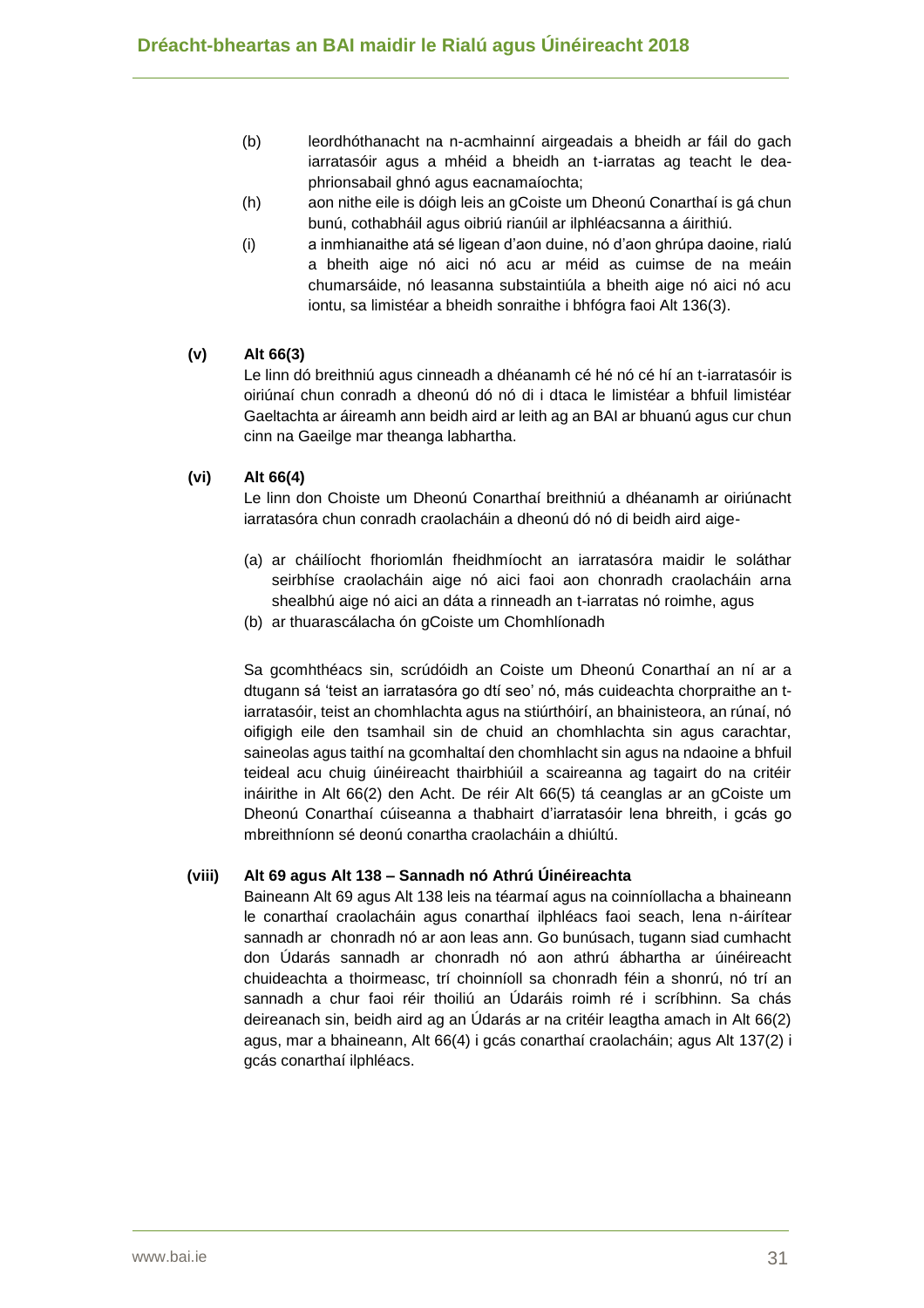## **AGUISÍN 2 – MÍNITHE REACHTÚLA**

Ciallaíonn **"conradh craolacháin"** conradh arna dhéanamh faoi alt 63, 64, 68 nó 70 den Acht;

Ciallaíonn **"conradh soláthair lánais"** conradh idir an Údarás agus duine, ina bhféadann an duine sin teaglaim de bhunábhar clár a sholáthar chun:

- (a) an t-ábhar a áireamh mar chuid d'ilphléacs;
- (b) an chríoch a bhaineann lena tharchur mar sheirbhís craolacháin sa Stát, i gcuid den Stát nó in áit eile trí líonra cumarsáide leictreonaí, lena n-áirítear líonra satailíte, córas MMD, líonra trastíre fosaithe nó soghluaiste, líonra cáblatheilifíse, líonra teilifíse prótacail idirlín ó aon chineál eile líonra cumarsáide leictreonaí.

Ciallaíonn **"conraitheoir ilphléacs"** sealbhóir conartha arna dhéanamh faoi Alt 131.

Ciallaíonn **"craoladh"** tarchur, leaschraoladh nó leathadh a dhéanamh, trí líonra cumarsáide leictreonaí, ar chumarsáidí, fuaimeanna, síneacha, amharcíomhánna nó comharthaí, a bhfuil sé beartaithe go nglacfar go díreach iad ag an bpobal i gcoitinne, cibé acu a ghlactar nó nach nglactar na cumarsáidí, na fuaimeanna, na síneacha, na hamharcíomhánna nó na comharthaí sin iarbhír;

Ciallaíonn **"craoltóir"** duine a sholáthraíonn teaglaim de bhunábhar clár chun í a tharchur, a leaschraoladh nó a leathadh mar sheirbhís craolacháin (cibé acu a dhéanfaidh nó nach ndéanfaidh an duine sin an bunábhar sin a tharchur, a leaschraoladh nó a leathadh mar sheirbhís den sórt sin);

Ciallaíonn **"ilphléacs"** córas leictreonach a chomhcheanglaíonn bunábhar clár agus sonraí gaolmhara agus sonraí eile i bhfoirm dhigiteach le chéile agus tarchur an bhunábhair agus na sonraí sin arna gcomhcheangal amhlaidh tríd an raidió-theileagrafaíocht go díreach nó go neamhdhíreach lena nglacadh ag an bpobal i gcoitinne.

Ciallaíonn **"líonra cumarsáide leictreonaí"** córais tarchuir lena náirítear, más infheidhme –

- (a) trealamh lascacháin,
- (b) trealamh ródúcháin, nó
- (c) acmhainní eile,

Trínar féidir comharthaí a sheoladh de shreang, ar raidió, tr í mheán optúil nó meán leictreamaighnéadach eile, agus folaíonn seoladh den sórt sin úsáid a bhaint as na nithe seo a leanas –

- (i) líonraí satailíte,
- (ii) córais cáblaí leictreachais, a mhéid a úsáidtear iad chun comharthaí a tharchur,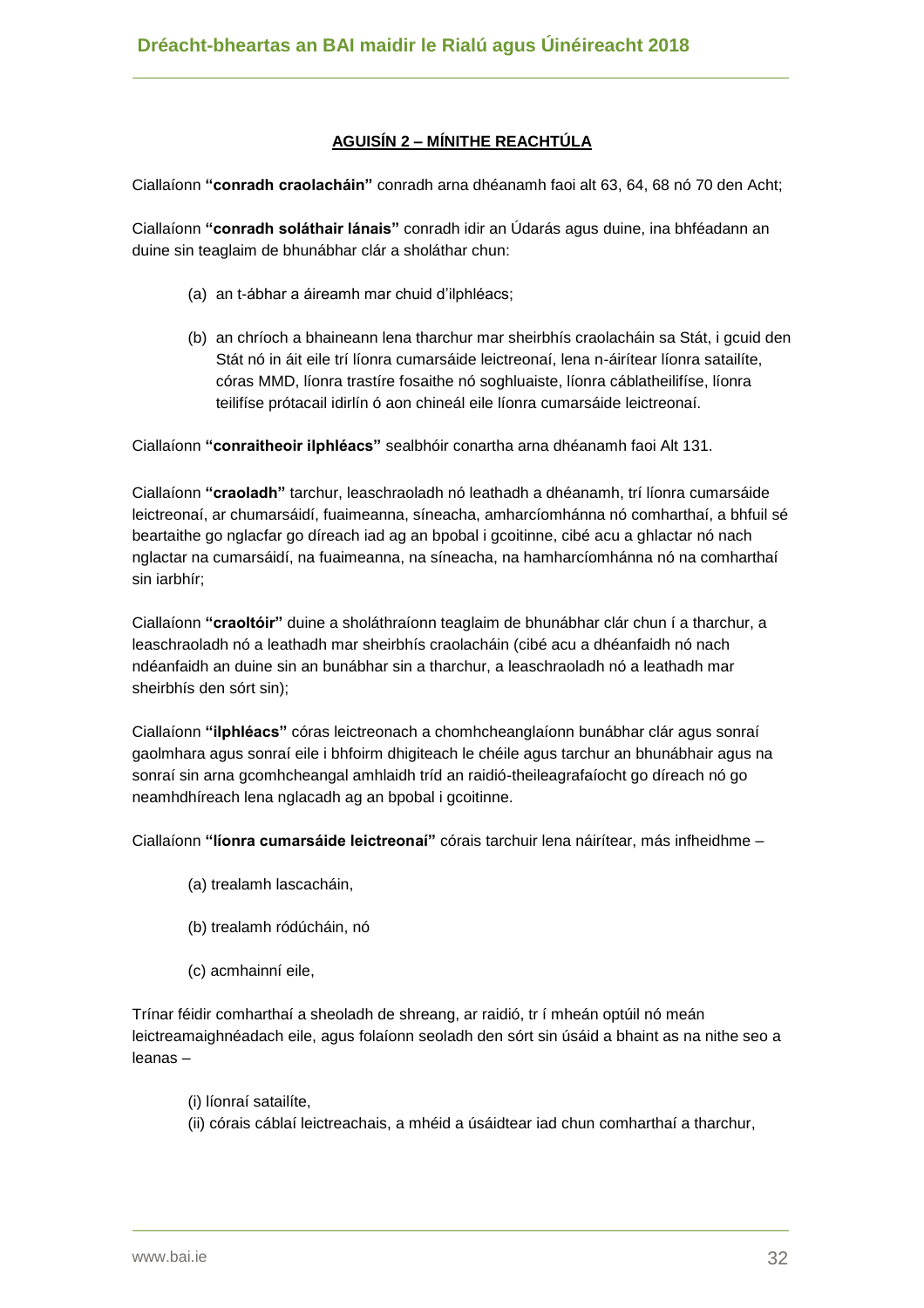(iii) líonraí fosaithe trastíre (idir líonraí ciorcadlasctha agus líonraí paicéadlasctha, lena n-áirítear an tIdirlíon),

(iv) líonraí trastíre soghluaiste,

(v) líonraí a úsáidtear le haghaidh craolacháin raidió nó craolacháin teilifíse nó lena naghaidh araon, agus

(vi) líonraí cáblatheilifíse agus teilifíse prótacail idirlín,

Is cuma cén cineál faisnéise a sheoltar.

Ciallaíonn "**meáin chumarsáide**":-

(a) seirbhís craolacháin a sholáthar,

(b) léibheann seirbhísí craolacháin a sholáthar, nó

(c) nuachtáin nó tréimhseacháin a fhoilsiú arb é atá iontu go substaintiúil nuacht agus tráchtaireacht ar chúrsaí reatha;

Tá an brí céanna ag **"raidió-theileagrafaíocht"** is atá ag **"radio-thelegrafaíocht"** san Acht Radio-Thelegrafaíochta 1926, is é sin: "cialluíonn agus foluíonn an focal "radio-thelegrafaíocht" aon mhodh chun teachtaireachtaí, focail labhartha, ceol, íomháigheanna, pictiúirí, priondaí, no scéala, fuaimeanna, no comharthaí eile do chur in úil le tonntracha leictre-mhaighnéadacha leathta as gléas no inneall a dineadh chun scéala, fuaimeanna, no comharthaí den tsórt san do chur amach.

Ciallaíonn **"seirbhís craolacháin"** seirbhís arb é atá inti teaglaim de bhunábhar clár de thuairisc ar bith agus a tharchuirtear, a leaschraoltar nó a leatar trí líonra cumarsáide leictreonaí, go d íreach nó go neamhdhíreach lena ghlacadh go comhuaineach nó go comhuaineach nach mór ag an bpobal i gcoitinne, cibé acu a ghlactar an bunábhar sin nó nach nglactar iarbhír, agus i gcás ina soláthraítear na cláir in ord réamhsceidealta líneach, ach ní fholaíonn sé:

(a) seirbhís a sholáthraítear ar mhodh neamhlíneach is seirbhís ina roghnaíonn gach úsáidire de chuid na seirbhíse clár as catalóg cl ár, nó

(b) clos-seirbhísí agus seirbhísí closamhairc eile a sholáthraítear tríd an Idirlíon;

Ciallaíonn **"seirbhís craolacháin fuaime"** seirbhís craolacháin a dhéanann tarchur, leaschraoladh nó leathadh, trí raidiótheileagrafaíocht, ar chumarsáidí, fuaimeanna, síneacha nó comharthaí a bhfuil sé beartaithe go nglacfar go díreach iad ag an bpobal i gcoitinne, cibé acu a ghlactar nó nach nglactar na cumarsáidí, na fuaimeanna, na síneacha nó na comharthaí sin iarbhír.